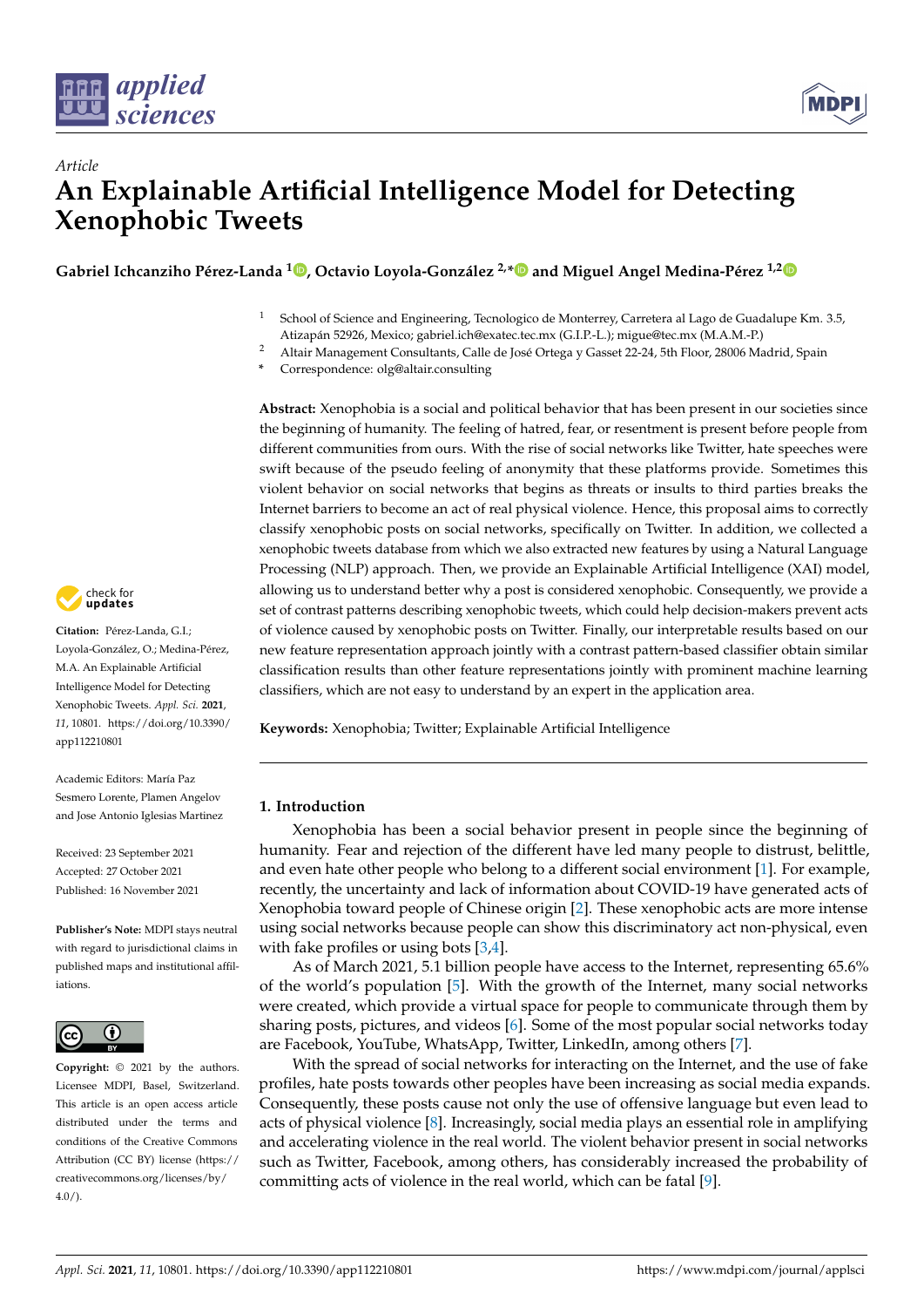The next examples of violence preceded by comments on social networks were extracted from *Citizens Crime Commission of New York City* [\[9\]](#page-23-8):

- SUMMARY {Date: 23 July 2017, Place: Nashville, TN, USA, Platform: Facebook}: *"A 20-year-old man and their 37-year-old mother were shot and killed in their home hours after the 20-year-old posted on Facebook multiple photos of himself with large wads of cash, jewelry, and shopping bags."*
- SUMMARY {Date: 6 October 2016, Place: St. Louis, MO, USA, Platform: Twitter}: *"An 18-year-old man fatally shot a 33-year-old police officer who was responding to a disturbance call. The shooter had repeatedly threatened violence on their Twitter page for months before the shooting."*

With the aim of stopping the hatred, racism, and Xenophobia present on the Internet, many web pages have rules for their users that prohibit these types of behavior. However, a post with violent content is visible until it is detected as brutal by some administrator user or a system that does not work in real-time, creating a wave of violence. In contrast, it is still posted [\[4\]](#page-23-3). Facebook has announced that there is no place for hate speech on their social network, and they would battle against racism and Xenophobia. However, the solution proposed by Facebook and Twitter indicates that the problem depends on human effort, leaving the users the responsibility of reporting offensive comments [\[10\]](#page-23-9).

According to Pitsilis et al. [\[11\]](#page-23-10), detecting offensive posts requires a great deal of work for human annotators, but this is a subjective task providing personal interpretation and bias. As Nobata et al. [\[12\]](#page-23-11) mentioned, the need to automate the detection of abusive posts becomes very important due to the growth of communication among people on the Internet.

Each social network has its privacy policy, which could or could not allow developers to analyze the publications that users make on their platforms. For example, Facebook does not recognize the extraction of comments from publications, except that these comments are from a page that you manage [\[13\]](#page-23-12). Although there are pages such as *export comments* [\[14\]](#page-23-13) that allow this information to be obtained. However, Facebook only allows downloading publications with less than 485 comments for a price of USD 11. On the one hand, Twitter natively has an API that enables developers to download their users' publications through Twitter Streaming API, and Twitter REST API [\[15\]](#page-23-14).

Twitter is a social network characterized by the briefness of the posts, with a maximum of 280 characters. In the first quarter of 2019, Twitter reported 330 million users and 500 million tweets per day [\[16\]](#page-23-15). In the United States, Twitter is a powerful communication tool for politicians since it allows them to express their position and share their thoughts with many of the country's population. This opinion can dramatically change citizens' behavior, even if it was only written on Twitter [\[17\]](#page-23-16). Based on what was said previously, an open problem is detecting xenophobic tweets by using an automated Machine Learning model that allows experts to understand why the tweet has been classified as xenophobic.

Hence, this research focuses on developing an Explainable Artificial Intelligence model (XAI) for detecting xenophobic tweets. The main contribution of this research is to provide an XAI model in a language close to experts in the application area, such as psychologists, sociologists, and linguists. Consequently, this model can be used to analyze and predict the xenophobic behavior of users in social networks.

As a part of this research, we have created a Twitter database in collaboration with experts in international relations, sociology, and psychology. The experts have helped us to classify xenophobic posts in our Twitter database proposal. Then, based on this database, we have extracted new features using Natural Language Processing (NLP), jointly with the XAI approach, creating a robust and understanding model for experts in the field of Xenophobia classification, particularly experts in international relations.

This document is structured as follows: Section [2](#page-2-0) provides preliminaries about Xenophobia and contrast pattern-based classification. Section [3](#page-5-0) shows a summary of works related to Xenophobia and hate-speech classification. Section [4](#page-7-0) introduces our approach for Xenophobia detection in Twitter. Section [5](#page-12-0) describes our experimental setup. Section [6](#page-14-0) con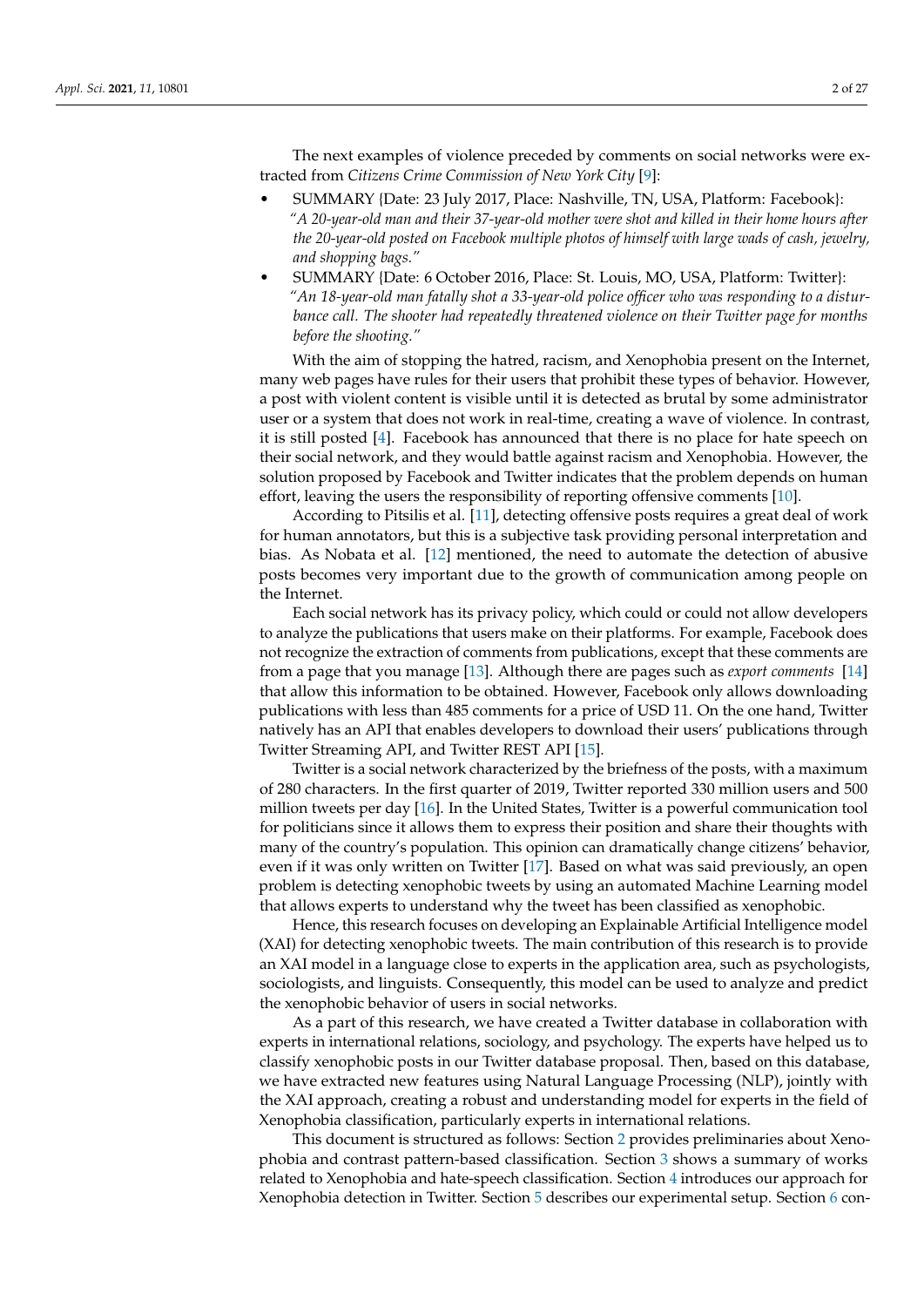tains our experimental results as well as a brief discussion of the results. Finally, Section [7](#page-20-0) presents the conclusions and future work.

## <span id="page-2-0"></span>**2. Preliminaries**

## *2.1. Xenophobia*

According to Wicker [\[18\]](#page-23-17), Xenophobia is a hostile response that society has towards foreign people, providing stereotypes and prejudices against these unfamiliar people. Usually, this aggressive response has political or individual purposes, which seek to improve society's cohesion through discrimination of foreign people. This xenophobic response can become so strong as to be a distinctive feature of a population. Additionally, Wicker mentions that the fear and hatred with which Xenophobia is fostered are qualities based on subjective experiences, which have a background in the education and values that we receive by society. In this way, Xenophobia, being a hostile response, can also be considered as social behavior, which can be used to control communities, in which hatred of the other forms a way not only to generate identity but to promote acts of violence before third parties [\[19\]](#page-23-18).

For Crush [\[20\]](#page-23-19), Xenophobia proceeds through dynamic public rhetoric, which shows contempt through verbal offenses or acts of violence. Xenophobia actively stigmatizes immigrants, calling them "threats" to society, and thus making them *"the cause of social problems."*

It is essential to understand what are the differences between racism and Xenophobia. However, these phenomena are often intertwined, they can also present themselves in other ways, and each one of them entails different societal problems. Therefore, the means to solve and correct these social behaviors are different. On the one hand, racism implies discrimination against human beings based on their physical characteristics, such as skin tone, weight, height, and facial features, among others. On the other hand, Xenophobia denotes *"behavior specifically based on the perception that the other is alien or originates from outside the community or nation"* [\[21\]](#page-23-20).

Some of the definitions of Xenophobia were presented at the international conference in Migration, Racism, Discrimination, and Xenophobia [\[21\]](#page-23-20):

- **By the standard dictionary definition:** Xenophobia is the intense dislike or fear of strangers or people from other countries.
- **As a sociologist's point of view:** Xenophobia is an attitudinal orientation of hostility against non-natives in a given population.
- **From world conference against racism:** Xenophobia describes attitudes, prejudices, and behavior that reject, exclude, and often vilify persons, based on the perception that they are outsiders or foreigners to the community, society, or national identity.

Xenophobia has managed to stay on social networks, which it has spread quickly. The number of discourses of violence that motivate discrimination or violence against immigrants as well as minority groups has grown enormously [\[22\]](#page-23-21). Due to this growth, experts have questioned states and social media companies on stopping this spread. Consequently, these online and offline hate speeches have increased social tension, leading to violent attacks that can end in death [\[23\]](#page-23-22). For these reasons and more than ever, social networks must take action to mitigate this behavior on their platforms and reduce the probability that people will be injured in the real world [\[24\]](#page-23-23).

One problem that exists is how to know when a comment is xenophobic? According to Bucio [\[25\]](#page-23-24), in Mexico, posts with hate hashtags are daily published, among which are: *#indio, #puto, #naco*, among others. The posts with hate hashtags cause various social problems such as classism, homophobia, racism, sexism, Xenophobia, etc. [\[25\]](#page-23-24). The most alarming thing about this xenophobic behavior on social networks is that public figures write some of these xenophobic comments. Additionally, Bucio mentioned that public figures are not penalized because their xenophobic posts are treated as "black humor or harmless comments"; allowing several people to spread hate speeches hidden in "humor" publications. They are also trying to lessen the fact that they are normalizing xenophobic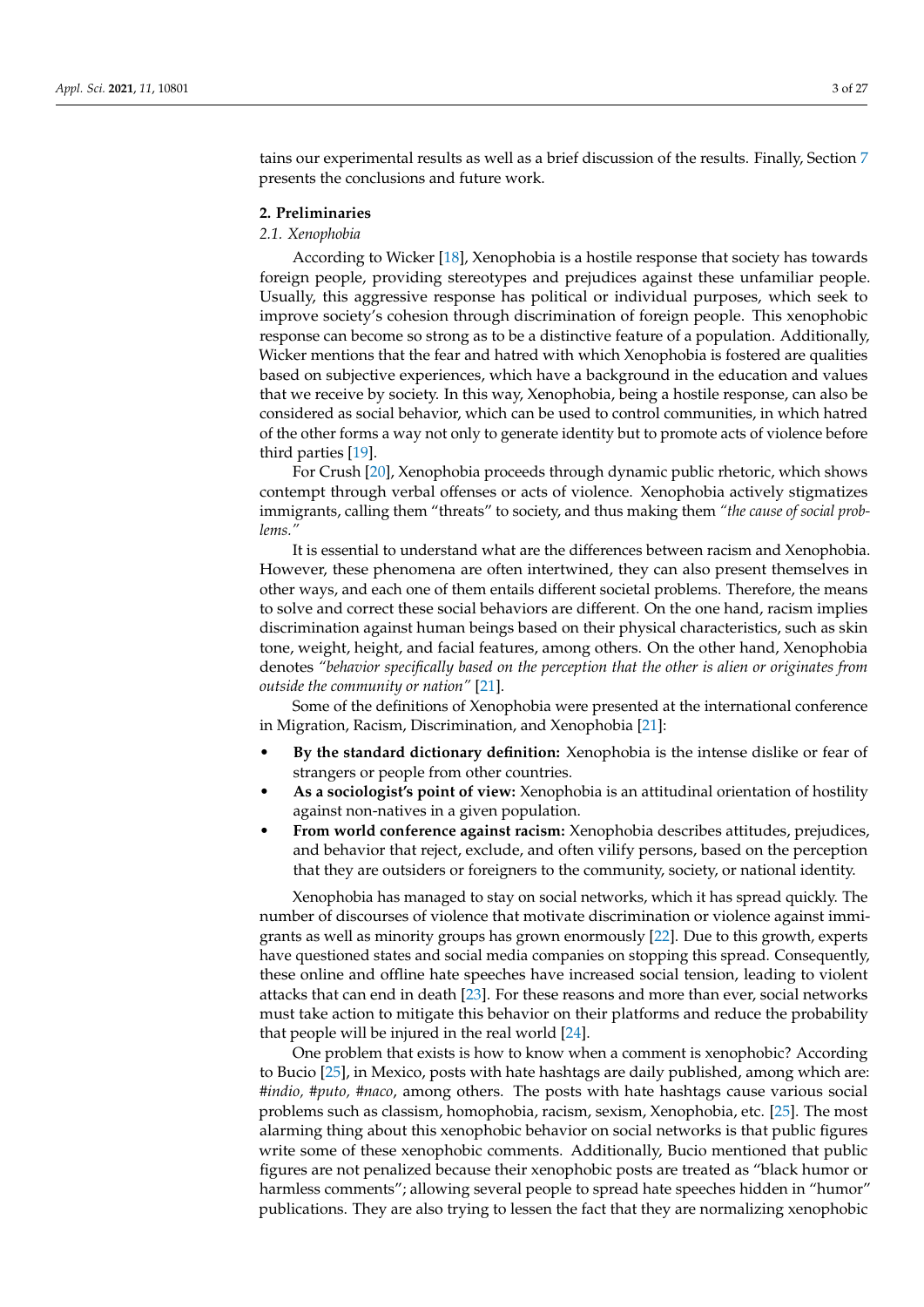behaviors. As they are "humor", the people who write these posts do not contemplate the consequences that their comments may have on people's lives, such as sadness, pain, distress, humiliation, isolation, and dignitary insult [\[26\]](#page-23-25).

The problem of writing xenophobic posts is that we are unaware of how dangerous our behavior can be on social networks. At the time when we started to spread publications that incite discrimination, that promote hatred and violence towards others, we are complicit in the consequences that these may have [\[27\]](#page-23-26). Threats, insults, blows, even attacks that end in the death of third parties are caused day by day as a result of the normalization of xenophobic behavior on social networks [\[28\]](#page-23-27).

Social networks are aware of xenophobic behavior; however, there are still no quick and precise measures to address this issue with the importance it needs. The lack of an automatic xenophobic publication detection tool makes them last longer online and can harm third parties while they are not deleted. There are even cases where "after deleting offensive posts", they tend to reappear after a while [\[4\]](#page-23-3).

Finally, the classification of xenophobic comments on social networks is very recent [\[29–](#page-24-0)[31\]](#page-24-1). According to Plaza-Del-Arco et al. [\[32\]](#page-24-2), the rating of xenophobic posts is a poorly addressed topic. Besides, Loyola-González [\[33\]](#page-24-3) mentions that there is currently a trend to transform unexplainable models (black-box) to explainable models (white-box), particularly in sectors such as health care. Hence, our proposal aims to classify xenophobic posts through an Explainable Artificial Intelligence model. With the use of XAI models, in such wat that experts can have a set of explainable patterns describing xenophobic posts.

#### *2.2. Contrast Pattern-Based Classification*

Nowadays, using Explainable Artificial Intelligence (XAI) models instead of the highly used black-box artificial intelligence models is a trend, especially for most important areas, for example, criminal justice, healthcare, finance, among others [\[34\]](#page-24-4). The main advantages of using XAI models are that they can achieve reasonable classifications results and provide an explication of the model in a language close to the experts in the related work [\[35\]](#page-24-5).

The contrast pattern-based classifiers are a group of algorithms that follows the XAI approach [\[36\]](#page-24-6). These classifiers can provide similar classification results as other well-known classification models, such as Nearest Neighbor, Naïve–Bayes bagging, Decision Trees, boosting, and even support vector machines [\[37\]](#page-24-7). Additionally, according to Loyola-González [\[36\]](#page-24-6), contrast pattern-based classifiers can be used to deal with class imbalance problems.

A pattern is an expression characterized in a particular language that portrays a collection of objects. In contrast, a contrast pattern is a pattern that frequently appears in a class and at the same time infrequently in the remaining courses [\[37\]](#page-24-7). Ordinarily, a pattern is represented by a conjunction of relational statements, each with the form:

[f<sub>i</sub> # v<sub>j</sub>], where v<sub>j</sub> is a value within the space of feature f<sub>i</sub>, and # is a relational operator taken from the set { =,  $\neq$ ,  $\leq$ ,  $>$ ,  $\in$ ,  $\notin$ , } [\[33,](#page-24-3)[36,](#page-24-6)[38\]](#page-24-8). For example, [*violent foreigners = "present"*]  $\wedge$ [*hate-speech*  $\geq$  0.11], is a pattern describing post xenophobes.

Thereby, a contrast pattern-based classifier uses a group of patterns to construct a model capable of classifying query objects into a class [\[37\]](#page-24-7). Nowadays, there exist patternbased classifiers such as: OCSVM [\[39\]](#page-24-9), HeDEx [\[40\]](#page-24-10), CAEP [\[37\]](#page-24-7), iCAEP [\[41\]](#page-24-11), PBC4cip [\[36\]](#page-24-6), PCB4occ [\[42\]](#page-24-12), and PBCEQ [\[43\]](#page-24-13) from which PBC4cip and PBCEQ have shown to obtain the best results for class imbalance problems [\[43\]](#page-24-13).

To build a contrast pattern-based classifier, there exist three main steps: Mining, filtering, and finally, the classification step [\[36\]](#page-24-6). Mining is committed to discovering a set of conceivable patterns by an exploratory examination employing a search-space, characterized by many inductive limitations provided by the user. Filtering is committed to choosing a set of high-quality patterns coming from the mining step. Classification is responsible for looking at the leading procedure for combining the data given by a subset of patterns and builds a precise model based on patterns [\[3\]](#page-23-2).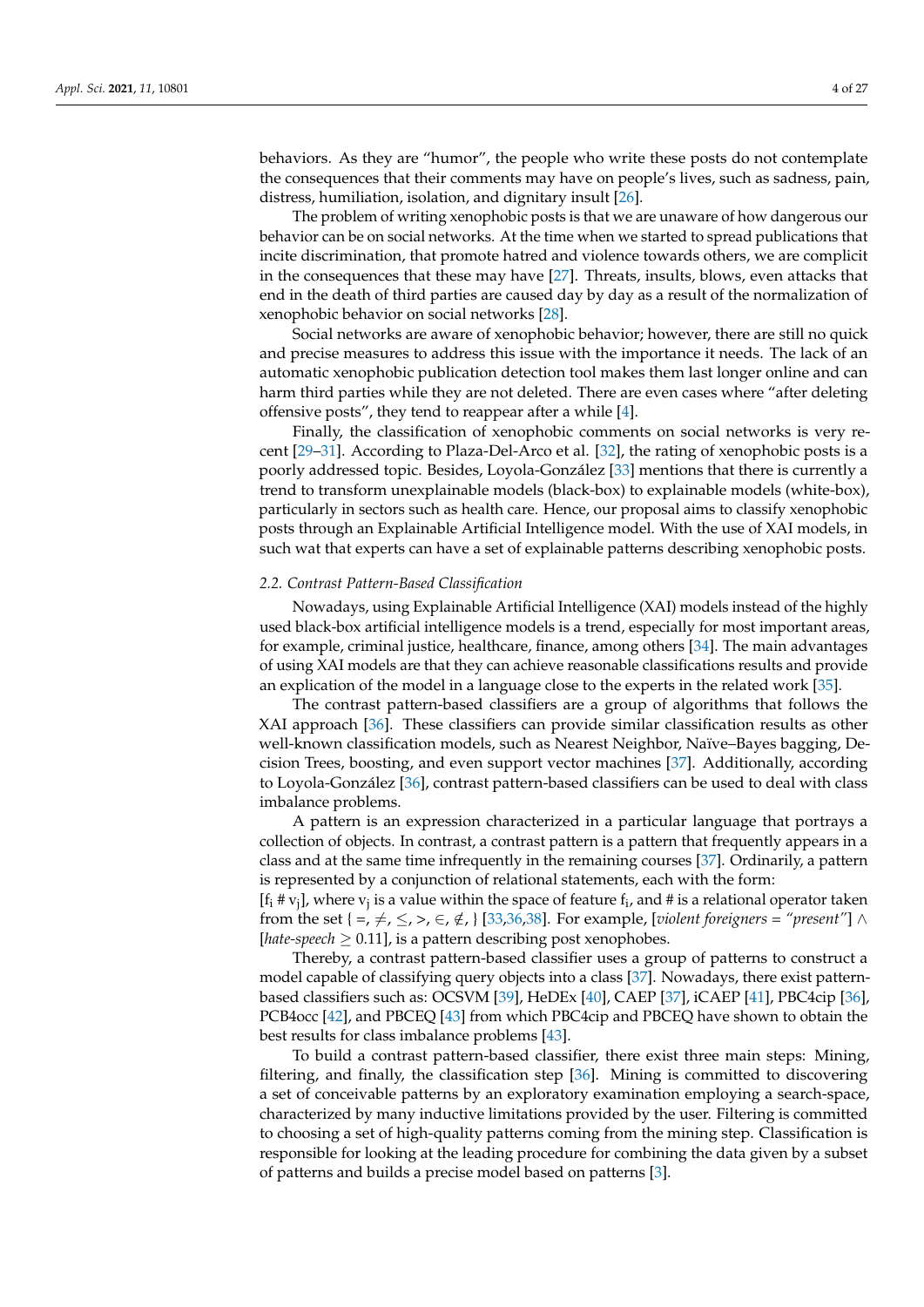For mining the contrast patterns, it is required to construct a Decision Tree (DT). A DT contains components of the tree structure based on the graph theory. Then, a DT can be reported as a directed graph where two vertices are associated by only one path [\[44\]](#page-24-14). The top-down approach is the most used method to make an inducing decision tree [\[33\]](#page-24-3). This approach is based on the divide and conquer method [\[45\]](#page-24-15). It begins by making a node at the root with all the objects of the training database *D*, and after, it splits the root node into two disjoint subsets, the left child  $D_l$  and the right child  $D_r$ ; this process is performed again recursively until a halt criterion is reached [\[46\]](#page-24-16).

According to Loyola-González [\[33\]](#page-24-3), the extraction of contrast patterns obtained from only one decision tree generates very few contrast patterns. Nevertheless, the pattern's extraction from several equal decision trees causes several duplicate patterns. To deal with this problem, collecting diverse decision trees for extracting the contrast patterns can mitigate this problem [\[47\]](#page-24-17). Each pattern is the conjunction of the properties  $f_i \# v_j$  in a path from the root node to a leaf node; that is, any path from the root to a leaf decides the conjunction of properties, making a pattern. Finally, only those patterns satisfying the contrast pattern condition are kept [\[3\]](#page-23-2). For example, Figure [1](#page-4-0) shows an example of a hypothetic decision tree for Xenophobia classification.

<span id="page-4-0"></span>

**Figure 1.** Decision Tree example.

From this decision tree, we can extract the following six contrast patterns:

- $P_1$  = [*Hate-speech* ≤ 0.20] ∧ [*Positive* < 0.53] ∧ [*Foreigners*  $\neq$  "*Present"*]
- P<sup>2</sup> = [*Hate-speech* ≤ 0.20] ∧ [*Positive* < 0.53] ∧ [*Foreigners* = *"Present"*]
- P<sup>3</sup> = [*Hate-speech* ≤ 0.20] ∧ [*Positive* ≥ 0.53]
- P<sup>4</sup> = [*Hate-speech* > 0.20] ∧ [*Violent Foreigners* = *"Present"*]
- $P_5$  = [*Hate-speech* > 0.20] ∧ [*Violent Foreigners*  $\neq$  "*Present"*] ∧ [*Angry* ≤ 0.20]
- $P_6$  = [*Hate-speech* > 0.20] ∧ [*Violent Foreigners*  $\neq$  "*Present"*] ∧ [*Angry* > 0.20]

from which P1, P3, P<sup>5</sup> corresponds to the *Non-Xenophobia* class and the remaining patterns (P2, P4, P6) corresponds to the *Xenophobia* class.

For filtering the contrast patterns, there exist two main approaches, based on set theory (i) and quality measures (ii) [\[33\]](#page-24-3). The first approach removes duplicate and specific patterns and also removes redundant items. The second approach allows generating a pattern ranking in which the raking position is based on the discriminative power of the patterns. It can be explained the three main steps of the contrast pattern filtering process based on the set theory as follows:

- **Removing duplicated contrast patterns:** when two or more contrast patterns have the same items and cover the same objects, they are colled duplicate patterns. This problem usually happens because the contrast patterns come from several decision trees built from the same training database. Then, all the duplicated contrast patterns are removed to reduce the contrast patterns, and only one is kept.
- **Removing specific contrast patterns:** commonly, some specific patterns are extracted in the mining process. Let us suppose that there are two contrast patterns  $P_1$  and  $P_2$ , that belong to the same class. The pattern  $P_2$  is considered more specific than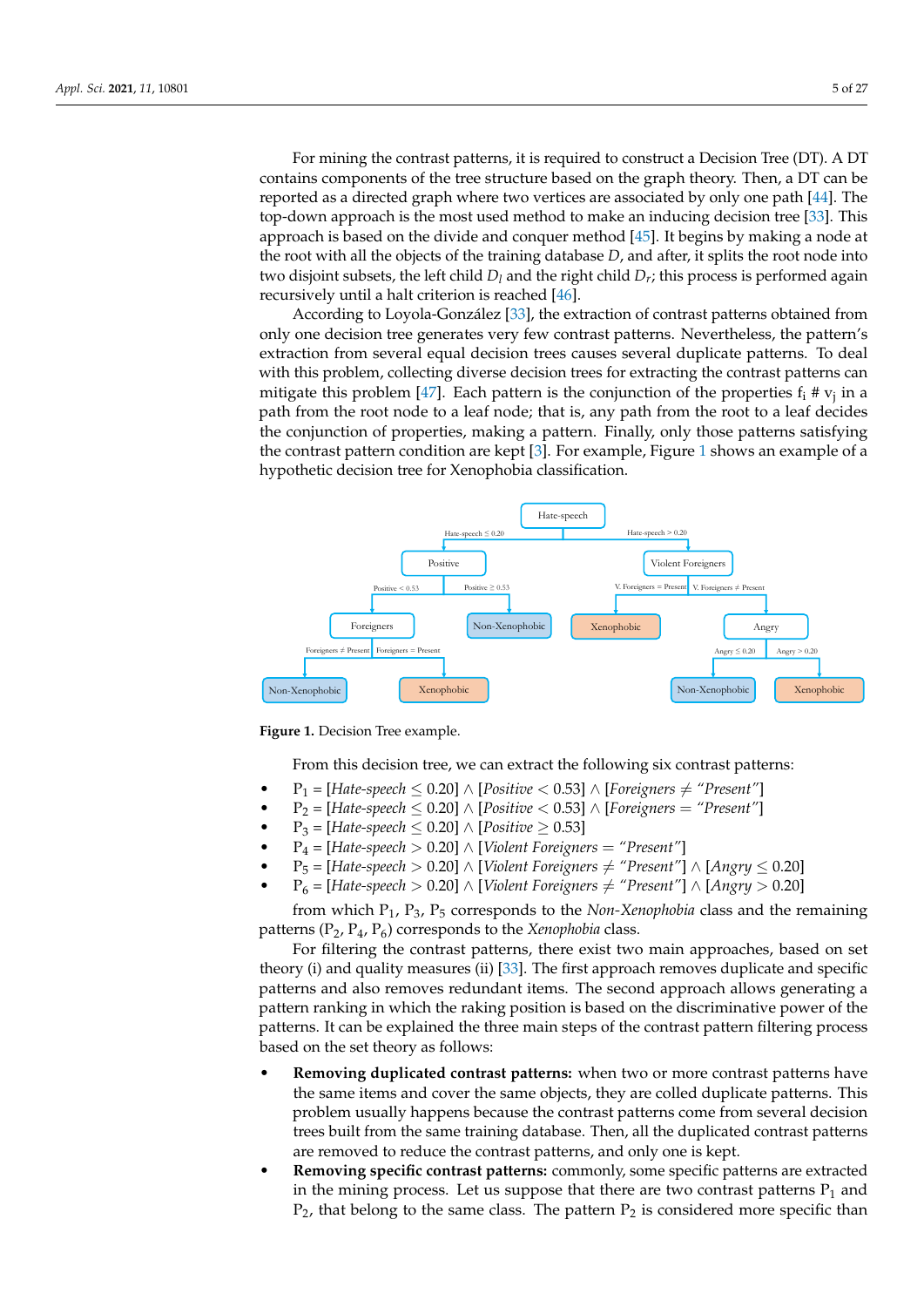$P_1$  if all the items contained in  $P_1$  are also in  $P_2$  but not vice versa. For example, let P<sup>1</sup> = [*Hate-speech* ≤ 0.20] ∧ [*Positive* ≥ 0.53] and P<sup>2</sup> = [*Hate-speech* ≤ 0.20] ∧ [*Positive*  $≥$  0.53]∧ [*Negative* < 0.24]. Since all the items presented in P<sub>1</sub> are also in P<sub>2</sub>, but P<sub>2</sub> has one more item, then  $P_2$  is considered more specific than  $P_1$ . Therefore, according to  $[48]$ ,  $P_2$  should be removed.

**Removing redundant items:** An item  $I_1$  is more general than another item  $I_2$  if all of the objects presented in  $I_1$  are also in  $_2$ , but not the other way around. We also say that  $I_2$  is redundant with  $I_1$ . If two items in a pattern are redundant, the most general item is eliminated [\[3\]](#page-23-2). We can provide the next example of a pattern with redundant items: [*Hate-speech* > 0.20] ∧ [*Hate-speech* > 0.41], which is simplified to [*Hate-speech* > 0.41] because an entry with a hate-speech greater than 0.41 is also greater than 0.20.

To explain the second approach of filtering the contrast pattern based on quality measures, let us take the support as our quality measure. Let  $p$  be a pattern, and  $C =$  ${C_1, C_2, C_3, \ldots, C_n}$  a set of classes such that  $C_1 \cup C_2 \cup C_3 \cup \ldots \cup C_n = U$ ; then, support for  $p$  is obtained after dividing the number of objects that belong to  $\mathsf{C}_\mathsf{i}$  that were described by *p* by the total number of objects that are in *C<sup>i</sup>* [\[36\]](#page-24-6). After obtaining all the supports for each contrast pattern, they can be ranked from higher to lower support. Then, it can be selected only the first *n* patterns and remove the rest of the patterns [\[38\]](#page-24-8). Additionally, a minimum threshold can be proposed for considering a pattern with enough quality and then eliminate all those patterns that do not reach the minimum threshold.

There are two main strategies for classifying the contrast patterns: unweighted (i) and weighted (ii) scores. The unweighted strategy is easy to compute and understand but is not suitable for all kinds of problems, such as class imbalance problems because it tends to be biased towards the majority class [\[36\]](#page-24-6). The weighted approach is more computationally expensive but is ideal for handling both balance and imbalance problems [\[33\]](#page-24-3). Specifically, for our Xenophobia detection problem on social networks, we have an imbalanced database. In this way, we decided to use PBC4cip [\[36\]](#page-24-6) as our contrast pattern-based classifier, not only because it has been proved to obtain the best classification results jointly with PBCQE [\[43\]](#page-24-13) for class imbalance problems, but also because PBC4Cip provides significantly fewer patterns than others contrast pattern-based classifiers [\[36\]](#page-24-6). PBC4cip weights the sum of supports in each class at the training stage by considering all contrast patterns covering a query object and class imbalance level. This preparing plan is distinctive from conventional classifiers, which only sum the supports [\[3\]](#page-23-2).

The contrast pattern-based classifiers have been used to solve real-world problems, where they have managed to obtain similar or best results to other classifiers. It can be mentioned some of the most relevant applications where contrast pattern-based classifiers have been applied, such as improvement of road safety [\[49\]](#page-24-19), rule construction from crime pattern [\[50\]](#page-24-20), the discovery of an unusual rule within a cerebrovascular examination [\[51\]](#page-24-21), describing political figures [\[52\]](#page-24-22), the observation of sales trends in dynamic markets [\[53\]](#page-24-23), bot detection on Twitter [\[3\]](#page-23-2), bot detection on Web Log Files [\[54\]](#page-24-24), detection of alarm patterns in industrial alarm floods [\[55\]](#page-24-25), complex activity recognition in smart homes [\[56\]](#page-25-0), discriminating deviant behaviors in MOBA games [\[57\]](#page-25-1), summarizing significant changes in network traffic [\[58\]](#page-25-2), among others.

#### <span id="page-5-0"></span>**3. Related Work**

In this section, we present previous works related to our research. All these works have similar semantics since their objective is to identify undesirable behaviors in social networks using Machine Learning.

Pitropakis [\[59\]](#page-25-3) addressed the issue of Xenophobia classification on Twitter. For that, they created a Xenophobia database on Twitter using keywords associated with Xenophobia. Additionally, they used a geolocation filter to focus on the UK, USA, and Canada countries. Their database consisted of labeling 6085 tweets, of which 3971 belong to the Non-Xenophobia class and 2114 to the Xenophobia class. Finally, to classify the tweets, they used Term Frequency–Inverse Document Frequency (TFIDF) [\[60\]](#page-25-4) as their feature extraction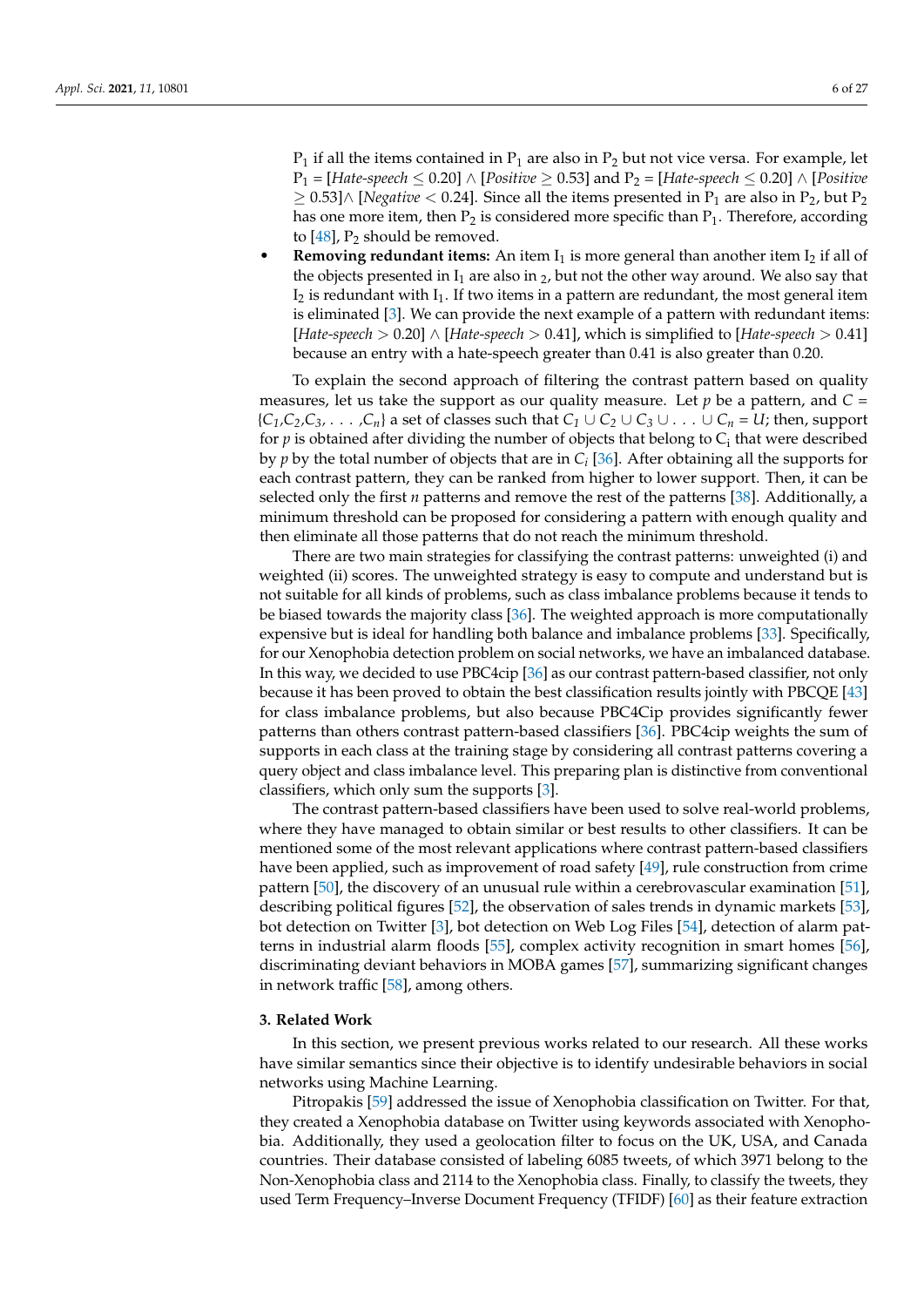method, and they also used word n-grams of length one to three and character n-grams of size one to four to create their tokens. They used Support Vector Machines (SVM) [\[61\]](#page-25-5), Naïve–Bayes (NB) [\[62\]](#page-25-6), and Logistic Regression (LR) [\[63\]](#page-25-7) as their classifier models. They obtained 0.84 in the F1 score test, 0.87 in the recall, and 0.85 in precision.

Plaza-Del-Arco et al. [\[32\]](#page-24-2) compared three different approaches to deal with Spanish hate speech on social networks. The first approach used supervised machine learning classifiers, while the second used deep learning techniques, and the last was performed using lexicon-based techniques. The problems addressed in their investigation were misogyny and Xenophobia classification in Twitter. To accomplish that, Plaza-Del-Arco et al. use a supervised machine learning approach using the Term Frequency–Inverse Document Frequency [\[60\]](#page-25-4) jointly with the Naïve–Bayes [\[62\]](#page-25-6), SupportVector Machines [\[61\]](#page-25-5), Logistic Regression [\[63\]](#page-25-7), Decision Tree, and Ensemble Voting (EV) machine learning classifiers. Furthermore, the FastText word embedding jointly with Recurrent Neural Networks (RNN) [\[64\]](#page-25-8) and Long-Short-Term Memory (LSTM) [\[65\]](#page-25-9) were used. Finally, the last approach used was to build an emotion lexicon dictionary made of words related to misogyny and Xenophobia. Finally, using the supervised machine learning approach, they obtained their best results 0.754 in the accuracy, 0.747 in precision, 0.739 in the recall, and 0.742 in the F1 score test. These results were obtained by using the Ensemble Voting classifier with unigrams and bigrams.

Charitidis et al. [\[66\]](#page-25-10) proposed an ensemble of classifiers for the classification of tweets that threaten the integrity of journalists. They brought together a group of specialists to define which posts had a violent intention against journalists. Something worth noting is that they used five different Machine Learning models among which are: Convolutional Neural Network (CNN) [\[67\]](#page-25-11), Skipped CNN (sCNN) [\[68\]](#page-25-12), CNN+Gated Recurrent Unit (CNN+GRU) [\[69\]](#page-25-13), Long-Short-Term Memory [\[65\]](#page-25-9), and LSTM+Attention (aLSTM) [\[70\]](#page-25-14). Charitidis et al. used those models to create an ensemble and tested their architecture in different languages obtaining an F1 Score result of 0.71 for the German language and 0.87 for the Greek language. Finally, with the use of Recurrent Neural Networks [\[64\]](#page-25-8) and Convolutional Neural Networks [\[67\]](#page-25-11), they extracted essential features such as the word or character combinations and the word or character dependencies in sequences of words.

Pitsilis et al. [\[11\]](#page-23-10) used Long-Short-Term Memory [\[65\]](#page-25-9) classifiers to detect racist and sexist posts issued short posts, such as those found on the social network Twitter. Their innovation was to use a deep learning architecture using Word Frequency Vectorization (WFV) [\[11\]](#page-23-10). Finally, they obtained a precision of 0.71 for classifying racist posts and 0.76 for sexist posts. To train the proposed model, they collected a database of 16,000 tweets labeled as neutral, sexist, or racist.

Sahay et al. [\[71\]](#page-25-15) proposed a model using NLP and Machine Learning techniques to identify comments of cyberbullying and abusive posts in social media and online communities. They proposed to use four classifiers: Logistic Regression [\[63\]](#page-25-7), Support Vector Machines [\[61\]](#page-25-5), Random Forest (RF) (RF, and Gradient Boosting Machine (GB) [\[72\]](#page-25-16). They concluded that SVM and gradient boosting machines trained on the feature stack performed better than logistic regression and random forest classifiers. Additionally, Sahay et al. used Count Vector Features (CVF) [\[71\]](#page-25-15) and Term Frequency-Inverse Document Frequency [\[60\]](#page-25-4) features.

Nobata et al. [\[12\]](#page-23-11) focused on the classification of abusive posts as neutral or harmful, for which they collected two databases, both of which were obtained from Yahoo!. They used the Vowpal Wabbit regression model [\[73\]](#page-25-17) that uses the following Natural Language Processing features: N-grams, Linguistic, Syntactic and Distributional Semantics (LS, SS, DS). By combining all of them, they obtained a performance of 0.783 in the F1-score test and 0.9055 AUC.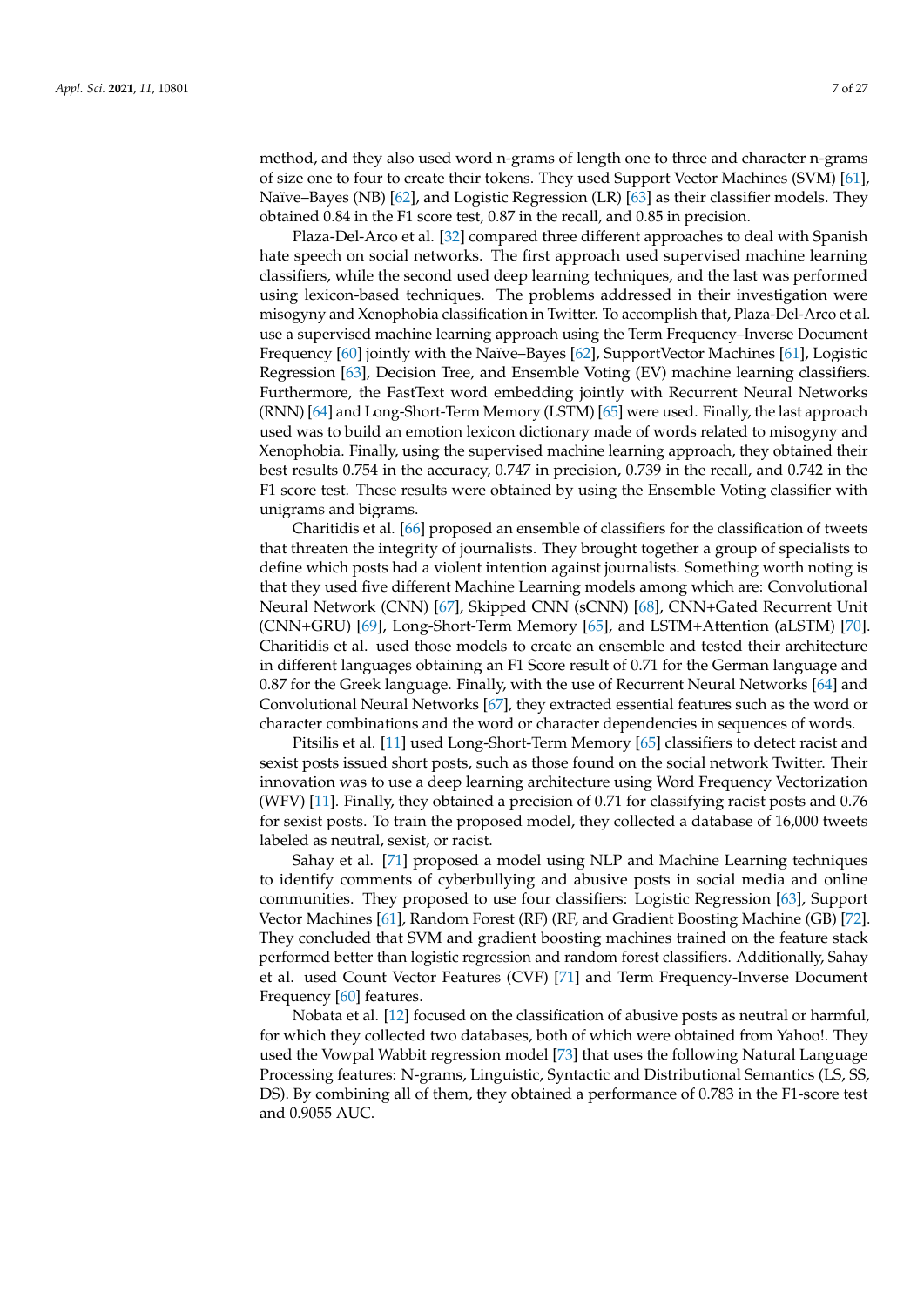It is essential to highlight that all the investigations above collected their database; therefore, they are not comparable. A summary of the publications mentioned above can be seen in Table [1.](#page-7-1) The previously related works seek the classification of hate posts on social networks through Machine Learning models. These investigations have relatively similar results that range between 0.71 and 0.88 in the F1-Score test.

Beyond the performance that these classifiers can have, the problem of using black-box models is that we cannot be sure what factors determine whether a message is abusive. Today we need to understand the background of the behavior of ML models to make better decisions [\[33,](#page-24-3)[74\]](#page-25-18). This is why this work takes on the characteristics of previous works but proposes a radical change in its intelligibility, offering experts in the field the possibility of having a transparent tool that helps them classify xenophobic posts and understand why these posts are considered in this way.

<span id="page-7-1"></span>**Table 1.** Summary of previous work in terms of the problem they address, the data source used, features extracted, classifiers used, evaluation metrics, and the result obtained in the evaluation.

| Author                | Problem                              | Database<br>Origin                                        | <b>Extracted Features</b>                                                                             | Methods                                                                                           | Evaluation<br><b>Metrics</b>                                     | Performance                                                                                                                               |
|-----------------------|--------------------------------------|-----------------------------------------------------------|-------------------------------------------------------------------------------------------------------|---------------------------------------------------------------------------------------------------|------------------------------------------------------------------|-------------------------------------------------------------------------------------------------------------------------------------------|
| Pitropakis et al.     | • Xenophobia                         | • Twitter                                                 | • Word n-grams<br>• Char n-grams<br>$\bullet$ TF-IDF                                                  | $\bullet$ LR<br>$\bullet$ SVM<br>$\bullet$ NB                                                     | $\bullet$ F1<br>$\bullet$ Rec<br>$\bullet$ Prec                  | $\bullet$ 0.84 F1<br>$\bullet$ 0.87 Rec<br>$\bullet$ 0.85 Prec                                                                            |
| Plaza-Del-Arco et al. | • Misogyny and<br>Xenophobia         | • Twitter                                                 | $\bullet$ TF-IDF<br>$\bullet$ FastText<br>• Emotion lexicon                                           | $\bullet$ LR<br>$\bullet$ SVM<br>$\bullet$ NB<br>$\bullet$ Vote<br>$\bullet$ DT<br>$\bullet$ LSTM | $\bullet$ F1<br>$\bullet$ Rec<br>$\bullet$ Prec<br>$\bullet$ Acc | $\bullet$ 0.742 F1<br>$\bullet$ 0.739 Rec<br>$\bullet$ 0.747 Prec<br>$\bullet$ 0.754 Acc                                                  |
| Charitidis et al.     | • Hate speech to<br>journalists      | • Wikipedia<br>• Twitter<br>• Facebook<br>$\bullet$ Other | • Word or character<br>combinations<br>• Word or character<br>dependencies in<br>sequences of words   | $\bullet$ CNN<br>$\cdot$ sCNN<br>$\bullet$ CNN<br>$+$ GRU<br>$\bullet$ LSTM<br>$\bullet$ aLSTM    | $\bullet$ F1                                                     | $\bullet$ English: $0.82$<br>$\bullet$ German: $0.71$<br>$\bullet$ Spanish: $0.72$<br>$\bullet$ Fr:ench $0.84$<br>$\bullet$ Greek: $0.87$ |
| Pitsilis et al.       | $\bullet$ Sexism<br>$\bullet$ Racism | • Twitter                                                 | • Word Frequency<br>Vectorization                                                                     | $\bullet$ LSTM<br>$\bullet$ RNN                                                                   | $\bullet$ F1                                                     | $\bullet$ Sexism: 0.76<br>$\bullet$ Racism 0.71                                                                                           |
| Sahay et al.          | • Cyberbullying                      | • Train: Twitter<br>and YouTube<br>• Test: Kaggle         | • Count Vector<br>Features<br>$\bullet$ TF-IDF                                                        | $\bullet$ LR<br>$\bullet$ SVM<br>$\bullet$ RF                                                     | $\bullet$ AUC<br>$\bullet$ Acc                                   | $\bullet$ 0.779 AUC.<br>$\bullet$ 0.974 Acc                                                                                               |
| Nobata et al.         | $\bullet$ Abusive<br>language        | $\bullet$ Yahoo!<br>Finance<br>and News                   | $\bullet$ N-grams<br>• Linguistic semantics<br>• Syntactic semantics<br>• Distributional<br>semantics | • Vowpal<br>Wabbit's<br>regression                                                                | $\bullet$ F1<br>$\bullet$ AUC                                    | $\bullet$ 0.783 F1<br>$\bullet$ 0.906 AUC                                                                                                 |

## <span id="page-7-0"></span>**4. Our Approach for Detecting Xenophobic Tweets**

Our approach for Xenophobia detection in social networks consists of three steps: the Xenophobia database creation labeled by experts (Section [4.1\)](#page-7-2); creating a new feature representation based on a combination of sentiments, emotions, intentions, relevant words, and syntactic features stemming from tweets (Section [4.2\)](#page-9-0); and providing both contrast patterns describing Xenophobia texts and an explainable model for classifying Xenophobia posts (Section [4.3\)](#page-11-0).

#### <span id="page-7-2"></span>*4.1. Creating the Xenophobia Database*

For collecting our xenophobic database, we used the Twitter API [\[15\]](#page-23-14) using the Tweepy Python library [\[75\]](#page-25-19) implementation to filter the tweets by language, location, and keywords. The Twitter API offers free access to all Twitter data that the users generate, not only the text of the tweets that each user posts on Twitter, but also the user's information such as the number of followers, the date where the Twitter account was created, among others. Figure [2](#page-8-0) shows the pipeline to develop our Xenophobia database.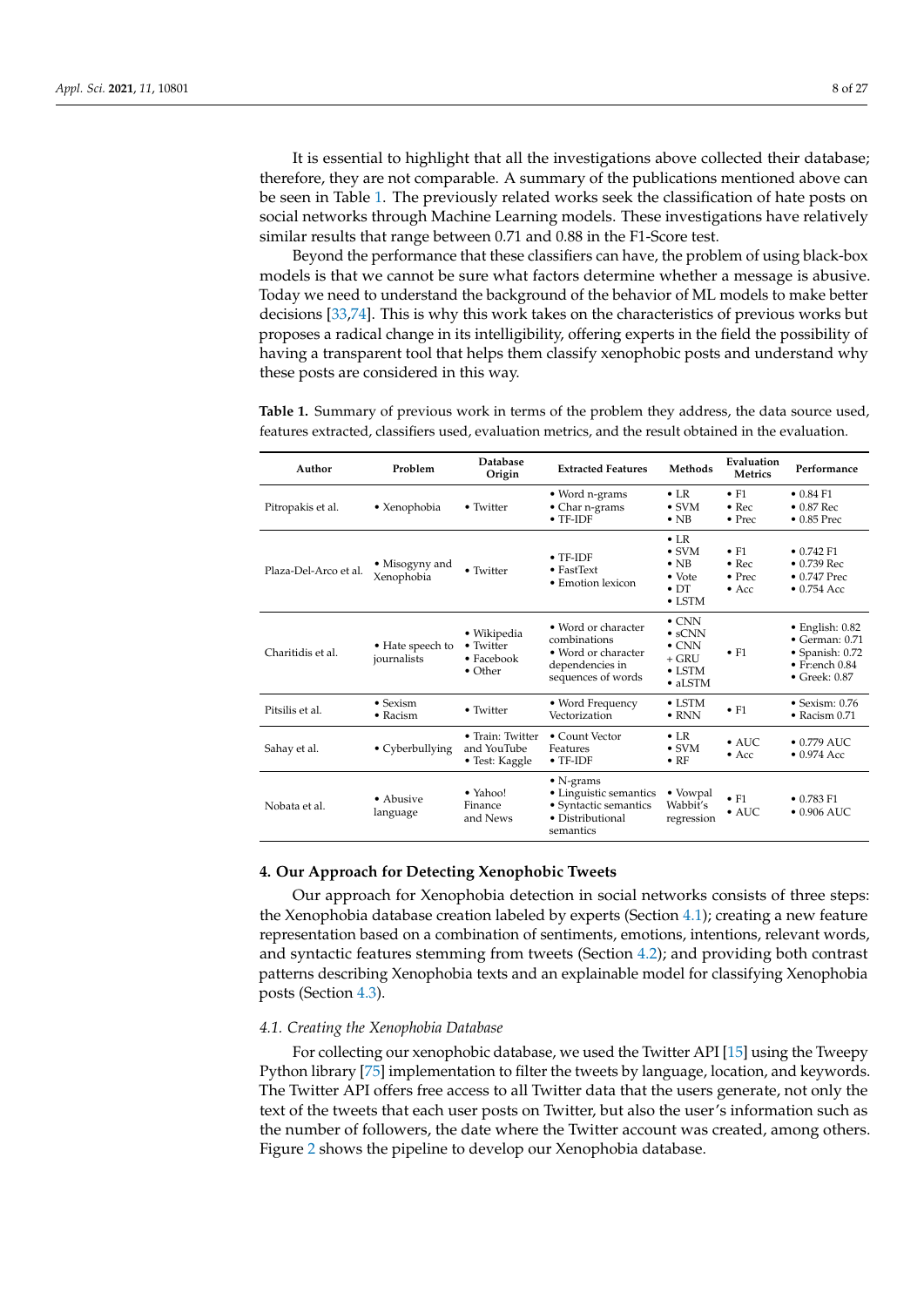<span id="page-8-0"></span>

ter API jointly with the Python Tweepy library. Then, Xenophobia experts took it upon themselves to **Figure 2.** The creation of the Xenophobia database consisted of downloading tweets through the Twitmanually label the tweets.

obtain (even not provided) in other social networks. In this way, the exclusion of additional information from the text allows focusing on its classification based solely on natural configuration for obtaining the analyzed tweets, we used the (geo\_search) Tweepy method We decided to keep only the raw text of each tweet to make a Xenophobia classifier based only on text. We made this decision to extrapolate this approach to other platforms because each social network has additional information that could not exist or is difficult to access on other platforms [\[76\]](#page-25-20). For example, detailed profile information as geopositioning, account creation date, preferred language; among others, are characteristics challenging to language processing techniques such as sentiment, semantic and syntactic analysis [\[77\]](#page-25-21), which is more versatile for applying to any platform containing posts. As an additional with the parameters (query= "USA", granularity="country"); consequently, it allowed us to collect tweets issued from the USA and using the English language.

These data were collected in five weeks, from 27 June to 31 August 2021. The tweets publication date corresponds with the collection's date of the same. Each week 2000 tweets were downloaded. For the labeling process, we were supported by five experts. Two were psychologists, two were experts in international relations, and the last expert was a sociologist. These experts were in charge of labeling the tweets manually.

Since a single Twitter API return can return, at most, 100 tweets per looked term, we followed the same scheme used by Pitropakis et al. [\[59\]](#page-25-3). We used a set of keywords regarding Xenophobia instead of a single immigration term. Some of our xenophobic keywords were the same as the ones used by Pitropakis et al., such as *immigration*, *migrant*, and *deport them all*. While our experts proposed a new set of keywords, among which are: *illegal aliens*, *backcountry*, and *violent*. Nevertheless, we also used a set of neutral terms to make our database more diversified, such as sports, food, travel, love, money, among others. As a result, a total of 10,073 tweets were annotated.

The collected tweets were labeled in two categories where 8056 tweets were labeled as non-xenophobic, 2017 as xenophobic, where 79.97% of the labels correspond with the non-Xenophobia class and the remainder, 20.03%, belong to the Xenophobia class. Table [2](#page-9-1) shows two random examples of tweets belonging to each class. Finally, our collected database was divided into 20 batches of 504 tweets, each one. Each expert was in charge of labeling four batches for a total of 2016 tweets. After the first labeling process, a second process was done by one of our experts in international relations. This second process was to inspect again all the tweets labeled as xenophobic and look for any discrepancy.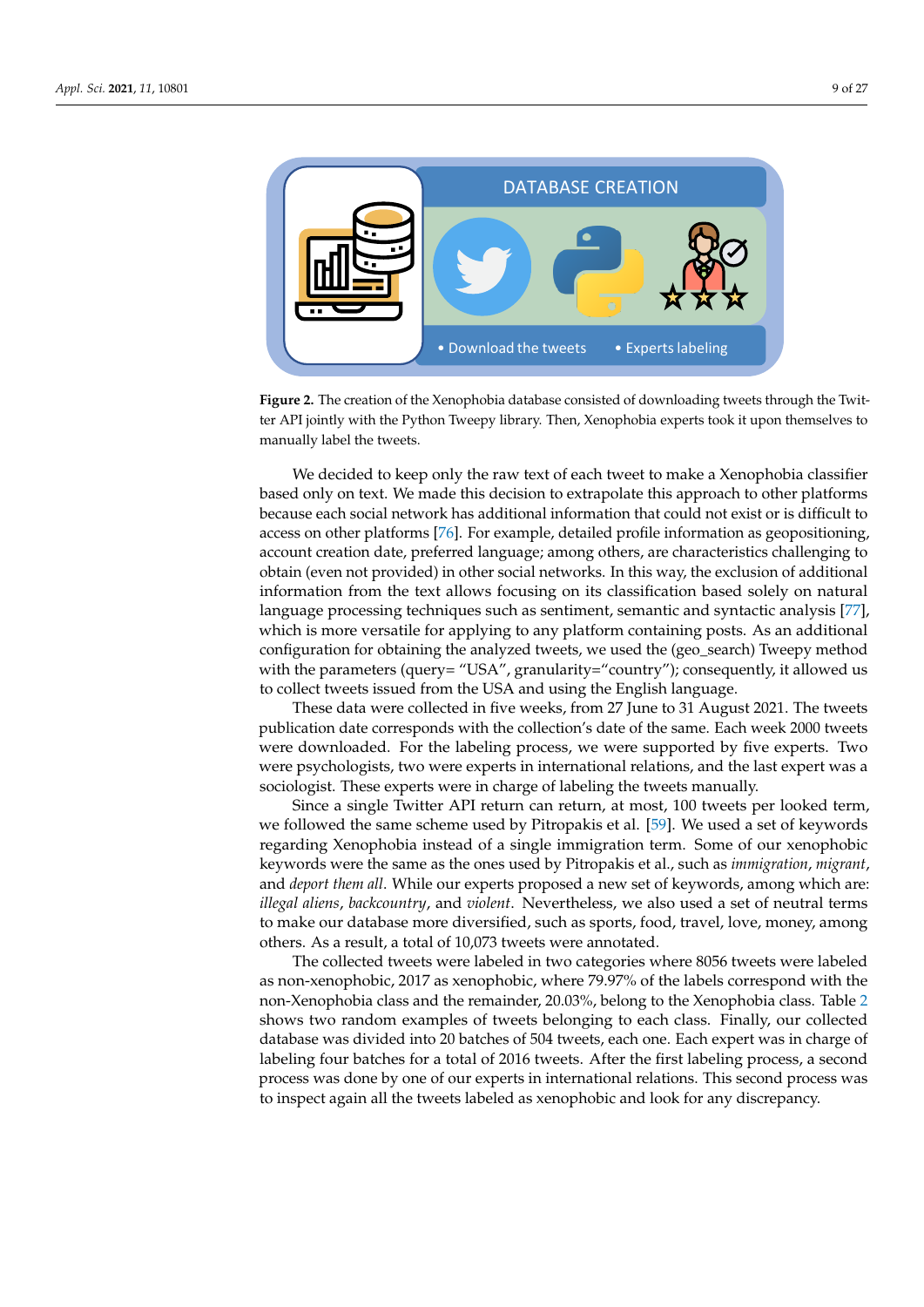| Class          | Example                                                                                                                                                                                                                                            |
|----------------|----------------------------------------------------------------------------------------------------------------------------------------------------------------------------------------------------------------------------------------------------|
| Non-xenophobic | No wonder why the 4Chan CHUDs have misunderstood the meaning of this movie<br>and then made it their foundational text. https://t.co/96M7rHy3fc                                                                                                    |
|                | i just received the best text in the world i truly love my friends so fucking much                                                                                                                                                                 |
| Xenophobic     | @Jones17Charlene @FugginAlex The majority of the illegal alien migrant minors<br>are not being brought by their real relatives anyways. Furthermore, if they are that sickly<br>when they get here. I do not want them to make it into our cities. |
|                | @learnin_as_i_go @orr_it You want a country of criminal foreigners all different<br>colours smoking drugs being gay and living in a council block baby machine!<br>No middle class just poor people!!!!                                            |

<span id="page-9-1"></span>**Table 2.** Examples of tweets classified as xenophobic, non-xenophobic.

## <span id="page-9-0"></span>*4.2. A New Feature Representation for Xenophobia Detection*

When we classify data in a text format, and we want to obtain good results, we must have a good machine learning classifier and an appropriate feature representation [\[78\]](#page-25-22). 1 The problem with the feature representations based on numeric terms of the frequency of the words is that they are not accessible for human understanding [\[79\]](#page-25-23). In this way, our feature representation proposal was created to obtain good classification results and an interpretable model. Figure [3](#page-9-2) shows the pipeline to develop our new feature representation proposal.

<span id="page-9-2"></span>

Figure 3. The creation of our feature representation proposal consisted of using three NCI AT is<br>(Parallel Dots [\[80\]](#page-25-24), Meaning Cloud [\[81\]](#page-25-25), IBM NLU [\[82\]](#page-25-26)) to perform sentiment analysis and the Python **Figure 3.** The creation of our feature representation proposal consisted of using three NLP APIs spaCy library [\[83\]](#page-25-27) for extracting the syntactic features and the keywords of the tweets.

Filtering extensive exception of the sentimental analysis has been proved to be a good tool for making text classification To create our new feature representation proposal and make it interpretable, we decided to base our representation on three main bases: sentiment analysis, syntactic analysis, and the extraction of keywords (semantic analysis) related to the Xenophobia class. using interpretable models [\[84\]](#page-25-28). The use of sentiment, syntactic and semantic analysis improves the classification results compared to the use of only sentiment analysis [\[77,](#page-25-21)[85\]](#page-26-0). The first step was to perform the sentiment analysis; Figure [3](#page-9-2) shows the different cloud services that we use to perform the sentiment analysis. Table [3](#page-9-3) shows a summary of the features extracted from the cloud services and the field to which they belong.

<span id="page-9-3"></span>**Table 3.** Set of features extracted from different cloud services.

| <b>Source</b>  | <b>Features</b>                                          | Field           |
|----------------|----------------------------------------------------------|-----------------|
| Parallel Dots  | Negative, Positive                                       | Sentiment       |
| Meaning cloud  | Agreement, Score Tag                                     | Sentiment       |
| Parallel Dots  | Bored, Sad, Happy, Excited                               | Emotion         |
| <b>IBM NLU</b> | Joy, Disgust, Anger                                      | Emotion         |
| Parallel Dots  | News, Spam, Marketing, Feedback, Complaint, Appreciation | Intent          |
| Parallel Dots  | Abusive, Hate-speech, Neither                            | Abusive content |

The second step was to perform the syntactic analysis; we used the spaCy python library [\[83\]](#page-25-27). We employ the *en\_core\_web\_lg* pipeline that is specifically designed for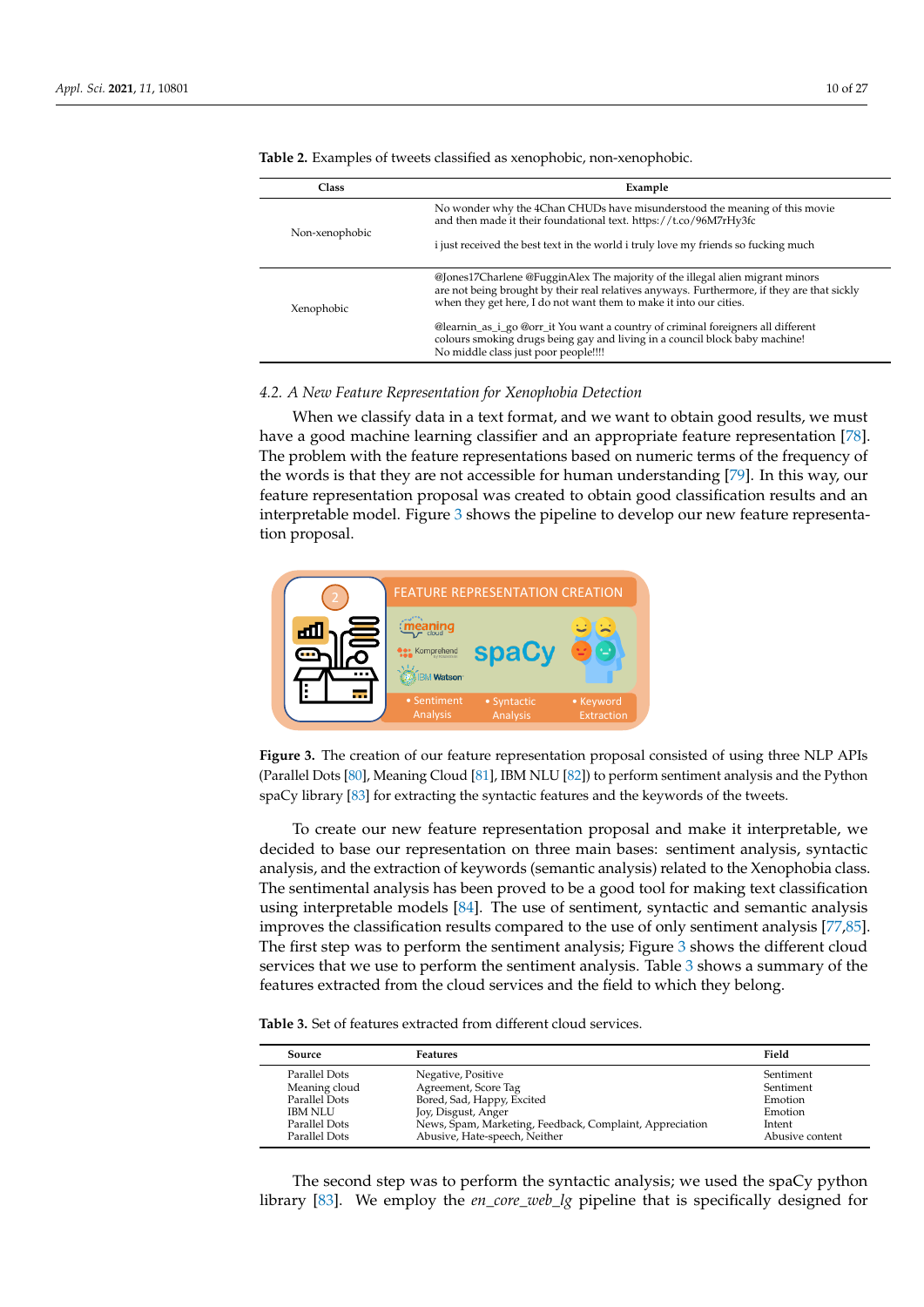blogs, news, and comments. This pipeline is pre-trained on the OntoNotes Release 5.0 data [\[86\]](#page-26-1). With this library, we were enabled to extract different linguistic features using the spaCy Part-of-speech tagging implemented on its pipeline. For more information related to Universal POS tags, it can be visited the following document: [https:](https://universaldependencies.org/docs/u/pos/) [//universaldependencies.org/docs/u/pos/](https://universaldependencies.org/docs/u/pos/) (accessed on 15 April 2021). The linguistic features extracted from spaCy are:

- **ADJ:** (INT) The number of adjectives presented in the tweet.
- **AUX:** (INT) The number of auxiliary verbs presented in the tweet.
- **NUM:** (INT) The number of numbers presented in the tweet.
- **PROPN:** (INT) The number of proper nouns presented in the tweet.
- **ALPHAS:** (INT) The number of words presented in the tweet that are not stopwords.
- **HASHTAGS:** (INT) The number of hashtags presented in the tweet.
- **URLs:** (BOOL) If the tweet has a URL or not.

Finally, the third step was to extract the most representative xenophobic words of the database according to their frequency. Beyond the fact that our database was created using xenophobic keywords, not all the tweets with a xenophobic word were labeled as xenophobic. Furthermore, there are new terms related to Xenophobia that were not proposed at creating the database. The process to extract the new xenophobic keywords was as follows:

- **Clean the tweet:** To clean the tweet, we normalize the tweets by removing stopwords, unknown characters, numbers, URLs, user mentions, and then apply lemmatization. Lemmatization is a normalization technique [\[87\]](#page-26-2), generally defined as "the transformation of all inflected word forms contained in a text to their dictionary look-up form" [\[88\]](#page-26-3).
- **Get the frequency of the words:** For each class (Xenophobic and Not-xenophobic) it was generated a list of all the words that belong to the class, then it was counted the frequency of each term, and it was gotten a dictionary where the word was the key, and the frequency was the value.
- **Extract the xenophobic keywords:** After getting the frequency of the words, they were sorted by the highest to the lowest frequency, and it was selected only the 20 most used words. It was considered two conditions to determine if a comment might be regarded as a xenophobic keyword. The first condition: if the word only belongs to the xenophobic class, this means that the term is present in the 20 most used words list of the Xenophobia class and did not belong to the other list. The second condition: if the word is presented in both lists, but the absolute frequency of the word is more significant in the Xenophobia list than the non-Xenophobia list.

When we consider the proportion of the tweets that belong to the Xenophobia and no-Xenophobia class, we can realize that for each tweet that was labeled as xenophobic, there are four tweets labeled as non-xenophobic. If a word has the same use frequency in both classes, we can say that the word is four times more used in the xenophobic class. The above process was used again to obtain bigrams, sequences of two words that appear together or near each other. As a result, the following list of words was obtained. Five are unigrams, and five are bigrams: country, illegal, foreigners, alien, criminal, back country, illegal alien, violent foreigners, criminal foreigners, criminal migrant.

Table [4](#page-11-1) shows the number of features grouped by different key labels for our INTER feature representation. In total, 37 features were used to construct our new feature representation proposal. Of which 20 were from the sentiment analysis, seven were extracted from the syntactic analysis, and the last ten were from the xenophobic keyword extraction process described above. Finally, Table [5](#page-11-2) shows an example of two tweets extracted from EXD, one belonging to the non-Xenophobia class and the other to the Xenophobia class. These tweets were transformed using our interpretable feture representation and Table [6](#page-11-3) shows each feature grouped by different key labels.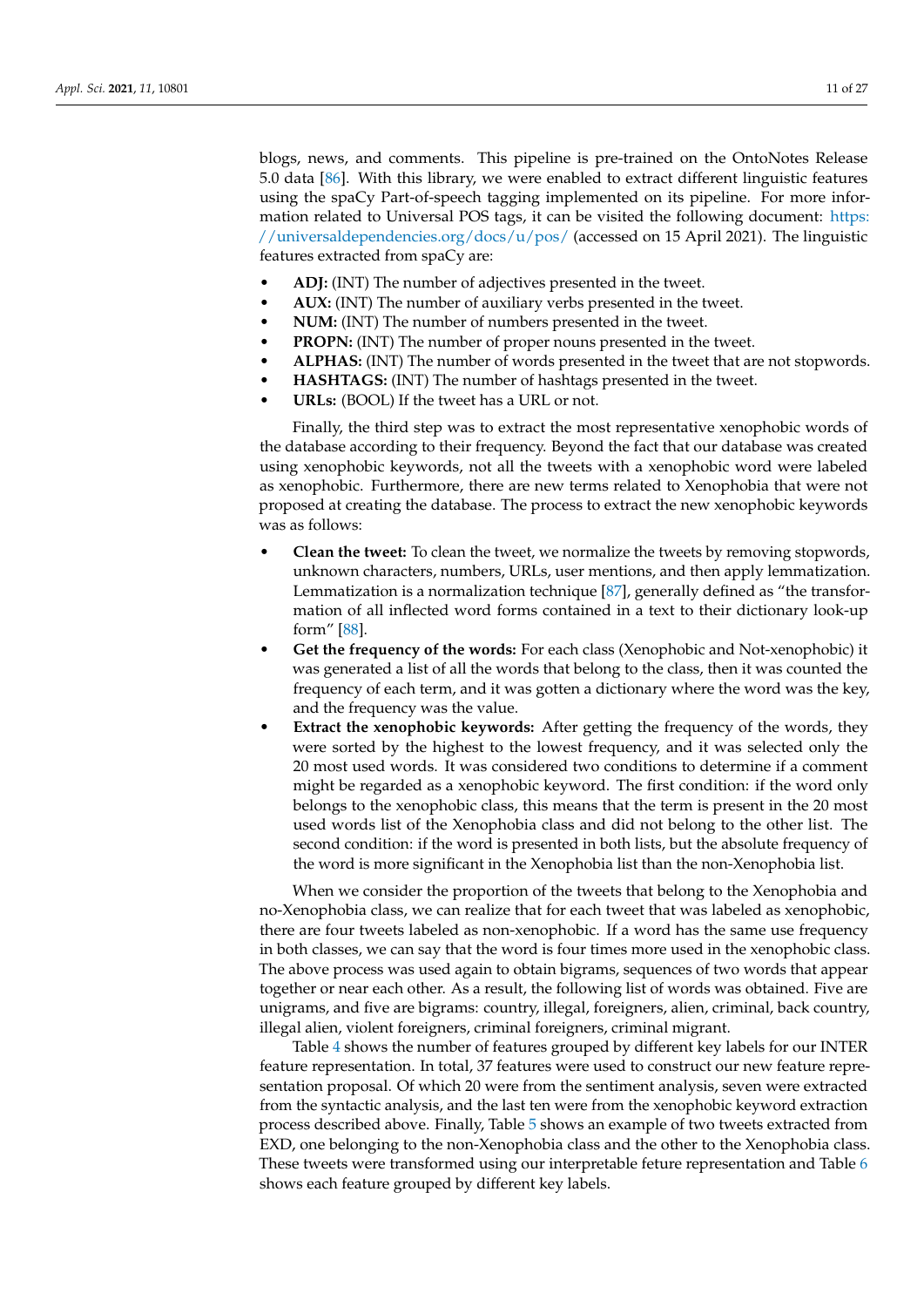<span id="page-11-1"></span>**Table 4.** Distribution of the features presented in our INTER feature representation. The overall column shows the total number of features.

| Number of Features Grouped by Different Key Labels. |         |  |  |                                                               |  |         |  |  |  |
|-----------------------------------------------------|---------|--|--|---------------------------------------------------------------|--|---------|--|--|--|
| Sentiment                                           | Emotion |  |  | Intent Abusive Content Xenophobia Keywords Syntactic Features |  | Overall |  |  |  |
|                                                     |         |  |  |                                                               |  |         |  |  |  |

<span id="page-11-2"></span>**Table 5.** Example of tweets belonging to the non-Xenophobia and Xenophobia class.

| Class          | <b>Tweet</b>                                                                                                                                                                                                                                                                              |
|----------------|-------------------------------------------------------------------------------------------------------------------------------------------------------------------------------------------------------------------------------------------------------------------------------------------|
| Non-Xenophobia | Immigrant families deserve to live without fear in Massachusetts, especially amid the #COVID19<br>pandemic. It's a moral imperative. Let us align our laws with our values! Pass the<br>#SafeCommunitiesAct ASAP! @MassGovernor @KarenSpilka @SpeakerDeLeo #MALeg                         |
| Xenophobia     | @EUTimesNET I do not know what liberal idiot runs your site but the USA is not a hellhole. We<br>may have racist terrorists running around burning things but Europe has violent migrants raping<br>women, vandalizing churches and attacking Christians. You're far from a model region. |

<span id="page-11-3"></span>**Table 6.** Example of our interpretable feature representation for tweets belonging to the Xenophobia and non-Xenophobia class grouped by different key labels.

|                               |                            |                            |                            | (a) Sentiment features.          |                        |                                         |                            |                            |                            |                   |
|-------------------------------|----------------------------|----------------------------|----------------------------|----------------------------------|------------------------|-----------------------------------------|----------------------------|----------------------------|----------------------------|-------------------|
| Class                         |                            | Negative                   |                            | Positive                         |                        | Agreement                               |                            |                            | Score tag                  |                   |
| Non-Xenophobia<br>Xenophobia  |                            | 0.202<br>0.707             |                            | 0.458<br>0.094                   |                        | <b>AGREEMENT</b><br><b>DISAGREEMENT</b> |                            | Neutral<br>Negative        |                            |                   |
|                               |                            |                            |                            | (b) Emotion features.            |                        |                                         |                            |                            |                            |                   |
| Class                         | <b>Bored</b>               | Sad                        |                            | Happy                            | Excited                | Joy                                     |                            | <b>Disgust</b>             |                            | Anger             |
| Non-Xenophobia<br>Xenophobia  | 0.0240<br>0.0251           | 0.1341<br>0.0566           |                            | 0.2205<br>0.0718                 | 0.2371<br>0.2963       | 0.1766<br>0.0047                        |                            | 0.2272<br>0.5043           |                            | 0.1721<br>0.4510  |
| (c) Intent features.          |                            |                            |                            |                                  |                        |                                         |                            |                            |                            |                   |
| Class                         | <b>News</b>                | Spam                       |                            | Marketing                        | Feedback               |                                         | Complaint                  |                            | Appreciation               |                   |
| Non-Xenophobia<br>Xenophobia  | 0.6940<br>0.8260           | 0.0410<br>0.0400           |                            | 0.0730<br>0.0480                 | 0.1770<br>0.0800       |                                         | Null<br>Null               |                            | Null<br>Null               |                   |
| (d) Abusive content features. |                            |                            |                            |                                  |                        |                                         |                            |                            |                            |                   |
| Class<br>Abusive              |                            |                            |                            |                                  |                        | Hate-speech                             |                            |                            | Neither                    |                   |
| Non-Xenophobia<br>Xenophobia  |                            |                            | 0.0092<br>0.0005           |                                  |                        | 0.8499<br>0.9990                        |                            |                            | 0.1408<br>0.0005           |                   |
|                               |                            |                            |                            | (e) Unigram Xenophobia Keywords. |                        |                                         |                            |                            |                            |                   |
| Class                         | Country                    |                            | Illegal                    |                                  | Foreigners             |                                         | Alien                      | Criminal                   |                            |                   |
| Non-Xenophobia<br>Xenophobia  | not present<br>not present |                            | not present<br>not present |                                  | not present<br>present |                                         | not present<br>not present |                            | not present<br>not present |                   |
|                               |                            |                            |                            | (f) Bigram Xenophobia Keywords.  |                        |                                         |                            |                            |                            |                   |
| Class                         | <b>Back country</b>        | Illegal alien              |                            | Violent foreigners               |                        |                                         | <b>Criminal foreigners</b> |                            | Criminal migrant           |                   |
| Non-Xenophobia<br>Xenophobia  | not present<br>not present | not present<br>not present |                            | not present<br>present           |                        | not present<br>not present              |                            |                            | not present<br>not present |                   |
|                               |                            |                            |                            | (g) Syntactic features.          |                        |                                         |                            |                            |                            |                   |
| Class                         | <b>ADI</b>                 | <b>AUX</b>                 | <b>NUM</b>                 |                                  | <b>PROPN</b>           | <b>ALPHAS</b>                           |                            | <b>HASHTAGS</b>            |                            | <b>URLs</b>       |
| Non-Xenophobia<br>Xenophobia  | 2<br>3                     | 1<br>$\mathbf{0}$          | 0<br>$\mathbf{0}$          | 5<br>$\overline{2}$              |                        | 19<br>20                                |                            | not present<br>not present |                            | 3<br>$\mathbf{0}$ |

## <span id="page-11-0"></span>*4.3. Mining Contrast Patterns*

Nowadays, various understandable classifications models can bring us an explanation about the classification [\[89\]](#page-26-4). Nevertheless, from all the understandable classification models, the contrast pattern-based models are one of the most prominent [\[90\]](#page-26-5), not only for the explanatory power but also because different studies have proved that these models provide good results for class imbalance problems [\[36](#page-24-6)[,90\]](#page-26-5). Figure [4](#page-12-1) shows the pipeline to extract the contrast patterns.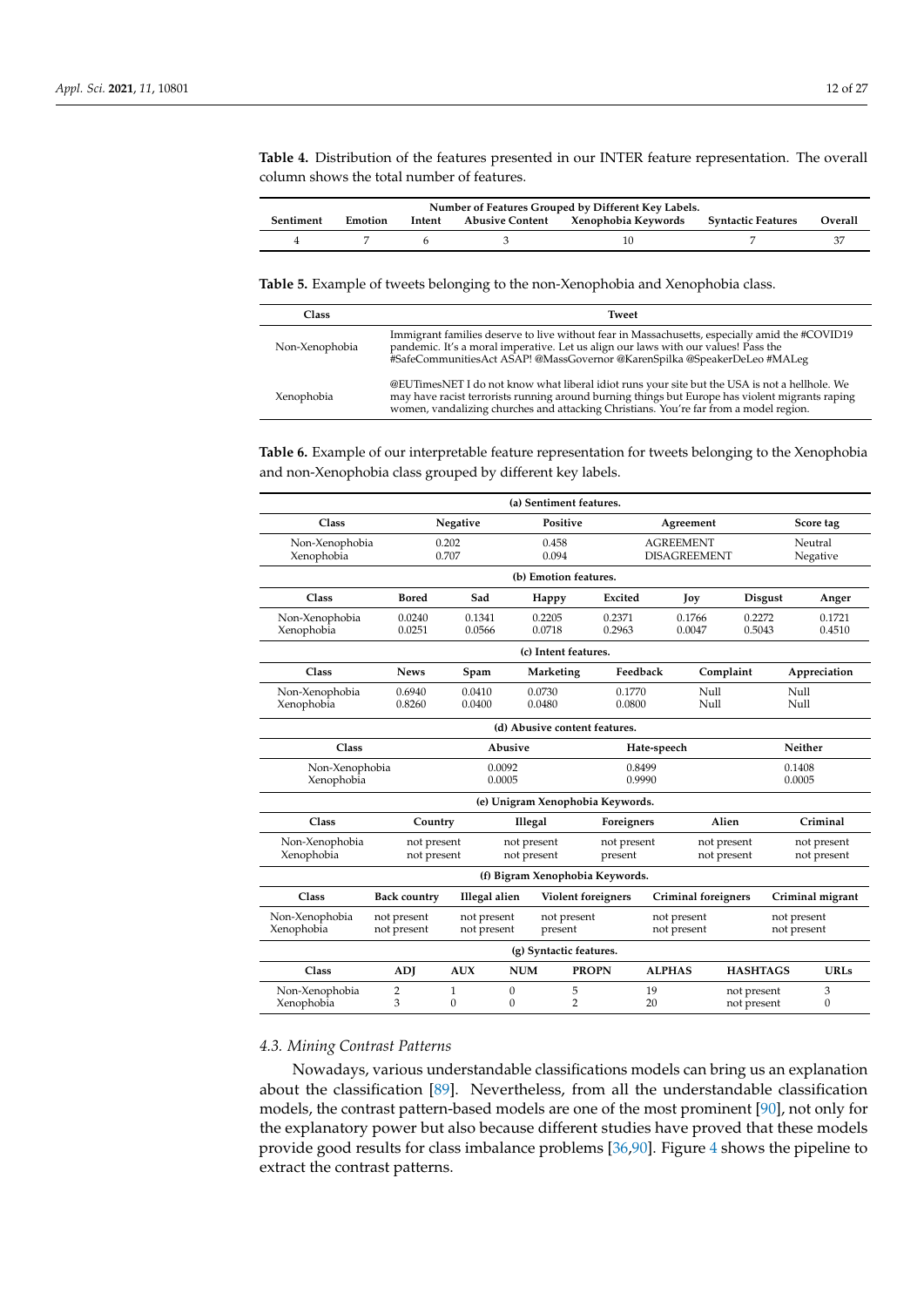<span id="page-12-1"></span>

**Figure 4.** The extraction of the contrast patterns consist on three phases mining, filtering and classification.

According to Dong and Bailey [\[38\]](#page-24-8), a pattern is a condition on data tuples that evaluates to either true or false. To be considered a pattern, the succinct state must be much simpler and smaller than the original length of the data. Ordinarily, a pattern is represented by a conjunction of relational statements, each with the form: [f $_{\rm i}$  # v<sub>j</sub>], where v<sub>j</sub> is a value within the space of feature  $f_i$ , and # is a relational operator taken from the set { =,  $\neq$ ,  $\leq$ , >, ∈, ∈/, } [\[33,](#page-24-3)[36,](#page-24-6)[38\]](#page-24-8). For example, [*violent foreigners = "present"*] ∧ [*hate*−*speech* ≥ 0.11], is a pattern describing post xenophobes.

In comparison, contrast patterns are a type of pattern whose supports differ significantly among the analyzed databases [\[38\]](#page-24-8). There are three steps to build a contrast pattern-based classifier: mining, filtering, and classification [\[3,](#page-23-2)[33\]](#page-24-3):

- **Mining:** it is committed to looking for a set of candidate patterns by an exploratory examination using a search-space, characterized by a group of inductive limitations given by the user.
- **filtering:** it is committed to choosing a set of high-quality patterns from the mining stage; this step permits equal or superior results than using all the patterns extracted at the mining step.
- **Classification:** it is responsible for looking for the finest methodology to combine the data provided by a subset of patterns and construct an accurate model that is based on patterns.

We decided to use the Random Forest Miner (RFMiner) [\[91\]](#page-26-6) as our algorithm for mining contrast patterns during the first step. García-Borroto et al. [\[92\]](#page-26-7) conducted a large number of experiments comparing several well-known contrast pattern mining algorithms that are based on decision trees. According to the results obtained in their experiments, García-Borroto et al. have shown that RFMiner is capable of creating diversity of trees. This feature allows RFMiner to obtain more high-quality patterns compared to other known pattern miners. The filtering algorithms can be divided into two groups: based on set theory and based on quality measure [\[33\]](#page-24-3). For our filtering process, we start using the set theory approach. We remove redundant items from patterns and duplicated patterns. Furthermore, we choose only general patterns. After this filtering process, we kept the patterns with higher support.

Finally, we decided to use PBC4cip [\[36\]](#page-24-6) as our contrast pattern-based classifier for the classification phase due to the good results that PBC4cip has reached in class imbalance problems. This classifier uses 150 trees by default; nevertheless, after many experiments classifying the patterns, we use only 15 trees, looking for the simplest model with good classification results in the AUC score metric. We repeated this process, reducing the number of trees and minimizing the AUC loss and the number of trees. A stop criterion was executed when the AUC score obtained in our experiments was more than 1% compared with the results that PBC4Cip reaches with the default number of trees.

#### <span id="page-12-0"></span>**5. Experimental Setup**

This section shows the methodology designed to evaluate the performance of the tested classifiers. For our experiments, we use two databases: our Experts Xenophobia Database (EXD), which consists of 10,057 tweets labeled by experts in the fields of inter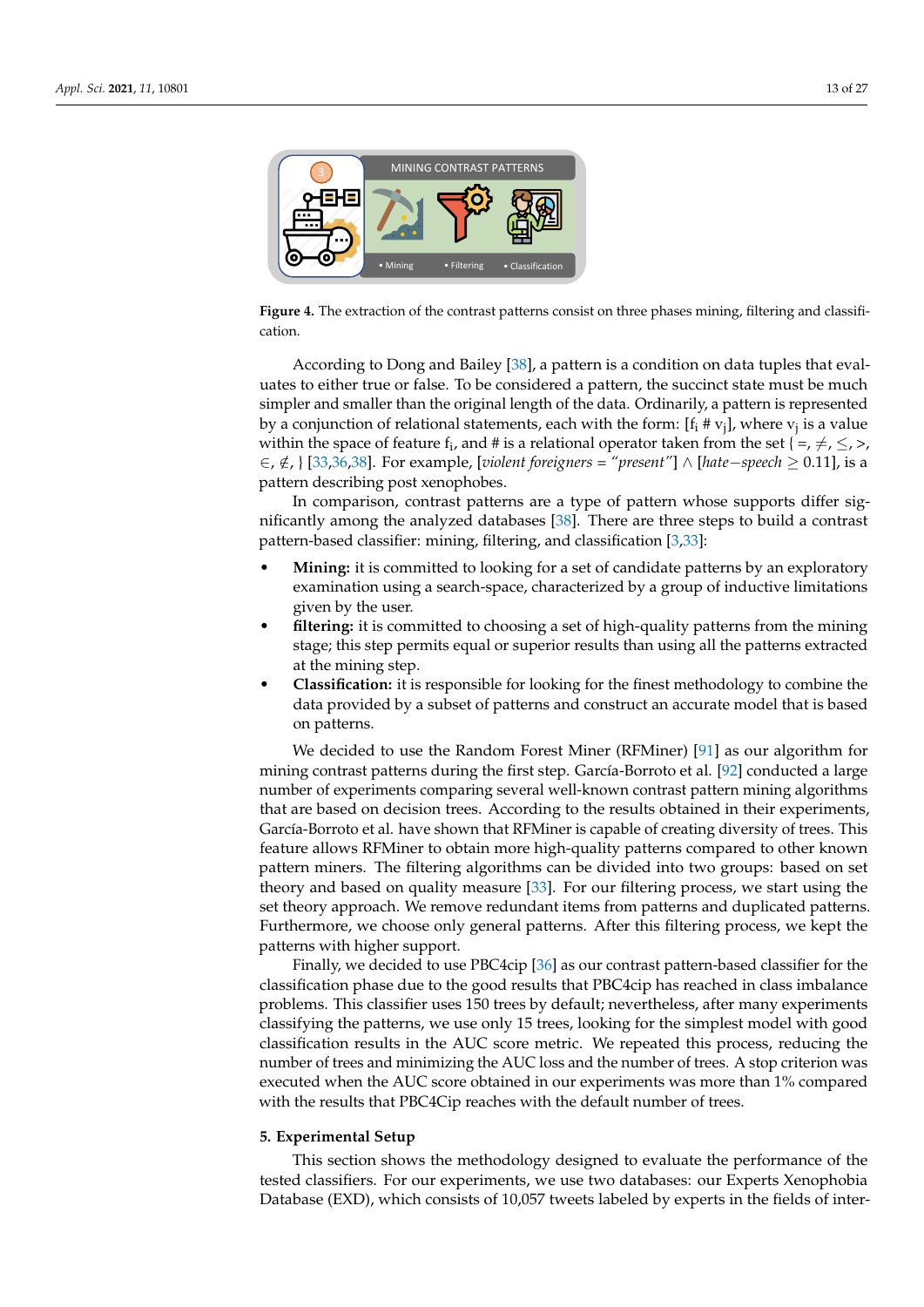national relations, sociologists, and psychologists. Additionally, we use the Xenophobia database created by Pitropakis et al. [\[59\]](#page-25-3); for this article, we will refer to this database as Pitropakis Xenophobia Database (PXD). Table [7](#page-14-1) shows the number of tweets per class for the PXD and EXD databases before and after applying the cleaning method. Figure [5](#page-13-0) shows the flow diagram to obtain our experimental results. The flow diagram starts from getting each database and then transforming it using different feature representations and finishing bringing the performance of each classifier. Below, we will briefly explain what each of the steps in the said figure consists of:

<span id="page-13-0"></span>

**Figure 5.** Flow diagram for the procedure of getting the classification results of the Xenophobia databases.

- 1. **Database:** The first step consisted of obtaining the Xenophobia databases used to train and validate all the tested machine learning classifiers detailed in step number five.
- 2. **Cleaning:** For each database, our proposed cleaning method was used to obtain a clean version of the database. Our cleaning method was specially designed to work with databases made on Twitter. It removes unknown characters, hyperlinks, retweet text, and user mentions. Additionally, our cleaning method converts the most used slang to their original word, removes stop words, and applies lemmatization. Finally, it removes tweets that are identical before and after applying the normalization process described above.
- 3. **Feature representation:** For each database, different feature representations were used to convert tweets into representations used by the tested machine learning classifiers. We use the following well-known feature representations: Bag Of Words (BOW) [\[93\]](#page-26-8), Term Frequency-Inverse Document Frequency (TFIDF) [\[60\]](#page-25-4), Word To Vector (W2V) [\[94\]](#page-26-9), and our interpretable proposal (INTER).
- 4. **Partition:** For each feature representation, five partitions were generated. Each partition was performed using the Distribution Optimally Balanced Stratified Cross-Validation (DOB-SCV) method [\[95\]](#page-26-10). According to Zeng and Martinez [\[95\]](#page-26-10), the principal advantage of DOB-SCV is that it keeps a better distribution balance in the feature space when splitting a sample into groups called folds. This property empowers the cross-validation training set better to capture the distribution features within the actual data set.
- 5. **Classifier:** For each partition, the following machine learning classifiers were used: C4.5 (C45) [\[96\]](#page-26-11), k-Nearest Neighbor (KNN) [\[97\]](#page-26-12), Rusboost (RUS) [\[98\]](#page-26-13), UnderBagging (UND) [\[99\]](#page-26-14), and PBC4cip [\[36\]](#page-24-6). Except for KNN, the other classifiers are based on decision trees. The classifiers mentioned above have been implemented in the KEEL software [\[100\]](#page-26-15), except for PBC4cip, which is a package available for the Weka Data-Mining software tool [\[101\]](#page-26-16); it can be taken from [https://sites.google.com/view/](https://sites.google.com/view/leocanetesifuentes/software/multivariate-pbc4cip) [leocanetesifuentes/software/multivariate-pbc4cip](https://sites.google.com/view/leocanetesifuentes/software/multivariate-pbc4cip) (accessed on 20 October 2020).
- 6. **Evaluation:** For each classifier, we used the following performance evaluations metrics: F1 score and Area Under the ROC Curve (AUC) [\[102\]](#page-26-17). These metrics are widely used in the literature for class imbalance problems [\[103,](#page-26-18)[104\]](#page-26-19).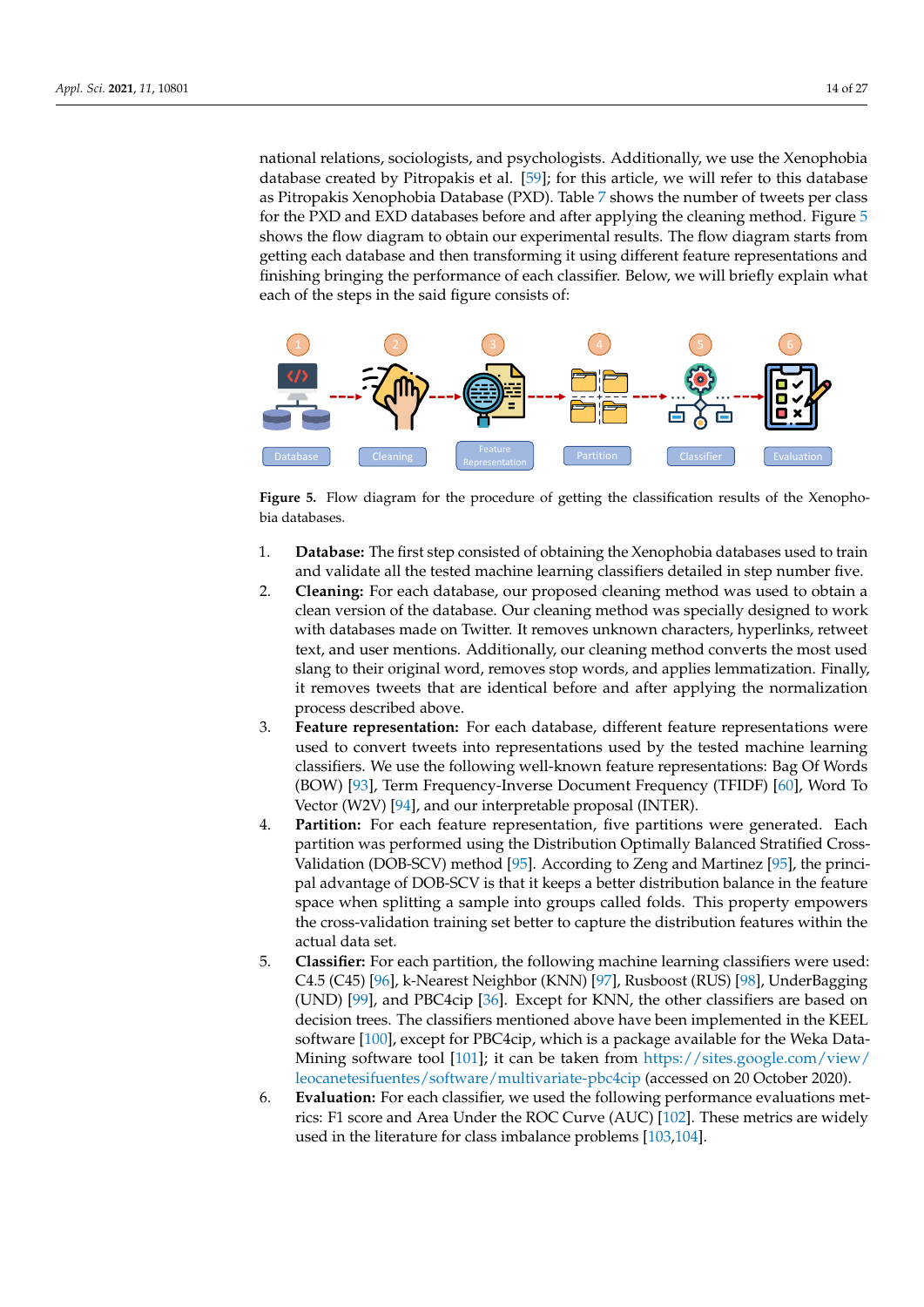<span id="page-14-1"></span>**Table 7.** Comparison between the number of tweets belonging to the non-xenophobic and xenophobic classes before and after using the cleaning method. The class imbalance ratio (IR) is calculated as the proportion between the number of objects belonging to the majority class and the number of objects belonging to the minority class [\[36\]](#page-24-6). The higher the IR value, the more imbalanced the database is.

|            |                                   | <b>Before Cleaning Method</b> | <b>After Cleaning Method</b> |      |                          |      |        |      |
|------------|-----------------------------------|-------------------------------|------------------------------|------|--------------------------|------|--------|------|
|            | Database No Xenophobia Xenophobia |                               | Total                        | IR   | No Xenophobia Xenophobia |      | Total  | ΙR   |
| <b>PXD</b> | 3971                              | 2114                          | 6085                         | 1.88 | 3826                     | 1988 | 5814   | 1.92 |
| EXD        | 8056                              | 2017                          | 10.073 3.99                  |      | 8054                     | 2003 | 10.057 | 4.02 |

On the one hand, our INTER feature representation method proposal is designed to be interpretable and provide a set of feelings, emotions, and keywords from a given text. On the other hand, the feature representation BOW, TFIDF, and W2V transform an input text into a numeric vector [\[105\]](#page-26-20). According to Luo et al. [\[79\]](#page-25-23) these numeric transformations are considered black-box and prevent them from being human-readable.

We can also mention that there are methods based on neural networks built from the numeric feature representation methods achieving interpretable results [\[106\]](#page-26-21). On the one hand, the interpretability of the neural networks is based on highlighting the keywords that a text has to belong to a class [\[106\]](#page-26-21); on the other hand, our approach seeks to obtain more interpretability features such as feelings, emotions, and intentions; this can allow an expert to understand why a text is considered to be xenophobic with more detail.

Table [8](#page-14-2) shows a summary of the information presented above, synthesizing which classifiers and feature representation are interpretable and which classifiers use contrast patterns or not. From Table [8a](#page-14-2), and the C4.5's definition stated by Ting et al. [\[96\]](#page-26-11), García et al. [\[107\]](#page-26-22), and Dong and Bailey [\[38\]](#page-24-8) (see Section [4](#page-7-0) for more detail), we can comment that the tree-based classifiers are interpretable; however, only PBC4cip uses contrast patterns. Finally, Table [8b](#page-14-2) shows that the only feature representation being interpretable is our INTER feature representation proposal.

<span id="page-14-2"></span>**Table 8.** Summary of the characteristics of the classifiers and the interpretability of the feature representations.

| (a) Characteristics of the classifiers. |                                                      |                               |  |  |  |  |  |  |  |
|-----------------------------------------|------------------------------------------------------|-------------------------------|--|--|--|--|--|--|--|
| Classifier                              | Is interpretable?                                    | Is it contrast pattern-based? |  |  |  |  |  |  |  |
| C45                                     |                                                      |                               |  |  |  |  |  |  |  |
| <b>KNN</b>                              |                                                      |                               |  |  |  |  |  |  |  |
| <b>RUS</b>                              |                                                      |                               |  |  |  |  |  |  |  |
| <b>IND</b>                              |                                                      |                               |  |  |  |  |  |  |  |
| PBC4cip                                 |                                                      |                               |  |  |  |  |  |  |  |
|                                         | (b) Interpretability of the feature representations. |                               |  |  |  |  |  |  |  |
| Feature representation                  |                                                      | Is interpretable?             |  |  |  |  |  |  |  |
| <b>BOW</b>                              |                                                      |                               |  |  |  |  |  |  |  |
| <b>TFIDF</b>                            |                                                      |                               |  |  |  |  |  |  |  |
| W <sub>2</sub> V                        |                                                      |                               |  |  |  |  |  |  |  |
| <b>INTER</b>                            |                                                      |                               |  |  |  |  |  |  |  |

#### <span id="page-14-0"></span>**6. Experimental Results and Discussion**

For a better understanding of our experiment results, we have split this section into two subsections: in Section [6.1,](#page-14-3) we show all the classification results for both metrics, Area Under the Curve (AUC) and F1 score, and in Section [6.2,](#page-19-0) we present an analysis of the obtained patterns describing the Xenophobia class.

#### <span id="page-14-3"></span>*6.1. Classification Results*

Using the methodology proposed in Section [5,](#page-12-0) we can analyze the classification results obtained on both EXD and PXD databases. Figure [6](#page-15-0) show box-and-whisker plots for both databases regarding AUC and F1 score metrics. The box-and-whiskers plot, also known as a boxplot, is a chart used in descriptive data analysis [\[108\]](#page-26-23).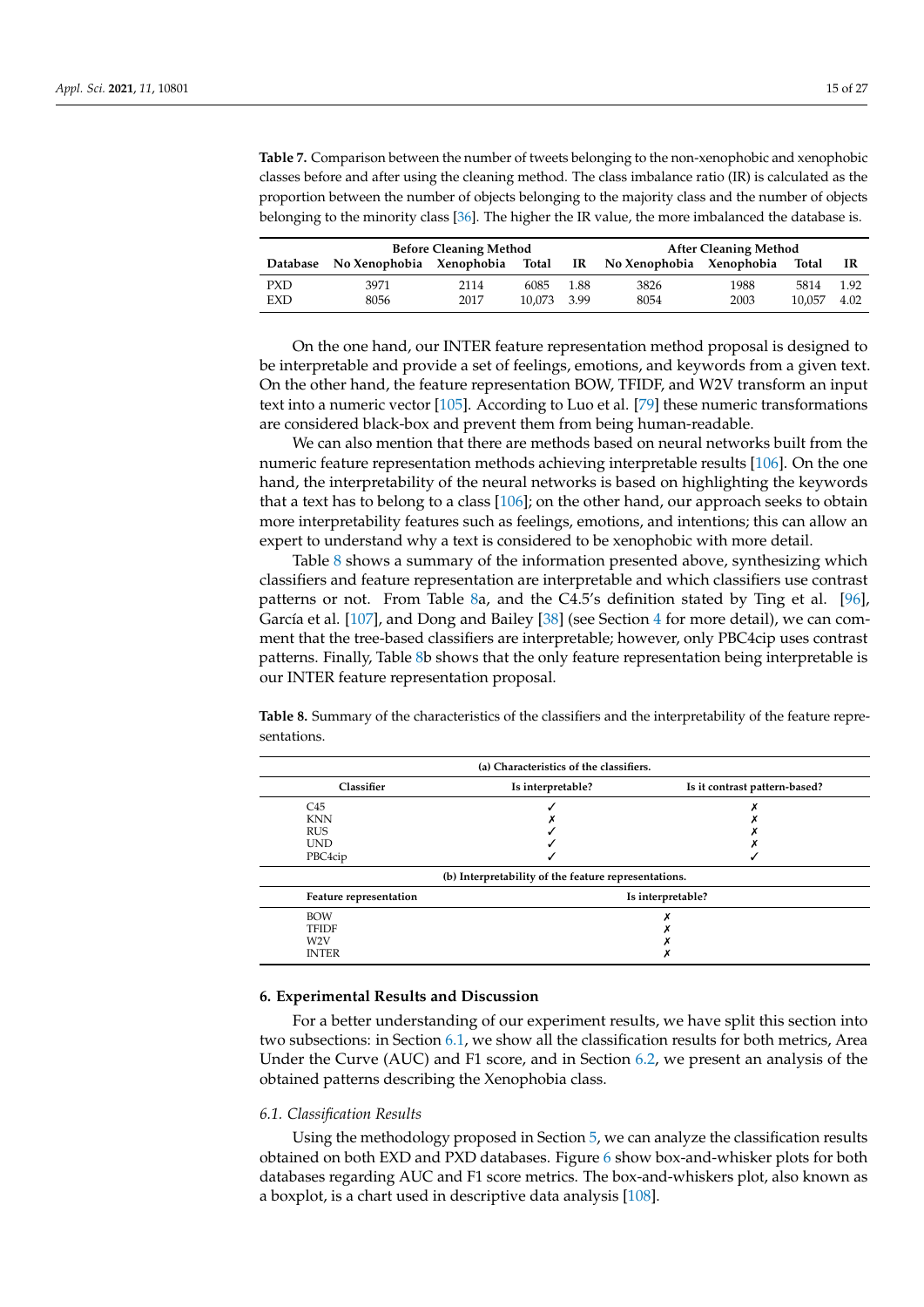<span id="page-15-0"></span>



(**a**) Results for the Experts Xenophobia Database.



(**b**) Results for the Pitropakis Xenophobia Database.

**Figure 6.** Box-and-whisker plots for the AUC and F1 score metrics. The boxes are sorted in ascending order according to their median.

The boxplots are very useful to compare the distribution between many groups where each box of the boxplot represents the distribution of a group. In our case, each box represents the combination's results for both AUC and F1 score metrics presented in Table [9.](#page-17-0) Boxplots show the next five-number summary of a group:

- **The minimum score:** is the lowest score present in the set, excluding outliers. In the chart, it is represented as the line below the box.
- **Lower quartile:** also known as the first quartile or Q1, the lower quartile is a line where 25% of the scores fall below this value. In the chart, it is represented as the bottom line of the box.
- **Median**: also known as second quartile or Q2, the median is a line where half of the scores are less than this value, and half are greater. In the cart, it is represented as the middle line of the box.
- **Upper quartile**: also known as third quartile or Q3, the upper quartile is a line where 75% of the scores fall below this value. In the chart, it is represented as the upper line of the box.
- **Maximum score**: is the highest score present in the set, excluding outliers. In the chart, it is represented as the line above the box.

Experts Xenophobia Database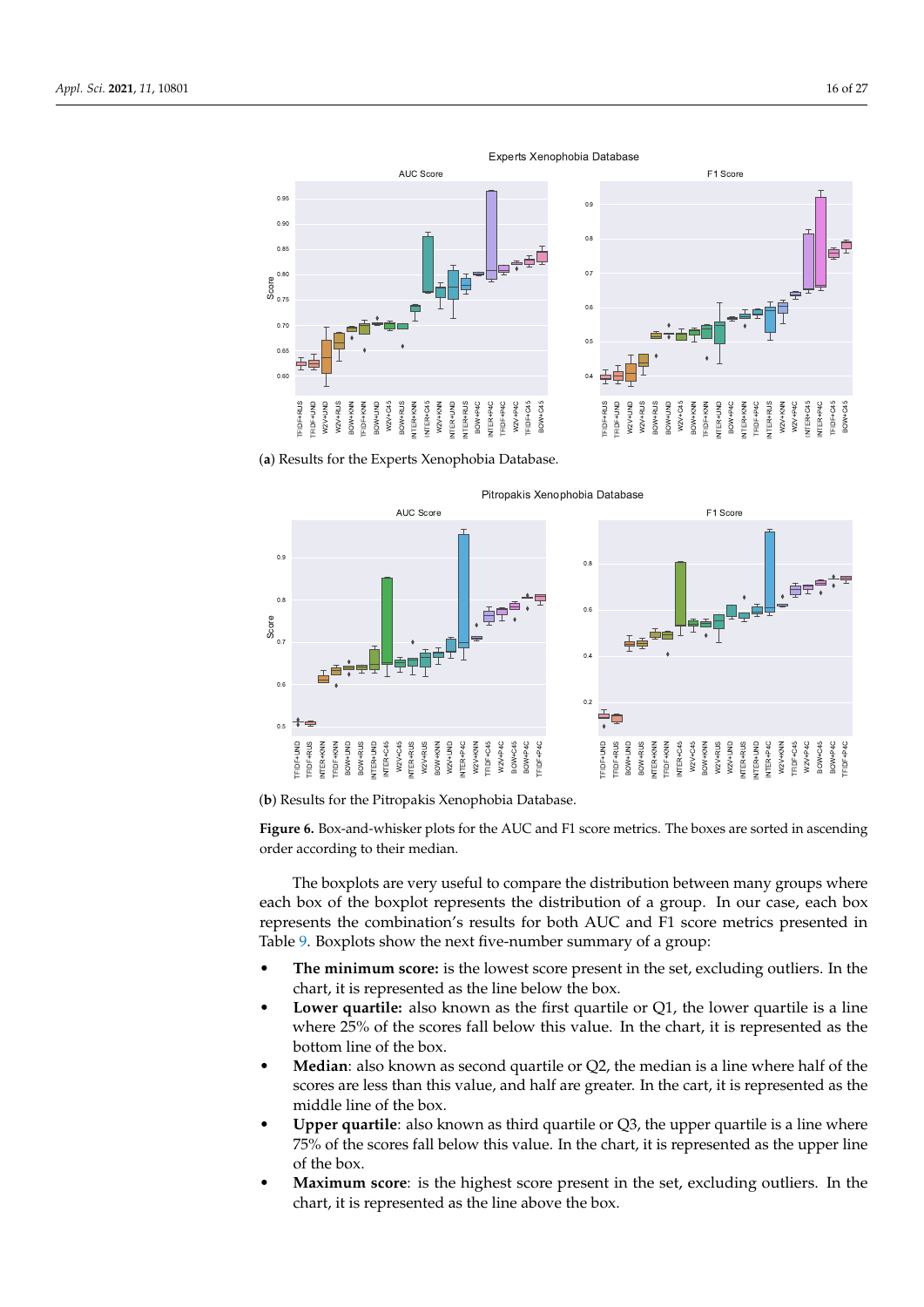In Figure [6,](#page-15-0) the best combination of embedding method and classifier is the one that has more score in the median. On the one hand, in Figure [6a](#page-15-0), when EXD is used, the combination with a higher median is BOW+C45 for both AUC and F1 metric scores. On the other hand, Figure [6b](#page-15-0) shows that for PXD, the best combination is TFIDF+P4C. It is worth mentioning that the best combinations of embedding methods and classifiers that maximize the AUC and F1 score results for EXD and PXD are not interpretable.

Taking into account all the interpretable combinations that are presented in the Table [8](#page-14-2) and comparing their results presented in Figure [6,](#page-15-0) we can see that for both databases, the combination INTER+P4C is the one providing the best score metric results.

Table [9](#page-17-0) shows the results of each partition for both databases regarding AUC and F1 score metrics. We highlight the INTER+P4C results in Table [9a](#page-17-0),b. In this way, we can compare each database's differences easily when using the same combination. It is essential to compare the average (AVG) results and their standard deviation (STD); this allows us to understand the differences between each database.

From Table [9,](#page-17-0) we can obtain the following observations:

- For EXD, the combinations with the lowest STD in both metrics are W2V+P4C and BOW+P4C, while for PXD, they are TFIDF+P4C and TDIDF+RUS.
- For EXD, the combinations with the highest AVG in both metrics are INTER+P4C and BOW+C45, while for PXD, they are TFIDF+C45, BOW+P4C.
- For EXD, the best combination in terms of AVG and STD is BOW+C45, while for PXD, it is TFIDF+P4C. The difference between these models is, on the one hand, that BOW+C45 in EDX achieves 0.040 more than TFIDF+P4C in both AUC and F1 score metrics. On the other hand, TFIDF+P4C in PDX has approximately 0.003 fewer STD than BOW+C45 in EXD.

Table [10](#page-17-1) shows a comparison of results between EXD and PDX for the combinations of the embedding method and classifier that are interpretable. When we compare both AVG and STD for the interpretable combinations present in Table [10](#page-17-1) we can observe the following characteristics.

- The best interpretable combinations are INTER+P4C and INTER+C45 for both databases. INTER+P4C shows a difference of 0.050 or greater in both AUC and F1 scores than INTER+C45 in EXD. This difference is greater in PXD.
- On the one hand, on AVG, the results obtained in AUC are higher in EXD than in PXD. On the other hand, the AVG results for the F1 score are higher in EXD only for the P4C and C45 classifiers.
- The STD in EXD for the INTER+P4C and INTER+C45 combinations is less than in PXD for both AUC and F1 score metrics.
- The combination with the lowest STD is INTER+UND using PXD, while the combination with the highest STD is INTER+P4C using PXD.

With the above observations, we can conclude that the results obtained by INTER+P4C are better than the other interpretable combinations. Furthermore, INTER+P4C has a higher AVG, and it is more robust according to their STD in EXD than in PXD.

Notice that Table [11](#page-18-0) shows very relevant information for the analysis of results. In this table, we can observe exceptional characteristics. Let us first analyze the results obtained by EXD (see Table [11a](#page-18-0)).

- In two of the five partitions, the INTER+P4C configuration had the best results for both AUC and F1 scores (partition one and partition two).
- In terms of F1 score, INTER+P4C always placed in the top five positions, while for AUC, there were two occasions in which it was in seven places.
- When we compare the best partition of INTER+P4C, partition number two, against the best partition of BOW+C45, partition one. We can see that the best results of INTER+P4C are 0.11 AUC points and 0.15 F1 score points superior.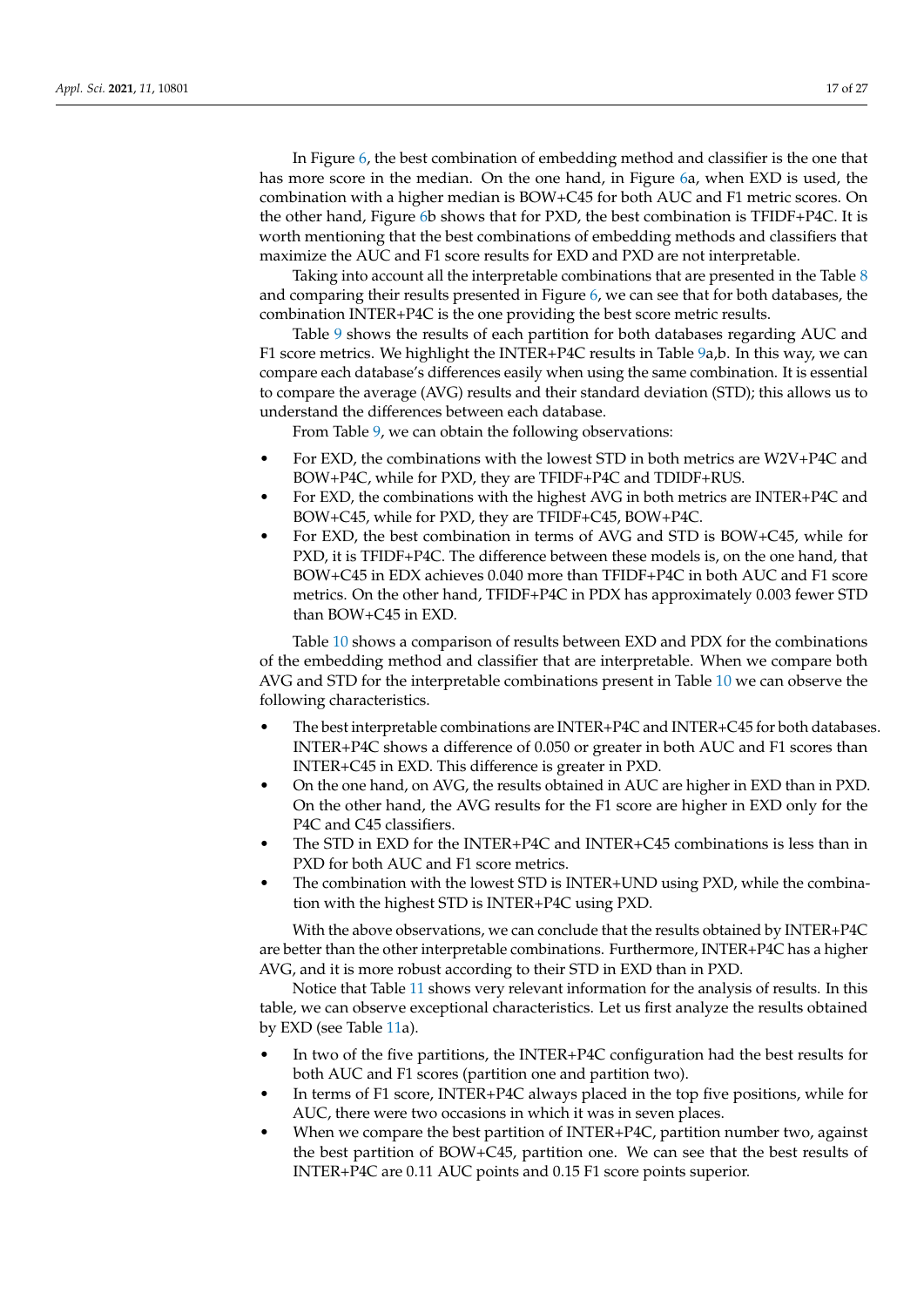• For all the embedding methods, the P4C classifier is always within the top ten of 20 regardless of partition or metric. Not only that, within the top five of each partition of each metric, there are always at least two combinations of embedding methods jointly with a classifier that uses P4C as a classifier.

<span id="page-17-0"></span>**Table 9.** Results of the AUC and F1 score metrics. Each row represents the combination of an embedding method jointly with a classifier. In AVG the best interpretable combination is **INTER+P4C**.

| (a) Classification results for the Experts Xenophobia Database. |                |                |                |                                                                   |                |                |                |                |                |                |                |                |                |                |
|-----------------------------------------------------------------|----------------|----------------|----------------|-------------------------------------------------------------------|----------------|----------------|----------------|----------------|----------------|----------------|----------------|----------------|----------------|----------------|
| <b>COMBINATION</b>                                              |                | Partition 1    |                | Partition 2                                                       |                | Partition 3    | Partition 4    |                | Partition 5    |                | <b>AVG</b>     |                | <b>STD</b>     |                |
|                                                                 | <b>AUC</b>     | F1             | <b>AUC</b>     | F1                                                                | AUC            | F1             | AUC            | F1             | <b>AUC</b>     | F1             | <b>AUC</b>     | F1             | AUC            | F1             |
| $BOW + C45$                                                     | 0.856          | 0.791          | 0.847          | 0.790                                                             | 0.820          | 0.759          | 0.844          | 0.797          | 0.826          | 0.772          | 0.839          | 0.782          | 0.013          | 0.014          |
| BOW+KNN                                                         | 0.696          | 0.536          | 0.695          | 0.533                                                             | 0.699          | 0.540          | 0.689          | 0.521          | 0.675          | 0.500          | 0.691          | 0.526          | 0.008          | 0.014          |
| BOW+P4C                                                         | 0.802          | 0.568          | 0.800          | 0.565                                                             | 0.798          | 0.561          | 0.804          | 0.573          | 0.805          | 0.569          | 0.802          | 0.567          | 0.003          | 0.004          |
| <b>BOW+RUS</b>                                                  | 0.704          | 0.514          | 0.704          | 0.525                                                             | 0.659          | 0.459          | 0.704          | 0.529          | 0.694          | 0.509          | 0.693          | 0.507          | 0.017          | 0.025          |
| BOW+UND                                                         | 0.706          | 0.514          | 0.703          | 0.525                                                             | 0.702          | 0.522          | 0.714          | 0.548          | 0.700          | 0.522          | 0.705          | 0.526          | 0.005          | 0.012          |
| INTER+C45                                                       | 0.883          | 0.827          | 0.875          | 0.815                                                             | 0.766          | 0.653          | 0.763          | 0.642          | 0.766          | 0.654          | 0.811          | 0.718          | 0.056          | 0.084          |
| <b>INTER+KNN</b>                                                | 0.737          | 0.573          | 0.742          | 0.581                                                             | 0.727          | 0.567          | 0.740          | 0.592          | 0.709          | 0.546          | 0.731          | 0.572          | 0.012          | 0.015          |
| <b>INTER+P4C</b>                                                | 0.965          | 0.920          | 0.967          | 0.942                                                             | 0.786          | 0.650          | 0.792          | 0.665          | 0.808          | 0.661          | 0.864          | 0.768          | 0.084          | 0.134          |
| <b>INTER+RUS</b>                                                | 0.770          | 0.528          | 0.761          | 0.504                                                             | 0.779          | 0.600          | 0.794          | 0.615          | 0.801          | 0.590          | 0.781          | 0.568          | 0.015          | 0.043          |
| INTER+UND                                                       | 0.752          | 0.494          | 0.715          | 0.436                                                             | 0.819          | 0.614          | 0.776          | 0.557          | 0.809          | 0.549          | 0.774          | 0.530          | 0.038          | 0.061          |
| TFIDF+C45                                                       | 0.838          | 0.773          | 0.829          | 0.758                                                             | 0.831          | 0.769          | 0.820          | 0.746          | 0.815          | 0.741          | 0.827          | 0.757          | 0.008          | 0.013          |
| TFIDF+KNN                                                       | 0.651          | 0.452          | 0.703          | 0.548                                                             | 0.710          | 0.550          | 0.683          | 0.510          | 0.701          | 0.537          | 0.690          | 0.519          | 0.021          | 0.037          |
| TFIDF+P4C                                                       | 0.805          | 0.579          | 0.818          | 0.592                                                             | 0.819          | 0.595          | 0.809          | 0.581          | 0.800          | 0.568          | 0.810          | 0.583          | 0.007          | 0.010          |
| TFIDF+RUS                                                       | 0.636          | 0.418          | 0.621          | 0.393                                                             | 0.613          | 0.378          | 0.627          | 0.403          | 0.621          | 0.391          | 0.624          | 0.397          | 0.008          | 0.014          |
| TFIDF+UND                                                       | 0.643          | 0.430          | 0.625          | 0.399                                                             | 0.613          | 0.376          | 0.632          | 0.412          | 0.618          | 0.387          | 0.626          | 0.401          | 0.010          | 0.019          |
| $W2V+C45$                                                       | 0.690          | 0.506          | 0.706          | 0.526                                                             | 0.708          | 0.538          | 0.703          | 0.523          | 0.694          | 0.504          | 0.700          | 0.519          | 0.007          | 0.013          |
| W2V+KNN                                                         | 0.756          | 0.584          | 0.784          | 0.620                                                             | 0.776          | 0.615          | 0.732          | 0.554          | 0.775          | 0.605          | 0.764          | 0.596          | 0.018          | 0.024          |
| $W2V + P4C$                                                     | 0.820          | 0.636          | 0.823          | 0.644                                                             | 0.827          | 0.646          | 0.823          | 0.633          | 0.812          | 0.624          | 0.821          | 0.637          | 0.005          | 0.008          |
| W2V+RUS                                                         | 0.687          | 0.464          | 0.653          | 0.427                                                             | 0.630          | 0.403          | 0.666          | 0.438          | 0.684          | 0.463          | 0.664          | 0.439          | 0.021          | 0.023          |
| W2V+UND                                                         | 0.671          | 0.436          | 0.580          | 0.370                                                             | 0.605          | 0.385          | 0.637          | 0.408          | 0.696          | 0.462          | 0.638          | 0.412          | 0.042          | 0.033          |
|                                                                 |                |                |                | (b) Classification results for the Pitropakis Xenphobia Database. |                |                |                |                |                |                |                |                |                |                |
| <b>COMBINATION</b>                                              |                | Partition 1    |                | Partition 2                                                       |                | Partition 3    |                | Partition 4    | Partition 5    |                | <b>AVG</b>     |                | <b>STD</b>     |                |
|                                                                 | AUC            | F1             | <b>AUC</b>     | F1                                                                | AUC            | F1             | AUC            | F1             | AUC            | F1             | AUC            | F1             | AUC            | F1             |
| $BOW + C45$                                                     | 0.754          | 0.675          | 0.796          | 0.733                                                             | 0.793          | 0.729          | 0.778          | 0.710          | 0.784          | 0.717          | 0.781          | 0.713          | 0.015          | 0.021          |
| BOW+KNN                                                         | 0.674          | 0.544          |                |                                                                   |                |                |                |                |                |                |                |                |                |                |
| BOW+P4C                                                         |                |                | 0.686          | 0.561                                                             | 0.677          | 0.549          | 0.665          | 0.526          | 0.648          | 0.491          | 0.670          | 0.534          | 0.013          | 0.025          |
|                                                                 | 0.780          | 0.706          | 0.811          | 0.745                                                             | 0.805          | 0.737          | 0.804          | 0.735          | 0.806          | 0.736          | 0.801          | 0.732          | 0.011          | 0.013          |
| BOW+RUS                                                         | 0.627          | 0.435          | 0.647          | 0.478                                                             | 0.645          | 0.467          | 0.636          | 0.443          | 0.641          | 0.456          | 0.639          | 0.456          | 0.007          | 0.016          |
| BOW+UND                                                         | 0.624          | 0.421          | 0.654          | 0.490                                                             | 0.643          | 0.464          | 0.639          | 0.453          | 0.636          | 0.443          | 0.639          | 0.454          | 0.010          | 0.023          |
| INTER+C45                                                       | 0.851          | 0.809          | 0.853          | 0.810                                                             | 0.648          | 0.531          | 0.652          | 0.537          | 0.618          | 0.490          | 0.725          | 0.635          | 0.105          | 0.143          |
| <b>INTER+KNN</b>                                                | 0.633          | 0.520          | 0.622          | 0.504                                                             | 0.611          | 0.484          | 0.605          | 0.477          | 0.605          | 0.483          | 0.615          | 0.494          | 0.011          | 0.016          |
| <b>INTER+P4C</b>                                                | 0.967          | 0.951          | 0.955          | 0.939                                                             | 0.700          | 0.612          | 0.659          | 0.576          | 0.688          | 0.593          | 0.794          | 0.734          | 0.137          | 0.172          |
| <b>INTER+RUS</b>                                                | 0.700          | 0.656          | 0.623          | 0.552                                                             | 0.644          | 0.566          | 0.658          | 0.590          | 0.662          | 0.590          | 0.657          | 0.591          | 0.025          | 0.036          |
| INTER+UND                                                       | 0.627          | 0.593          | 0.635          | 0.586                                                             | 0.647          | 0.571          | 0.691          | 0.624          | 0.682          | 0.615          | 0.656          | 0.598          | 0.026          | 0.019          |
| TFIDF+C45                                                       | 0.741          | 0.658          | 0.763          | 0.689                                                             | 0.773          | 0.704          | 0.784          | 0.718          | 0.749          | 0.669          | 0.762          | 0.687          | 0.015          | 0.022          |
| TFIDF+KNN                                                       | 0.598          | 0.410          | 0.633          | 0.493                                                             | 0.640          | 0.505          | 0.623          | 0.474          | 0.645          | 0.510          | 0.628          | 0.478          | 0.017          | 0.037          |
| TFIDF+P4C                                                       | 0.789          | 0.716          | 0.812          | 0.745                                                             | 0.808          | 0.740          | 0.799          | 0.730          | 0.812          | 0.745          | 0.804          | 0.735          | 0.009          | 0.011          |
| TFIDF+RUS                                                       | 0.513          | 0.146          | 0.505          | 0.115                                                             | 0.513          | 0.149          | 0.513          | 0.143          | 0.501          | 0.109          | 0.509          | 0.132          | 0.005          | 0.017          |
| TFIDF+UND                                                       | 0.517          | 0.170          | 0.512          | 0.132                                                             | 0.511          | 0.151          | 0.513          | 0.136          | 0.505          | 0.097          | 0.512          | 0.137          | 0.004          | 0.024          |
| $W2V+C45$                                                       | 0.642          | 0.531          | 0.629          | 0.507                                                             | 0.663          | 0.561          | 0.658          | 0.553          | 0.653          | 0.541          | 0.649          | 0.539          | 0.012          | 0.019          |
| W2V+KNN                                                         | 0.713          | 0.625          | 0.741          | 0.659                                                             | 0.710          | 0.620          | 0.704          | 0.613          | 0.708          | 0.617          | 0.715          | 0.627          | 0.013          | 0.017          |
| $W2V + P4C$                                                     | 0.750          | 0.671          | 0.777          | 0.705                                                             | 0.780          | 0.710          | 0.766          | 0.691          | 0.782          | 0.710          | 0.771          | 0.698          | 0.012          | 0.015          |
| W2V+RUS<br>W2V+UND                                              | 0.619<br>0.679 | 0.460<br>0.573 | 0.641<br>0.677 | 0.519<br>0.574                                                    | 0.684<br>0.708 | 0.582<br>0.624 | 0.674<br>0.662 | 0.579<br>0.561 | 0.665<br>0.712 | 0.554<br>0.621 | 0.657<br>0.688 | 0.539<br>0.591 | 0.023<br>0.019 | 0.046<br>0.026 |

<span id="page-17-1"></span>**Table 10.** Comparison of the interpretable combinations in EXD and PXD.

| <b>Experts Xenophobia Database</b> | Pitropakis Xenophobia Database |       |            |       |                    |       |       |            |       |
|------------------------------------|--------------------------------|-------|------------|-------|--------------------|-------|-------|------------|-------|
| <b>COMBINATION</b>                 | AVG                            |       | <b>STD</b> |       | <b>COMBINATION</b> | AVG.  |       | <b>STD</b> |       |
|                                    | AUC.                           | F1    | AUC.       | F1    |                    | AUC   | F1    | AUC.       | F1    |
| $INTER+P4C$                        | 0.864                          | 0.768 | 0.084      | 0.134 | $INTER+P4C$        | 0.794 | 0.734 | 0.137      | 0.172 |
| $INTER+C45$                        | 0.811                          | 0.718 | 0.056      | 0.084 | INTER+C45          | 0.725 | 0.635 | 0.105      | 0.143 |
| <b>INTER+RUS</b>                   | 0.781                          | 0.568 | 0.015      | 0.043 | <b>INTER+RUS</b>   | 0.657 | 0.591 | 0.025      | 0.036 |
| INTER+UND                          | 0.774                          | 0.530 | 0.038      | 0.061 | INTER+UND          | 0.656 | 0.598 | 0.026      | 0.019 |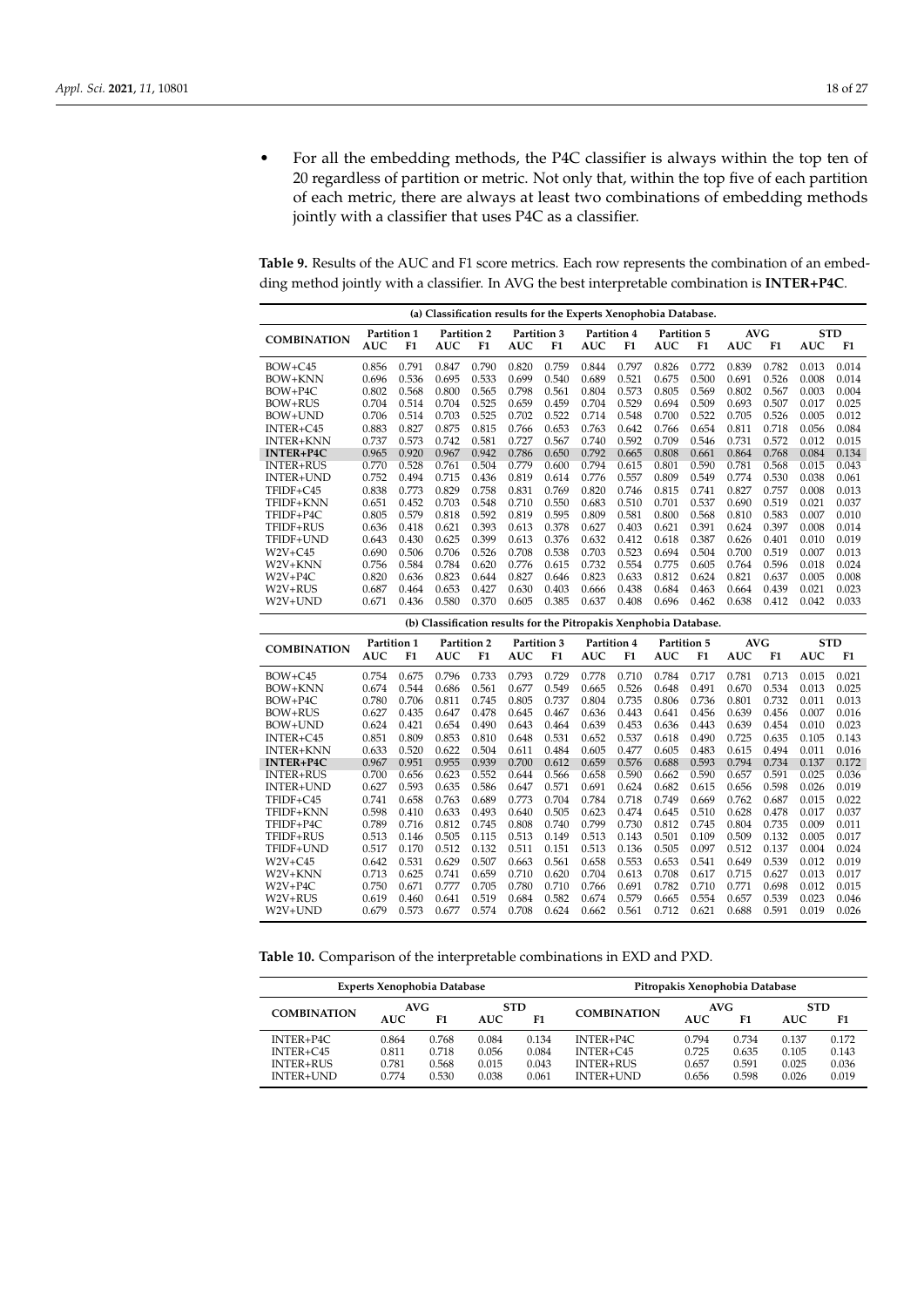|                |                        |                        |                        |                        |                        | (a) Ranks for the Experts Xenophobia Database.    |                        |                        |                        |                        |
|----------------|------------------------|------------------------|------------------------|------------------------|------------------------|---------------------------------------------------|------------------------|------------------------|------------------------|------------------------|
| RANK           | Partition 1            |                        |                        | Partition 2            | Partition 3            |                                                   | Partition 4            |                        | Partition 5            |                        |
|                | <b>AUC</b>             | F1                     | <b>AUC</b>             | F1                     | <b>AUC</b>             | F1                                                | <b>AUC</b>             | F1                     | <b>AUC</b>             | F1                     |
| $\mathbf{1}$   | INTER+P4C              | INTER+P4C              | INTER+P4C              | INTER+P4C              | TFIDF+C45              | TFIDF+C45                                         | BOW+C45                | $BOW + C45$            | BOW+C45                | BOW+C45                |
| $\overline{2}$ | INTER+C45              | INTER+C45              | INTER+C45              | INTER+C45              | W2V+P4C                | BOW+C45                                           | W2V+P4C                | TFIDF+C45              | TFIDF+C45              | TFIDF+C45              |
| 3              | BOW+C45                | BOW+C45                | BOW+C45                | BOW+C45                | BOW+C45                | INTER+C45                                         | TFIDF+C45              | INTER+P4C              | W2V+P4C                | <b>INTER+P4C</b>       |
| $\overline{4}$ | TFIDF+C45              | TFIDF+C45              | TFIDF+C45              | TFIDF+C45              | TFIDF+P4C              | <b>INTER+P4C</b>                                  | TFIDF+P4C              | INTER+C45              | <b>INTER+UND</b>       | INTER+C45              |
| 5              | W2V+P4C                | W2V+P4C                | W2V+P4C                | W2V+P4C                | INTER+UND              | W2V+P4C                                           | BOW+P4C                | W2V+P4C                | INTER+P4C              | W2V+P4C                |
| 6              | TFIDF+P4C              | W2V+KNN                | TFIDF+P4C              | W2V+KNN                | BOW+P4C                | W2V+KNN                                           | <b>INTER+RUS</b>       | <b>INTER+RUS</b>       | BOW+P4C                | W2V+KNN                |
| 7              | BOW+P4C                | TFIDF+P4C              | BOW+P4C                | TFIDF+P4C              | <b>INTER+P4C</b>       | INTER+UND                                         | INTER+P4C              | <b>INTER+KNN</b>       | <b>INTER+RUS</b>       | <b>INTER+RUS</b>       |
| 8              | <b>INTER+RUS</b>       | <b>INTER+KNN</b>       | W2V+KNN                | <b>INTER+KNN</b>       | <b>INTER+RUS</b>       | <b>INTER+RUS</b>                                  | INTER+UND              | TFIDF+P4C              | TFIDF+P4C              | BOW+P4C                |
| 9              | W2V+KNN                | BOW+P4C                | <b>INTER+RUS</b>       | BOW+P4C                | W2V+KNN                | TFIDF+P4C                                         | INTER+C45              | BOW+P4C                | W2V+KNN                | TFIDF+P4C              |
| 10             | <b>INTER+UND</b>       | BOW+KNN                | <b>INTER+KNN</b>       | TFIDF+KNN              | INTER+C45              | <b>INTER+KNN</b>                                  | <b>INTER+KNN</b>       | <b>INTER+UND</b>       | INTER+C45              | INTER+UND              |
| 11             | <b>INTER+KNN</b>       | <b>INTER+RUS</b>       | <b>INTER+UND</b>       | BOW+KNN                | <b>INTER+KNN</b>       | BOW+P4C                                           | W2V+KNN                | W2V+KNN                | <b>INTER+KNN</b>       | <b>INTER+KNN</b>       |
| 12             | BOW+UND                | BOW+RUS                | $W2V + C45$            | $W2V + C45$            | TFIDF+KNN              | TFIDF+KNN                                         | BOW+UND                | BOW+UND                | TFIDF+KNN              | TFIDF+KNN              |
| 13             | BOW+RUS                | BOW+UND                | <b>BOW+RUS</b>         | BOW+RUS                | $W2V + C45$            | BOW+KNN                                           | BOW+RUS                | <b>BOW+RUS</b>         | BOW+UND                | BOW+UND                |
| 14             | BOW+KNN                | W2V+C45                | TFIDF+KNN              | BOW+UND                | BOW+UND                | W2V+C45                                           | W2V+C45                | W2V+C45                | W2V+UND                | BOW+RUS                |
| 15             | W2V+C45                | INTER+UND              | BOW+UND                | <b>INTER+RUS</b>       | BOW+KNN                | BOW+UND                                           | BOW+KNN                | BOW+KNN                | W2V+C45                | $W2V+C45$              |
| 16             | W2V+RUS                | W2V+RUS                | <b>BOW+KNN</b>         | INTER+UND              | BOW+RUS                | BOW+RUS                                           | TFIDF+KNN              | TFIDF+KNN              | BOW+RUS                | BOW+KNN                |
| 17             | W2V+UND                | TFIDF+KNN              | W2V+RUS                | W2V+RUS                | W2V+RUS                | W2V+RUS                                           | W2V+RUS                | W2V+RUS                | W2V+RUS                | W2V+RUS                |
| 18             | TFIDF+KNN              | W2V+UND                | TFIDF+UND              | TFIDF+UND              | TFIDF+UND              | W2V+UND                                           | W2V+UND                | TFIDF+UND              | BOW+KNN                | W2V+UND                |
| 19             | TFIDF+UND              | TFIDF+UND              | TFIDF+RUS              | TFIDF+RUS              | TFIDF+RUS              | TFIDF+RUS                                         | TFIDF+UND              | W2V+UND                | TFIDF+RUS              | TFIDF+RUS              |
| 20             | TFIDF+RUS              | TFIDF+RUS              | W2V+UND                | W2V+UND                | W2V+UND                | TFIDF+UND                                         | TFIDF+RUS              | TFIDF+RUS              | TFIDF+UND              | TFIDF+UND              |
|                |                        |                        |                        |                        |                        | (b) Ranks for the Pitropakis Xenophobia Database. |                        |                        |                        |                        |
|                | Partition 1            |                        | Partition 2            |                        | Partition 3            |                                                   | Partition 4            |                        | Partition 5            |                        |
| RANK           | <b>AUC</b>             | F1                     | AUC                    | F1                     | <b>AUC</b>             | F1                                                | <b>AUC</b>             | F1                     | <b>AUC</b>             | F1                     |
|                |                        |                        |                        |                        |                        |                                                   |                        |                        |                        |                        |
| 1              | INTER+P4C              | INTER+P4C              | INTER+P4C              | INTER+P4C              | TFIDF+P4C              | TFIDF+P4C                                         | BOW+P4C                | BOW+P4C                | TFIDF+P4C              | TFIDF+P4C              |
| 2              | INTER+C45              | INTER+C45              | INTER+C45              | INTER+C45              | BOW+P4C                | BOW+P4C                                           | TFIDF+P4C              | TFIDF+P4C              | BOW+P4C                | BOW+P4C                |
| 3              | TFIDF+P4C              | TFIDF+P4C              | TFIDF+P4C              | BOW+P4C                | BOW+C45                | BOW+C45                                           | TFIDF+C45              | TFIDF+C45              | BOW+C45                | BOW+C45                |
| $\overline{4}$ | BOW+P4C                | BOW+P4C                | BOW+P4C                | TFIDF+P4C              | W2V+P4C                | W2V+P4C                                           | BOW+C45                | BOW+C45                | W2V+P4C                | W2V+P4C                |
| 5              | BOW+C45                | BOW+C45                | BOW+C45                | BOW+C45                | TFIDF+C45              | TFIDF+C45                                         | W2V+P4C                | W2V+P4C                | TFIDF+C45              | TFIDF+C45              |
| 6              | W2V+P4C                | W2V+P4C                | W2V+P4C                | W2V+P4C                | W2V+KNN                | W2V+UND                                           | W2V+KNN                | INTER+UND              | W2V+UND                | W2V+UND                |
| 7              | TFIDF+C45              | TFIDF+C45              | TFIDF+C45              | TFIDF+C45              | W2V+UND                | W2V+KNN                                           | <b>INTER+UND</b>       | W2V+KNN                | W2V+KNN                | W2V+KNN                |
| 8              | W2V+KNN                | <b>INTER+RUS</b>       | W2V+KNN                | W2V+KNN                | INTER+P4C              | INTER+P4C                                         | W2V+RUS                | <b>INTER+RUS</b>       | INTER+P4C              | INTER+UND              |
| 9              | <b>INTER+RUS</b>       | W2V+KNN                | <b>BOW+KNN</b>         | INTER+UND              | W2V+RUS                | W2V+RUS                                           | BOW+KNN                | W2V+RUS                | <b>INTER+UND</b>       | <b>INTER+P4C</b>       |
| 10             | W2V+UND                | INTER+UND              | W2V+UND                | W2V+UND                | BOW+KNN                | <b>INTER+UND</b>                                  | W2V+UND                | INTER+P4C              | W2V+RUS                | <b>INTER+RUS</b>       |
| 11             | BOW+KNN                | W2V+UND                | BOW+UND                | BOW+KNN                | $W2V + C45$            | <b>INTER+RUS</b>                                  | <b>INTER+P4C</b>       | W2V+UND                | <b>INTER+RUS</b>       | W2V+RUS                |
| 12             | W2V+C45                | BOW+KNN                | <b>BOW+RUS</b>         | <b>INTER+RUS</b>       | INTER+C45              | W2V+C45                                           | W2V+C45                | W2V+C45                | W2V+C45                | $W2V+C45$              |
| 13             | <b>INTER+KNN</b>       | W2V+C45                | W2V+RUS                | W2V+RUS                | INTER+UND              | BOW+KNN                                           | <b>INTER+RUS</b>       | INTER+C45              | BOW+KNN                | TFIDF+KNN              |
| 14             | <b>INTER+UND</b>       | <b>INTER+KNN</b>       | <b>INTER+UND</b>       | $W2V + C45$            | BOW+RUS                | INTER+C45                                         | INTER+C45              | BOW+KNN                | TFIDF+KNN              | BOW+KNN                |
| 15             | BOW+RUS                | W2V+RUS                | TFIDF+KNN              | <b>INTER+KNN</b>       | <b>INTER+RUS</b>       | TFIDF+KNN                                         | BOW+UND                | <b>INTER+KNN</b>       | BOW+RUS                | INTER+C45              |
| 16             | BOW+UND                | BOW+RUS                | W2V+C45                | TFIDF+KNN              | BOW+UND                | <b>INTER+KNN</b>                                  | BOW+RUS                | TFIDF+KNN              | BOW+UND                | <b>INTER+KNN</b>       |
| 17             | W2V+RUS                | BOW+UND                | <b>INTER+RUS</b>       | BOW+UND                | TFIDF+KNN              | <b>BOW+RUS</b>                                    | TFIDF+KNN              | BOW+UND                | INTER+C45              | <b>BOW+RUS</b>         |
| 18             | TFIDF+KNN              | TFIDF+KNN              | <b>INTER+KNN</b>       | BOW+RUS                | <b>INTER+KNN</b>       | BOW+UND                                           | <b>INTER+KNN</b>       | <b>BOW+RUS</b>         | <b>INTER+KNN</b>       | BOW+UND                |
| 19<br>20       | TFIDF+UND<br>TFIDF+RUS | TFIDF+UND<br>TFIDF+RUS | TFIDF+UND<br>TFIDF+RUS | TFIDF+UND<br>TFIDF+RUS | TFIDF+RUS<br>TFIDF+UND | TFIDF+UND<br>TFIDF+RUS                            | TFIDF+UND<br>TFIDF+RUS | TFIDF+RUS<br>TFIDF+UND | TFIDF+UND<br>TFIDF+RUS | TFIDF+RUS<br>TFIDF+UND |

<span id="page-18-0"></span>**Table 11.** Ranking of the AUC and F1 score metrics. Each cell represents the combination of an embedding method jointly with a classifier. The best interpretable combination is **INTER+P4C**.

When we analyze the results obtained on PXD (see Table [11b](#page-18-0)), we can observe a behavior very similar to that described above for the INTER+P4C combination. The main feature that PXD share with EXD is that the first two partitions have the best AUC and F1 scores. However, in the following partitions, a lower position is observed in the position obtained by INTER+P4C. This agrees with the STD shown in Table [9.](#page-17-0) Considering the rank distribution obtained by INTER+P4C in both AUC and F1 score metrics, it can be concluded that EXD Table [11a](#page-18-0), has more consistent results than those obtained in PXD (see Table [11b](#page-18-0)).

Finally, Figure [7](#page-19-1) seeks to synthesize the results presented in this section. We can easily see that each point represents a combination embedding method (color) jointly with a classifier (shape) with these graphs. It obtains the best results for the AUC and F1 scores. It is important to note that each subgraph in Figure [7](#page-19-1) shows the embedding method jointly with classifier results regarding AUC and F1 score metrics for EDX and PDX databases. We also see that each subgraph, in turn, contains two graphs.

On the one hand, in Figure [7a](#page-19-1) the left section, each embedding method jointly with a classifier combination is ordered according to the AVG result obtained for the AUC and F1 score. On the other hand, in Figure [7a](#page-19-1) the right section, each combination is ordered by the median. Additionally, we can see that each subgraph has the same scale for both the F1 score and AUC score; with this, we can see that the closer the points are to each other, the embedding method jointly with a classifier combination is more robust.

For example, in Figure [7a](#page-19-1), the green circle represents TFIDF+C45. Both in the graphs, orders by AVG and by median are in a very similar position. This means that TFIDF+C45 is a very reliable combination, offering promising results for both metrics.

In both Figure [7a](#page-19-1),b, regardless of the embedding method, the P4C classifier generally obtains good results this classifier shows to get better results in the AUC metric than for the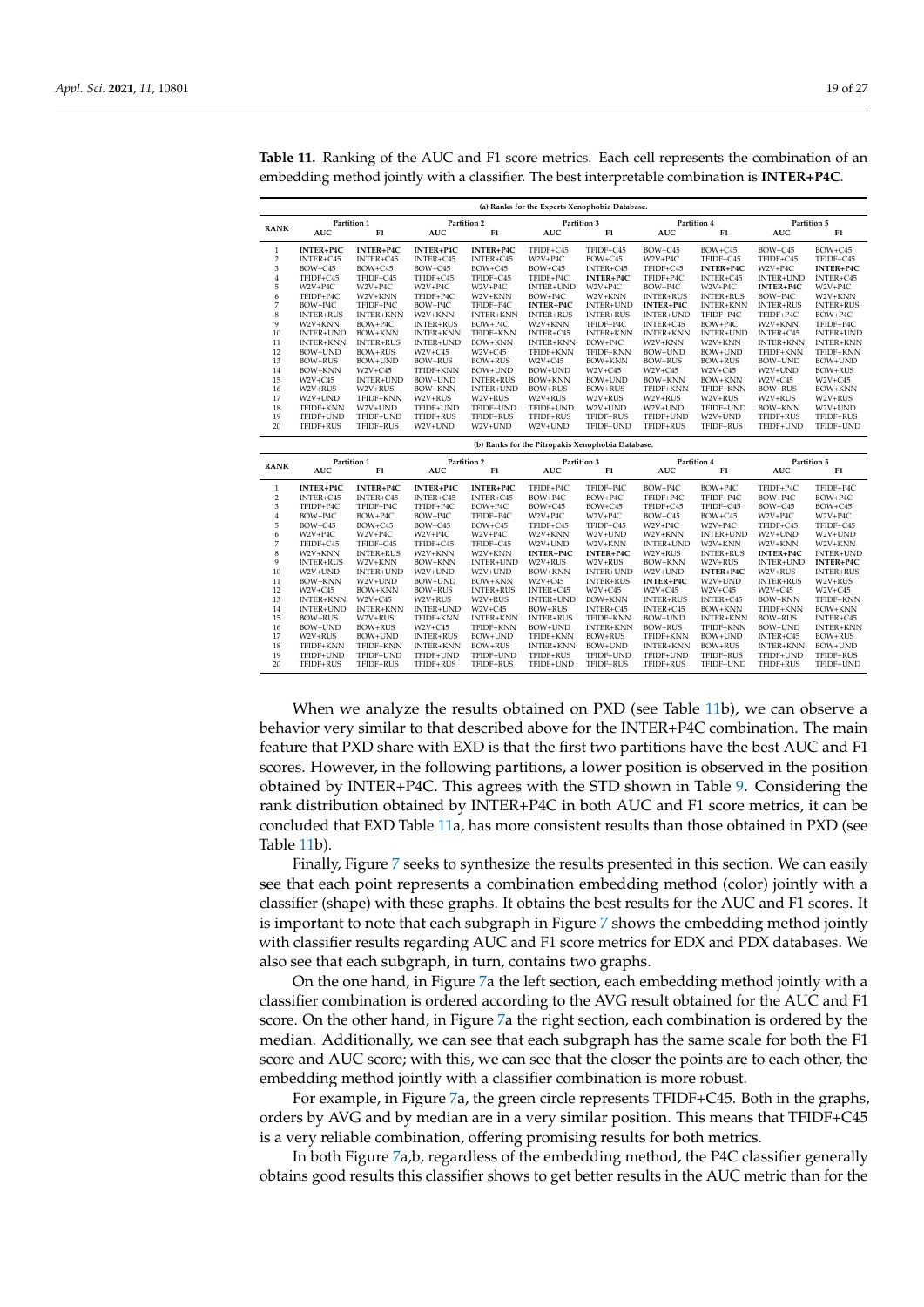<span id="page-19-1"></span>

F1 score. Nevertheless, the classifier C45 also has good results for both AVG and median but works best for the embeddings BOW and TFIDF than for INTER and W2V.

(**a**) Results for the Experts Xenophobia Database.



(**b**) Results for the Pitropakis Xenophobia Database.

**Figure 7.** The color represents the embedding method, while the shape represents the classifier. The *X*-axis is the result of the AUC score. The *Y*-axis is the result of the F1 score. The graphs are ordered by mean and median according to the results of Table [9.](#page-17-0)

#### <span id="page-19-0"></span>*6.2. Extracted Patterns*

This section discusses the interpretable contrast patterns obtained from the Expert Xenophobic database. The combination INTER+P4C extract better contrast patterns in terms of support in EDX than PXD. For this reason, we decided to use the contrast patterns from EDX. In Table [12,](#page-20-1) we can see ten representative contrast patterns. Five belong to the Xenophobia class, and five belong to the non-Xenophobia class. These patterns are arranged in descending order by their support.

According to Loyola-González et al. [\[3\]](#page-23-2), the contrast pattern-based classifiers provide a model that is easy for a human to understand. The readability of the contrast patterns is very wide as they have few items. The first observations we can make about Table [12](#page-20-1) shows the Xenophobia class's contrast patterns having slightly more support than for the non-Xenophobia class. The patterns describing the Xenophobia class are more straightforward in terms of many items than the patterns for the non-Xenophobia class. It is important to note that the patterns describing the Xenophobia class are formed by the presence of a negative feeling or emotion and a keyword.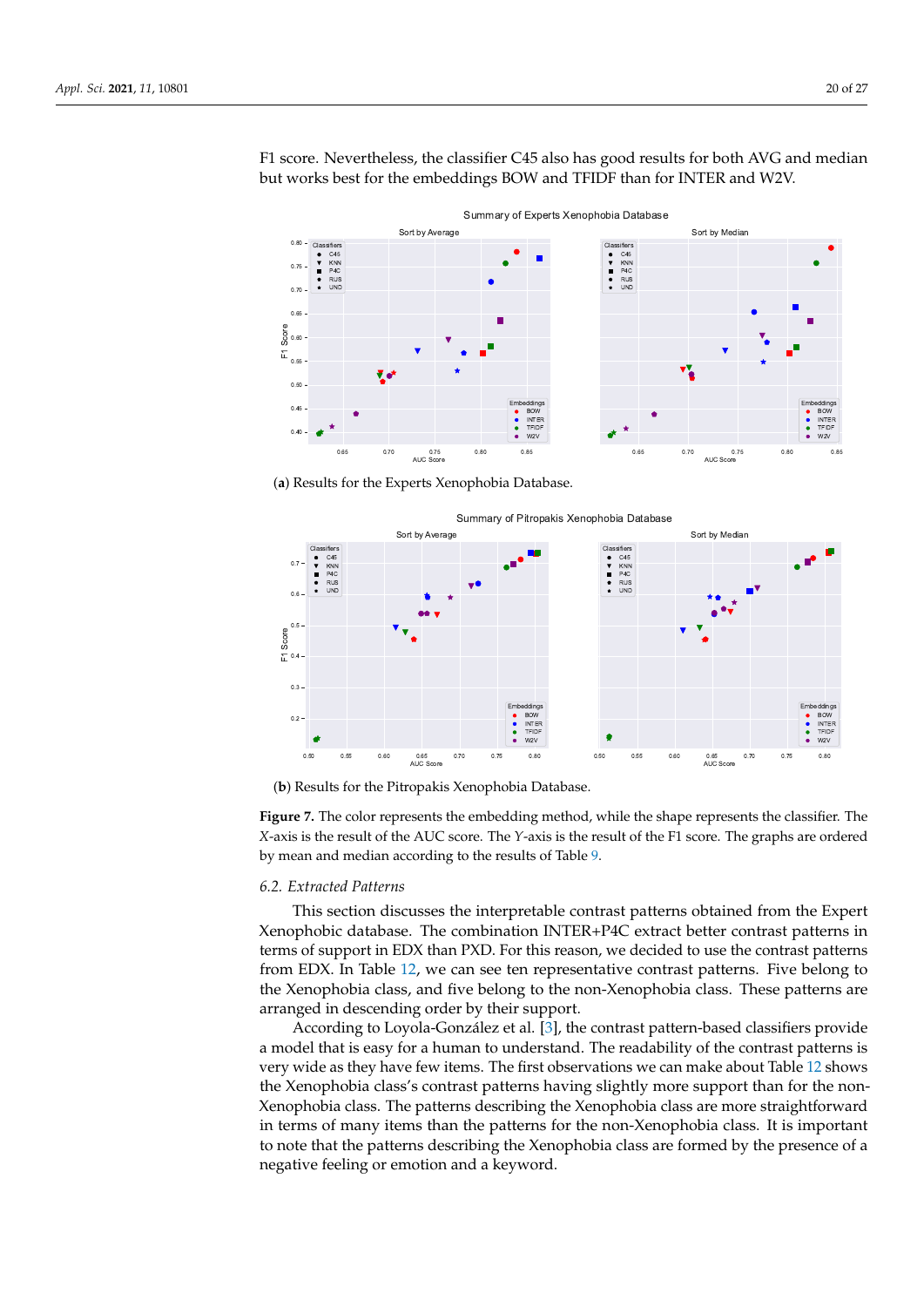| Class              | ID               | Items                                                                                                                                 | Supp |
|--------------------|------------------|---------------------------------------------------------------------------------------------------------------------------------------|------|
|                    | CP <sub>1</sub>  | [foreigners = "present"] $\land$ [disgust > 0.15]                                                                                     | 0.12 |
| Xenophobic         | CP <sub>2</sub>  | $[i] \leq \text{``present''} \wedge [angry > 0.19] \wedge$<br>hashtags = "not present" $\wedge$ [foreigners = "present"]              | 0.11 |
|                    | CP <sub>3</sub>  | [foreigners = "present"] $\land$ [sad $\leq$ 0.15]                                                                                    | 0.10 |
|                    | CP <sub>4</sub>  | $[angry > 0.17] \wedge [violent Foreigners = "present"]$                                                                              | 0.07 |
|                    | CP <sub>5</sub>  | $[criminal Foreigners = "present"]$                                                                                                   | 0.06 |
|                    | CP <sub>6</sub>  | $[positive > 0.53] \wedge [iou > 0.44] \wedge [negative < 0.11]$<br>$\wedge$ [hate-speech $\leq 0.04$ ]                               | 0.09 |
| Non-<br>Xenophobic | CP <sub>7</sub>  | $[angry \leq 0.17] \wedge [hate-speech \leq 0.06] \wedge$<br>$negative < 0.10 \land [country = "not present"]$                        | 0.08 |
|                    | $CP_8$           | $[i] \text{legal} = "not present"] \wedge [foreigners = "not present"]$<br>$\land$ [backCountry = "not present"] $\land$ [joy > 0.42] | 0.08 |
|                    | CP <sub>9</sub>  | $[positive > 0.53] \wedge [anyry < 0.13] \wedge [spam < 0.56]$<br>$\land$ [ALPHAS > 9.50]                                             | 0.06 |
|                    | CP <sub>10</sub> | [hate-speech $\leq$ 0.11] $\wedge$ [foreigners = "not present"]                                                                       | 0.05 |

<span id="page-20-1"></span>

|  |  |  |  |  |  |  |  |  |  |  | <b>Table 12.</b> Example of contrast patterns extracted from the Experts Xenophobic Database. |
|--|--|--|--|--|--|--|--|--|--|--|-----------------------------------------------------------------------------------------------|
|--|--|--|--|--|--|--|--|--|--|--|-----------------------------------------------------------------------------------------------|

Combining a keyword plus a sentiment or intention is crucial since we can contextualize the keyword and extract the word's true meaning. On the one hand, the  $CP_4$ pattern shows us how the bigram "violent foreigners" has 0.07 support for the Xenophobia classification when the emotion that accompanies the text has at least a little anger. On the other hand, the  $CP_5$  pattern is significant since it shows that even without the need for an associated feeling or emotion, the bigram "criminal foreigners" has the support of 0.06 of the Xenophobia class, this means that when this set of words is present is an excellent indicator for detecting Xenophobia.

The contrast patterns obtained for the non-Xenophobia class have more items than for the non-Xenophobia class. Only  $CP_{10}$  has two items, while the others have four items. Coherently concerning xenophobic patterns, the patterns extracted for the non-Xenophobia class are more associated with positive feelings and emotions or with very little presence of negative feelings, emotions, or intentions.

The  $CP_6$  and  $CP_9$  patterns are essential since they show that it is possible to identify non-xenophobic tweets only through their feelings, emotions, and intentions. A simple interpretation of the  $CP_6$  pattern is that if a tweet has a positive sentiment, its emotion is joy, and it has very little hate-speech intent. Then, it is most likely a non-xenophobic tweet.

Additionally, we can observe that the absence of the words "foreigners", "country", "illegal", together with the little or no presence of negative feelings, emotions, and intentions, greatly help classify non-Xenophobia. To conclude, it is important to note how the word "foreigners" is significant for detecting Xenophobia. By itself, it does not provide enough information to determine whether or not it is Xenophobia. Still, by contextualizing it with feelings and emotions, we can discern whether or not the tweet is xenophobic.

On the one hand, the simple absence of the words "foreigners" and "illegal" are indicators of the non-Xenophobia of the message. While on the other hand, the presence of the words "foreigners", "criminal", "violent", indicates that the message is more likely to be classified as xenophobic. The critical thing about contrast patterns is that they are an excellent opportunity for understanding the process of classifying a message. These patterns extract helpful characteristics of Xenophobia. With this information, experts can have a better understanding of xenophobic behavior in social networks, but also by identifying this type of behavior, possible acts of violence in real life can be prevented [\[8\]](#page-23-7).

#### <span id="page-20-0"></span>**7. Conclusions and Future Work**

With the growth of the Internet around the world, people are increasingly connected. The use of social networks has spread more and more. In turn, this has allowed the increase in hate speeches on the Internet. Detecting hate speech in social networks has become an area of great interest for investigation, especially misogyny, racism, sexism. However, detecting Xenophobia in social networks is a problem that the scientific community has not sufficiently studied. Due to the insufficient study of Xenophobia in social networks, few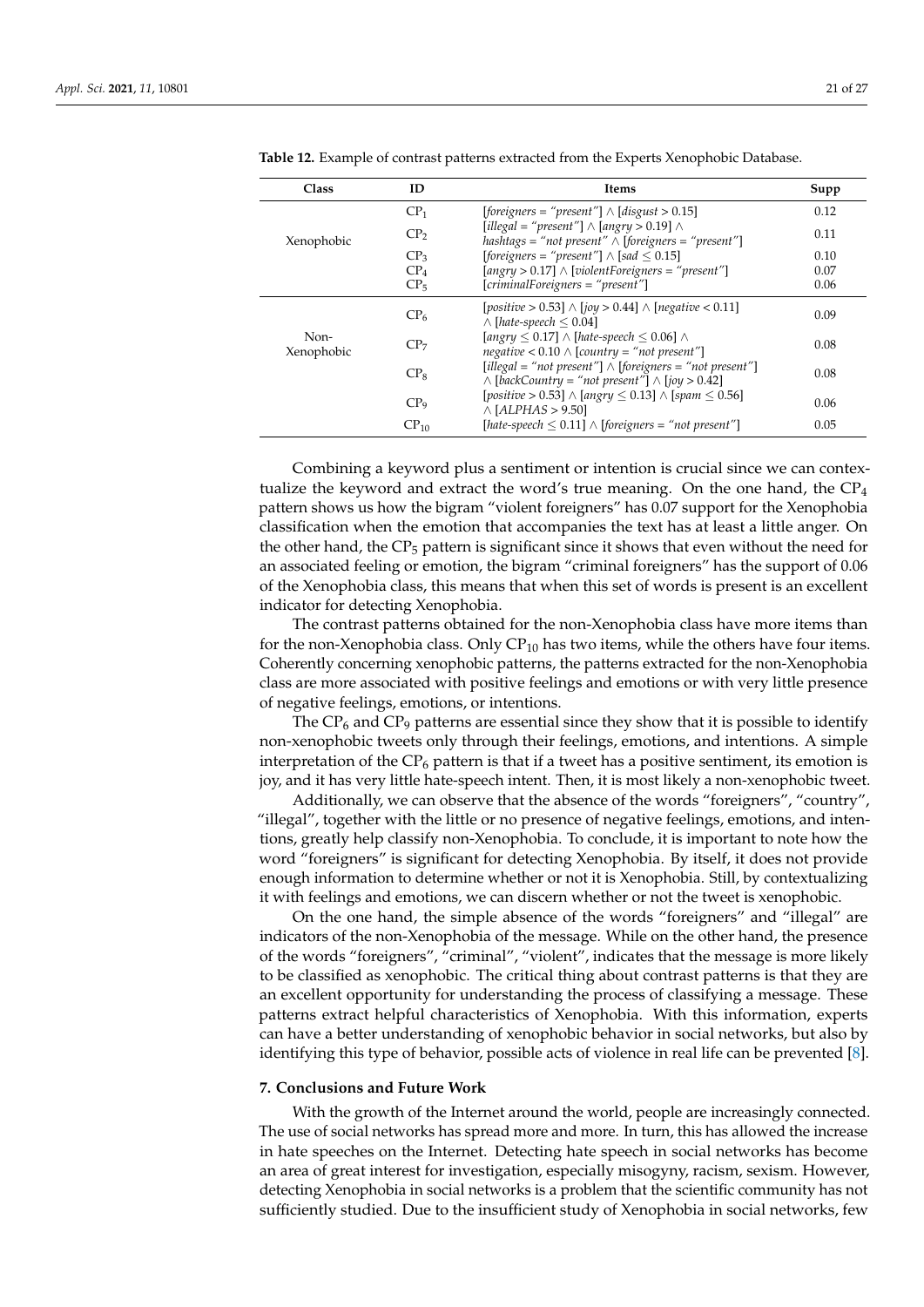databases currently focus on this topic. Additionally, there has been no proposal to deal with this hate speech using Explainable Artificial Intelligence models. Therefore, in this paper, our proposal uses contrast pattern-based classifiers to detect Xenophobia in social networks, specifically on Twitter.

This paper obtains results by using two databases related to Xenophobia, the Pitropakis Xenophobia Database (PXD) and our proposal, the Experts Xenophobia Database (EXD). EXD has the main characteristic of being labeled by experts in psychology, sociology, and international relations. Additionally, this paper compares three of the most popular stateof-the-art feature representations against our interpretable feature representation proposal based on keywords, feelings, emotions, and intentions. Furthermore, five of the most prominent classifiers were used jointly with each of the feature representations mentioned above for classifying both Xenophobia databases.

From our experimental results, on the one hand, the best Xenophobia classification results in PXD were obtained using Term Frequency–Inverse Document Frequency (TFIDF) as feature representation and PBC4cip as a classifier. On average, TFIDF+PBC4Cip obtained 0.804 in AUC and 0.735 for F1 score with a standard deviation of 0.009 and 0.011, respectively. However, using our INTER+PBC4cip interpretable proposal, the following results were obtained on average: 0.794 in AUC and 0.734 in F1 score with a standard deviation of 0.137 and 0.172, respectively. On the other hand, when EXD was used, the combination of Bag of Words (BOW) jointly with C45 maximized the results of the F1 score, while on the other hand, the combination INTER jointly with PBC4cip maximized the AUC results. On average, BOW+C45 obtained 0.839 in AUC and 0.782 for F1 score with a standard deviation of 0.013 and 0.014, respectively. In contrast, our interpretable proposal obtained 0.864 in AUC and 0.768 in the F1 score on average, with a standard deviation of 0.084 and 0.134.

Our experimental results show that the best combinations of feature representation jointly with an interpretable classifier obtain results on average similar to the noninterpretable varieties. However, it is essential to mention that combinations such as TFIDF+PBC4cip or BOW+C45 receive good results for both AUC and F1 scores and are also quite robust, presenting a small value in their standard deviation. Nevertheless, it is essential to mention that our interpretable feature representation proposal, jointly with a contrast pattern-based classifier, is the only combination that produces interpretable results that experts in the application domain can understand. The use of keywords in conjunction with feelings, emotions, and intentions helps to contextualize the reasons why a post is considered xenophobic or not. As Luo et al. mentioned, feature representations based on numerical transformations are considered black-box; consequently, the results obtained by using black-box approaches are complicated to be understandable by an expert in the application area.

After using the same methodology in both databases, our experimental results show that classifiers trained in EXD obtain better outcomes for both AUC and F1 score metrics than those trained in PXD. We are confident that our expertly labeled Xenophobia database is a valuable contribution to dealing with Xenophobia classification on social media. It is necessary to have more databases focused on Xenophobia to increase the research lines on this problem. Additionally, having more Xenophobia databases can improve the quality of future Xenophobia classification models.

In future work, we want to extend this proposal to other social networks such as Facebook, Instagram, or YouTube, among others. For this, a proposal is to increase our database with entries from other social networks. Each social network has different privacy policies that make extracting posts from its users complicated; consequently, making it different research for each social network. Nevertheless, this proposal aims to create a model that is more adaptable to the classification of Xenophobia in social networks and can take advantage of the differences in the way of writing of each social network.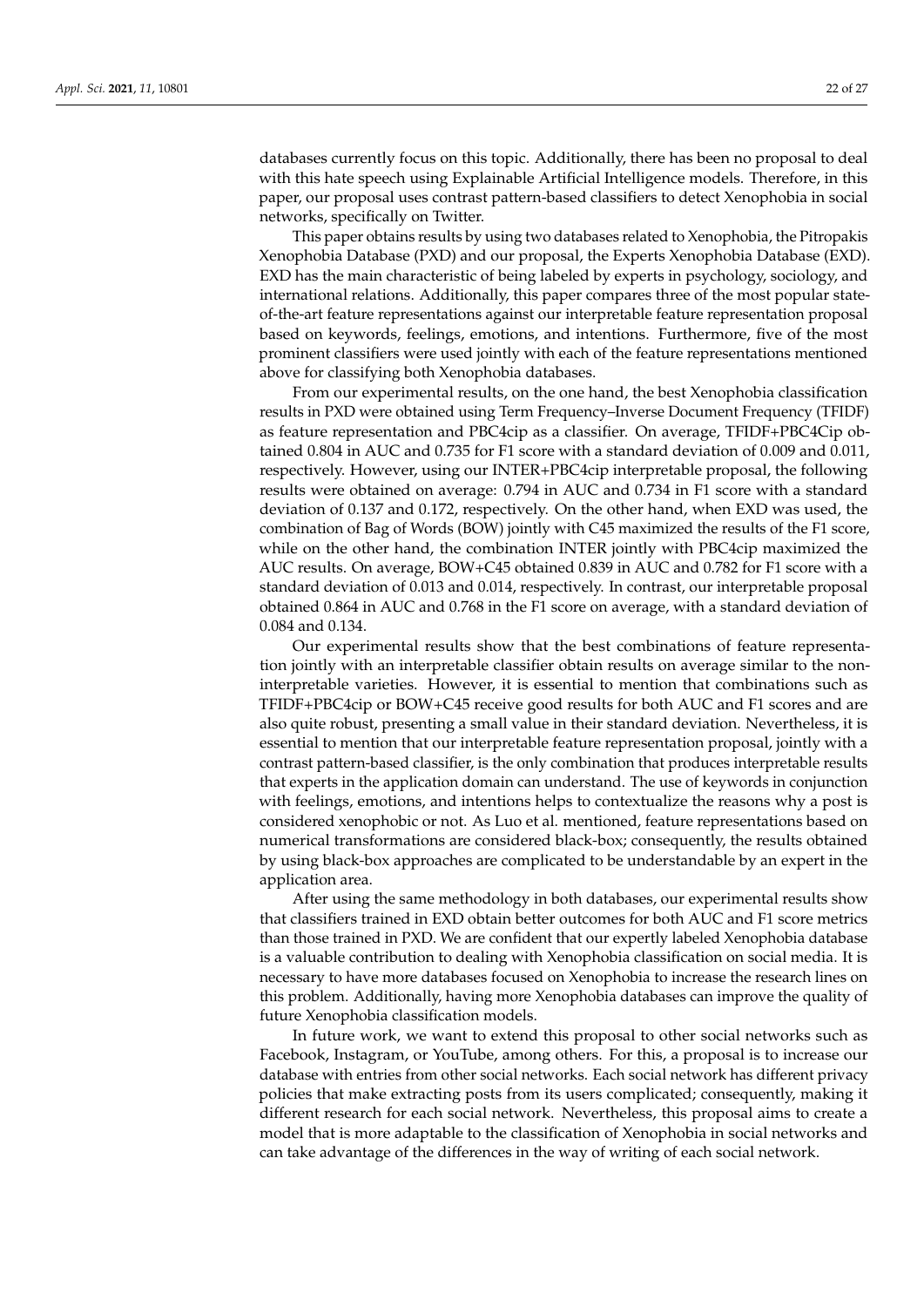**Author Contributions:** Conceptualization, O.L.-G.; methodology, G.I.P.-L. and O.L.-G.; software, G.I.P.-L., O.L.-G., and M.A.M.-P.; validation, O.L.-G. and M.A.M.-P.; formal analysis, G.I.P.-L.; investigation, G.I.P.-L.; resources, O.L.-G. and M.A.M.-P.; data curation, O.L.-G. and G.I.P.-L.; writing original draft preparation, G.I.P.-L.; writing—review and editing, O.L.-G. and M.A.M.-P.; visualization, G.I.P.-L.; supervision, O.L.-G. and M.A.M.-P.; project administration, G.I.P.-L. and O.L.- G.; funding acquisition, G.I.P.-L. All authors have read and agreed to the published version of the manuscript.

**Funding:** This work was partly supported by the National Council of Science and Technology of Mexico under the scholarship grant 1048425.

**Institutional Review Board Statement:** Not applicable.

**Informed Consent Statement:** Not applicable.

**Data Availability Statement:** Not applicable.

**Acknowledgments:** We want to especially thank Galo Ben Yair Delgado and Laura Moreno as experts in International Relations, María José Sanabria and Néstor José Méndez as experts in Psychology, and Norma Soto as an expert in Sociology, who helped us to label our collected Xenophobia database.

**Conflicts of Interest:** The authors declare no conflict of interest.

#### **Abbreviations**

The following abbreviations are used in this manuscript:

| NLP               | Natural Language Processing                                 |  |  |  |  |
|-------------------|-------------------------------------------------------------|--|--|--|--|
| XAI               | Explainable Artificial Intelligence                         |  |  |  |  |
| ML                | Machine Learning                                            |  |  |  |  |
| AUC               | Area Under the Receiver Operating Characteristic Curve      |  |  |  |  |
| SVM               | <b>Support Vector Machine</b>                               |  |  |  |  |
| NB                | Naïve–Bayes                                                 |  |  |  |  |
| GВ                | <b>Gradient Boosting Machine</b>                            |  |  |  |  |
| LR                | Logistic Regression                                         |  |  |  |  |
| EV                | <b>Ensemble Voting</b>                                      |  |  |  |  |
| RNN               | <b>Recurrent Neural Networks</b>                            |  |  |  |  |
| LSTM              | Long-Short-Term-Memory                                      |  |  |  |  |
| CNN               | Convolutional Neural Network                                |  |  |  |  |
| sCNN              | Skipped Convolutional Neural Network                        |  |  |  |  |
| GRU               | <b>Gated Recurrent Unit</b>                                 |  |  |  |  |
| RNN               | <b>Recurrent Neural Networks</b>                            |  |  |  |  |
| DΤ                | Decision Tree                                               |  |  |  |  |
| RF                | Random Forest                                               |  |  |  |  |
| KNN               | k-Nearest Neighbor                                          |  |  |  |  |
| RUS               | Rusboost                                                    |  |  |  |  |
| UND               | <b>Under Bagging</b>                                        |  |  |  |  |
| PBC4cip           | Pattern-Based Classifier for Class imbalance problems       |  |  |  |  |
| WFV               | Word Frequency Vectorization                                |  |  |  |  |
| $_{\mathrm{CVF}}$ | <b>Count Vector Features</b>                                |  |  |  |  |
| TFIDF             | Term Frequency-Inverse Document Frequency                   |  |  |  |  |
| BOW               | Bag Of Words                                                |  |  |  |  |
| W2V               | Word To Vec                                                 |  |  |  |  |
| INTER             | Interpretable Feature Representation                        |  |  |  |  |
| DOB SCV           | Distribution Optimally Balanced Stratified Cross-Validation |  |  |  |  |
| PXD               | Pitropakis Xenophobia Database                              |  |  |  |  |
| EXD               | Experts Xenophobia Database                                 |  |  |  |  |
| STD               | <b>Standard Deviation</b>                                   |  |  |  |  |
| AVG               | Average                                                     |  |  |  |  |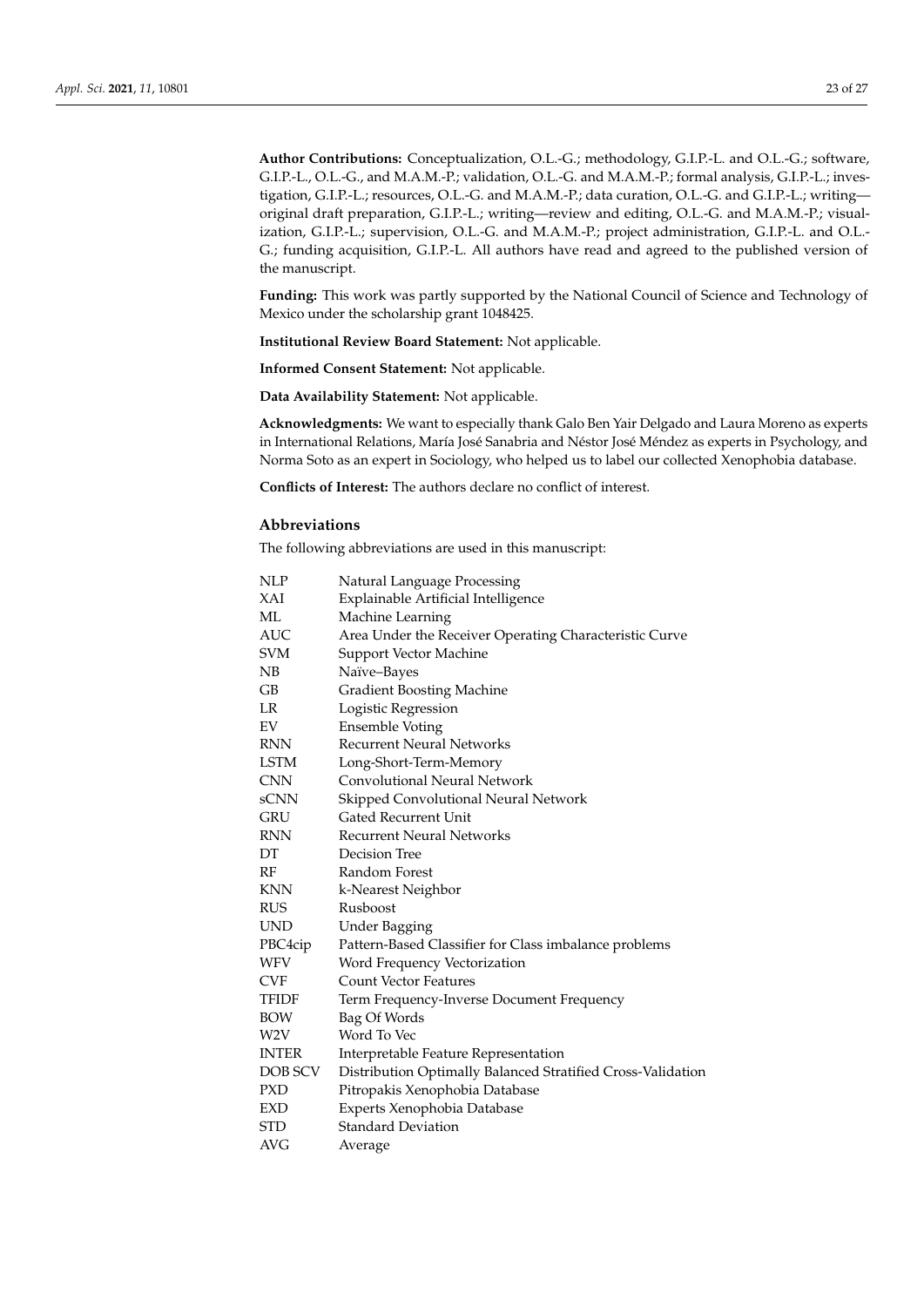## **References**

- <span id="page-23-0"></span>1. Yakushko, O. Hatred of strangers: Defining Xenophobia and related concepts. In *Modern-Day Xenophobia: Critical Historical and Theoretical Perspectives on the Roots of Anti-Immigrant Prejudice*; Springer International Publishing: Cham, Switzerland, 2018; pp. 11–31. [\[CrossRef\]](http://doi.org/10.1007/978-3-030-00644-0_2)
- <span id="page-23-1"></span>2. Huang, J.; Liu, R. Xenophobia in America in the Age of Coronavirus and Beyond. *J. Vasc. Interv. Radiol. JVIR* **2020**, *31*, 1187–1188. [\[CrossRef\]](http://dx.doi.org/10.1016/j.jvir.2020.04.020)
- <span id="page-23-2"></span>3. Loyola-González, O.; Monroy, R.; Rodríguez, J.; López-Cuevas, A.; Mata-Sánchez, J.I. Contrast Pattern-Based Classification for Bot Detection on Twitter. *IEEE Access* **2019**, *7*, 45800–45817. [\[CrossRef\]](http://dx.doi.org/10.1109/ACCESS.2019.2904220)
- <span id="page-23-3"></span>4. Chetty, N.; Alathur, S. Hate speech review in the context of online social networks. *Aggress. Violent Behav.* **2018**, *40*, 108–118. [\[CrossRef\]](http://dx.doi.org/10.1016/j.avb.2018.05.003)
- <span id="page-23-4"></span>5. Internet World Stats. World Internet Users Statistics and 2020 World Population Stats. Available online: [https://www.](https://www.internetworldstats.com/stats.htm) [internetworldstats.com/stats.htm](https://www.internetworldstats.com/stats.htm) (accessed on 17 July 2020).
- <span id="page-23-5"></span>6. Vinerean, S.; Cetina, I.; Dumitrescu, L.; Tichindelean, M. The effects of social media marketing on online consumer behavior. *Int. J. Bus. Manag.* **2013**, *8*, 66. [\[CrossRef\]](http://dx.doi.org/10.5539/ijbm.v8n14p66)
- <span id="page-23-6"></span>7. Clement, J. Global Social Media Ranking 2019. Available online: [https://www.statista.com/statistics/272014/global-social](https://www.statista.com/statistics/272014/global-social-networks-ranked-by-number-of-users/)[networks-ranked-by-number-of-users/](https://www.statista.com/statistics/272014/global-social-networks-ranked-by-number-of-users/) (accessed on 7 April 2020).
- <span id="page-23-7"></span>8. Waseem, Z.; Hovy, D. Hateful symbols or hateful people? predictive features for hate speech detection on Twitter. In Proceedings of the NAACL Student Research Workshop, San Diego, CA, USA, 13–15 June 2016; Association for Computational Linguistics: Stroudsburg, PA, USA, 2016; pp. 88–93. [\[CrossRef\]](http://dx.doi.org/10.18653/v1/N16-2013)
- <span id="page-23-8"></span>9. Citizens Crime Commission of New York City. Social Media Use Preceding Real-World Violence. Available online: [http:](http://www.nycrimecommission.org/social-media-use-preceding-real-world-violence.php) [//www.nycrimecommission.org/social-media-use-preceding-real-world-violence.php](http://www.nycrimecommission.org/social-media-use-preceding-real-world-violence.php) (accessed on 7 April 2020).
- <span id="page-23-9"></span>10. BBC News. Facebook, Google and Twitter Agree German Hate Speech Deal. Available online: [https://www.bbc.com/news/](https://www.bbc.com/news/world-europe-35105003) [world-europe-35105003](https://www.bbc.com/news/world-europe-35105003) (accessed on 7 April 2020).
- <span id="page-23-10"></span>11. Pitsilis, G.K.; Ramampiaro, H.; Langseth, H. Effective hate-speech detection in Twitter data using recurrent neural networks. *Appl. Intell.* **2018**, *48*, 4730–4742. [\[CrossRef\]](http://dx.doi.org/10.1007/s10489-018-1242-y)
- <span id="page-23-11"></span>12. Nobata, C.; Tetreault, J.; Thomas, A.; Mehdad, Y.; Chang, Y. Abusive language detection in online user content. In Proceedings of the 25th International Conference on World Wide Web, Montreal, QC, Canada, 11–15 April 2016; International World Wide Web Conferences Steering Committee: Geneva, Switzerland, 2016; pp. 145–153. [\[CrossRef\]](http://dx.doi.org/10.1145/2872427.2883062)
- <span id="page-23-12"></span>13. Socialfy. Socialfy—Social Media Marketing Platform. Available online: <https://socialfy.pw/facebook-export-comments> (accessed on 18 April 2020).
- <span id="page-23-13"></span>14. Export Comments. Export Facebook, Instagram, Twitter, YouTube, VK, TikTok, Vimeo Comments to CSV/Excel. Available online: <https://exportcomments.com/> (accessed on 18 April 2020).
- <span id="page-23-14"></span>15. Twitter. Twitter API. Available online: <https://developer.twitter.com/en/docs/twitter-api> (accessed on 12 May 2020).
- <span id="page-23-15"></span>16. Clement, J. Twitter: Number of Active Users 2010–2019. Available online: [https://www.statista.com/statistics/282087/number](https://www.statista.com/statistics/282087/number-of-monthly-active-twitter-users/)[of-monthly-active-twitter-users/](https://www.statista.com/statistics/282087/number-of-monthly-active-twitter-users/) (accessed on 8 April 2020).
- <span id="page-23-16"></span>17. Buccoliero, L.; Bellio, E.; Crestini, G.; Arkoudas, A. Twitter and politics: Evidence from the US presidential elections 2016. *J. Mark. Commun.* **2020**, *26*, 88–114. [\[CrossRef\]](http://dx.doi.org/10.1080/13527266.2018.1504228)
- <span id="page-23-17"></span>18. Wicker, H.R. Xenophobia. In *International Encyclopedia of the Social & Behavioral Sciences*; Smelser, N.J., Baltes, P.B., Eds.; Pergamon: Oxford, UK, 2001; pp. 16649–16652. [\[CrossRef\]](http://dx.doi.org/10.1016/B0-08-043076-7/00980-3)
- <span id="page-23-18"></span>19. Farmbry, K. *Migration and Xenophobia: A Three Country Exploration*; Rowman & Littlefield: Lanham, MD, USA, 2019.
- <span id="page-23-19"></span>20. Crush, J. Global migration. In *International Encyclopedia of the Social & Behavioral Sciences*, 2nd ed.; Wright, J.D., Ed.; Elsevier: Oxford, UK, 2015; pp. 169–173. [\[CrossRef\]](http://dx.doi.org/10.1016/B978-0-08-097086-8.72113-1)
- <span id="page-23-20"></span>21. Inter-Agency. International Migration, Racism, Discrimination and Xenophobia. Available online: [https://www.refworld.org/](https://www.refworld.org/docid/49353b4d2.html) [docid/49353b4d2.html](https://www.refworld.org/docid/49353b4d2.html) (accessed on 12 May 2020).
- <span id="page-23-21"></span>22. Arrocha, W. Combating Xenophobia and hate through compassionate migration: The present struggle of irregular migrants escaping fear and extreme poverty. *Crime Law Soc. Chang.* **2019**, *71*, 245–260. [\[CrossRef\]](http://dx.doi.org/10.1007/s10611-019-09833-w)
- <span id="page-23-22"></span>23. Kerr, P.; Durrheim, K.; Dixon, J. Xenophobic Violence and Struggle Discourse in South Africa. *J. Asian Afr. Stud.* **2019**, *54*, 995–1011. [\[CrossRef\]](http://dx.doi.org/10.1177/0021909619851827)
- <span id="page-23-23"></span>24. Gagliardone, I.; Gal, D.; Alves, T.; Gabriela, M. *Countering Online Hate Speech*; UNESCO: Paris, France, 2015.
- <span id="page-23-24"></span>25. Bucio, R. Contra el discurso de odio en redes sociales: Palabras que hieren a México. Available online: [https://www.conapred.](https://www.conapred.org.mx/index.php?contenido=registro_encontrado&tipo=2&id=4594) [org.mx/index.php?contenido=registro\\_encontrado&tipo=2&id=4594](https://www.conapred.org.mx/index.php?contenido=registro_encontrado&tipo=2&id=4594) (accessed on 12 May 2020).
- <span id="page-23-25"></span>26. Alkiviadou, N. Hate speech on social media networks: Towards a regulatory framework? *Inf. Commun. Technol. Law* **2019**, *28*, 19–35. [\[CrossRef\]](http://dx.doi.org/10.1080/13600834.2018.1494417)
- <span id="page-23-26"></span>27. Timmermann, W.K. The Relationship between Hate Propaganda and Incitement to Genocide: A New Trend in International Law Towards Criminalization of Hate Propaganda? *Leiden J. Int. Law* **2005**, *18*, 257–282. [\[CrossRef\]](http://dx.doi.org/10.1017/S0922156505002633)
- <span id="page-23-27"></span>28. Marantz, A. Free Speech is Killing us, Noxious Language Online is Causing Real-World Violence. What can we do about it? Available online: <https://www.nytimes.com/2019/10/04/opinion/sunday/free-speech-social-media-violence.html> (accessed on 12 May 2020).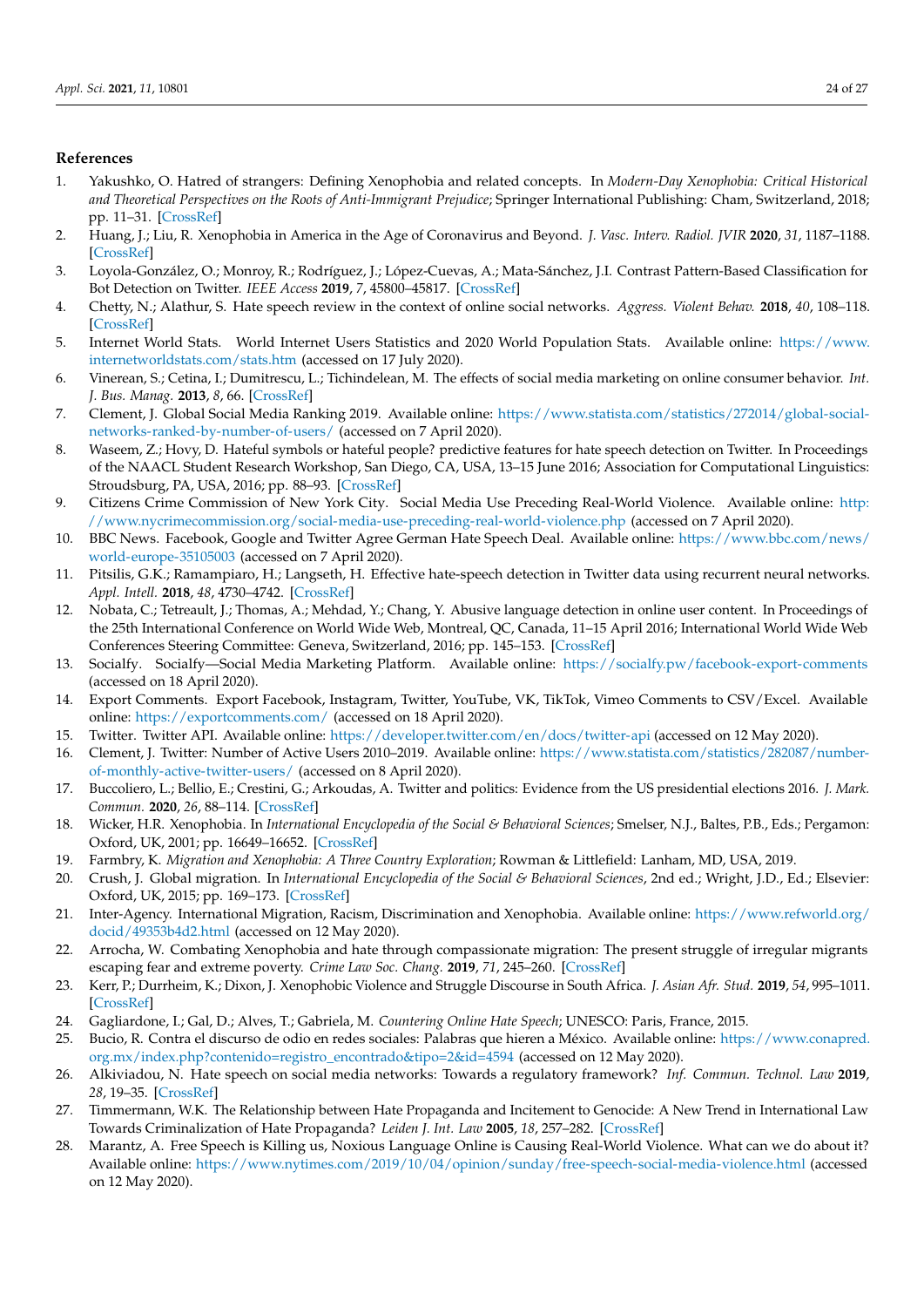- <span id="page-24-0"></span>29. Frenda, S.; Ghanem, B.; Montes, M.; Rosso, P. Online Hate Speech against Women: Automatic Identification of Misogyny and Sexism on Twitter. *J. Intell. Fuzzy Syst.* **2019**, *36*, 4743–4752. [\[CrossRef\]](http://dx.doi.org/10.3233/JIFS-179023)
- 30. Anzovino, M.; Fersini, E.; Rosso, P. Automatic Identification and Classification of Misogynistic Language on Twitter. In *Natural Language Processing and Information Systems*; Silberztein, M., Atigui, F., Kornyshova, E., Métais, E., Meziane, F., Eds.; Springer International Publishing: Cham, Switzerland, 2018; pp. 57–64.
- <span id="page-24-1"></span>31. Lingiardi, V.; Carone, N.; Semeraro, G.; Musto, C.; D'Amico, M.; Brena, S. Mapping Twitter hate speech towards social and sexual minorities: A lexicon-based approach to semantic content analysis. *Behav. Inf. Technol.* **2019**, 1–11. [\[CrossRef\]](http://dx.doi.org/10.1080/0144929X.2019.1607903)
- <span id="page-24-2"></span>32. Plaza-Del-Arco, F.M.; Molina-González, M.D.; Ureña López, L.A.; Martín-Valdivia, M.T. Detecting Misogyny and Xenophobia in Spanish Tweets Using Language Technologies. *Acm Trans. Internet Technol.* **2020**, *20*. [\[CrossRef\]](http://dx.doi.org/10.1145/3369869)
- <span id="page-24-3"></span>33. Loyola-González, O. Black-Box vs. White-Box: Understanding Their Advantages and Weaknesses From a Practical Point of View. *IEEE Access* **2019**, *7*, 154096–154113. [\[CrossRef\]](http://dx.doi.org/10.1109/ACCESS.2019.2949286)
- <span id="page-24-4"></span>34. Rudin, C. Stop explaining black box machine learning models for high stakes decisions and use interpretable models instead. *Nat. Mach. Intell.* **2019**, *1*, 206–215. [\[CrossRef\]](http://dx.doi.org/10.1038/s42256-019-0048-x)
- <span id="page-24-5"></span>35. Loyola-González, O.; Martínez-Trinidad, J.F.; Carrasco-Ochoa, J.A.; García-Borroto, M. Cost-Sensitive Pattern-Based classification for Class Imbalance problems. *IEEE Access* **2019**, *7*, 60411–60427. [\[CrossRef\]](http://dx.doi.org/10.1109/ACCESS.2019.2913982)
- <span id="page-24-6"></span>36. Loyola-González, O.; Medina-Pérez, M.A.; Martínez-Trinidad, J.F.; Carrasco-Ochoa, J.A.; Monroy, R.; García-Borroto, M. PBC4cip: A new contrast pattern-based classifier for class imbalance problems. *Knowl. Based Syst.* **2017**, *115*, 100–109. [\[CrossRef\]](http://dx.doi.org/10.1016/j.knosys.2016.10.018)
- <span id="page-24-7"></span>37. Zhang, X.; Dong, G. Overview and Analysis of Contrast Pattern Based Classifica-tion. In *Contrast Data Mining*; Chapman and Hall/CRC: Boca Raton, FL, USA, 2016; pp. 175–194.
- <span id="page-24-8"></span>38. Dong, G.; Bailey, J. *Contrast Data Mining: Concepts, Algorithms, and Applications*, 1st ed.; Chapman & Hall/CRC: Boca Raton, FL, USA, 2012.
- <span id="page-24-9"></span>39. Zhang, T.; Wang, J.; Xu, L.; Liu, P. Fall Detection by Wearable Sensor and One-Class SVM Algorithm. In *Intelligent Computing in Signal Processing and Pattern Recognition, Proceedings of the International Conference on Intelligent Computing, ICIC 2006, Kunming, China, 16–19 August 2006*; Huang, D.S., Li, K., Irwin, G.W., Eds.; Springer: Berlin/Heidelberg, Germany, 2006; pp. 858–863. [\[CrossRef\]](http://dx.doi.org/10.1007/978-3-540-37258-5_104)
- <span id="page-24-10"></span>40. Kang, S.; Ramamohanarao, K. A Robust Classifier for Imbalanced Datasets. In *Advances in Knowledge Discovery and Data Mining*; Tseng, V.S., Ho, T.B., Zhou, Z.H., Chen, A.L.P., Kao, H.Y., Eds.; Springer International Publishing: Cham, Switzerland, 2014; pp. 212–223.
- <span id="page-24-11"></span>41. Zhang, X.; Dong, G.; Ramamohanarao, K. Information-Based Classification by Aggregating Emerging Patterns. In *Intelligent Data Engineering and Automated Learning—IDEAL 2000. Data Mining, Financial Engineering, and Intelligent Agents*; Leung, K.S., Chan, L.W., Meng, H., Eds.; Springer: Berlin/Heidelberg, Germany, 2000; pp. 48–53.
- <span id="page-24-12"></span>42. Aguilar, D.L.; Loyola-González, O.; Medina-Pérez, M.A.; Cañete-Sifuentes, L.; Choo, K.K.R. PBC4occ: A novel contrast pattern-based classifier for one-class classification. *Future Gener. Comput. Syst.* **2021**, *125*, 71–90. [\[CrossRef\]](http://dx.doi.org/10.1016/j.future.2021.06.046)
- <span id="page-24-13"></span>43. Chen, X.; Gao, Y.; Ren, S. *A New Contrast Pattern-Based Classification for Imbalanced Data*; ISCSIC '18; Association for Computing Machinery: New York, NY, USA, 2018. [\[CrossRef\]](http://dx.doi.org/10.1145/3284557.3284708)
- <span id="page-24-14"></span>44. Quinlan, J.R. Induction of decision trees. *Mach. Learn.* **1986**, *1*, 81–106. [\[CrossRef\]](http://dx.doi.org/10.1007/BF00116251)
- <span id="page-24-15"></span>45. Salzberg, S.L. C4.5: Programs for Machine Learning by J. Ross Quinlan. Morgan Kaufmann Publishers, Inc., 1993. *Mach. Learn.* **1994**, *16*, 235–240. [\[CrossRef\]](http://dx.doi.org/10.1007/BF00993309)
- <span id="page-24-16"></span>46. Rokach, L.; Maimon, O. *Data Mining with Decision Trees*, 2nd ed.; World Scientific: Singapore, 2014. [\[CrossRef\]](http://dx.doi.org/10.1142/9097)
- <span id="page-24-17"></span>47. García-Borroto, M.; Martínez-Trinidad, J.F.; Carrasco-Ochoa, J.A.; Medina-Pérez, M.A.; Ruiz-Shulcloper, J. LCMine: An efficient algorithm for mining discriminative regularities and its application in supervised classification. *Pattern Recognit.* **2010**, *43*, 3025–3034. [\[CrossRef\]](http://dx.doi.org/10.1016/j.patcog.2010.04.008)
- <span id="page-24-18"></span>48. García, S.; Grill, M.; Stiborek, J.; Zunino, A. An empirical comparison of botnet detection methods. *Comput. Secur.* **2014**, *45*, 100–123. [\[CrossRef\]](http://dx.doi.org/10.1016/j.cose.2014.05.011)
- <span id="page-24-19"></span>49. El Mazouri, F.Z.; Abounaima, M.C.; Zenkouar, K. Data mining combined to the multicriteria decision analysis for the improvement of road safety: case of France. *J. Big Data* **2019**, *6*, 5. [\[CrossRef\]](http://dx.doi.org/10.1186/s40537-018-0165-0)
- <span id="page-24-20"></span>50. Usha, D.; Rameshkumar, K.; Baiju, B.V. Association Rule Construction from Crime Pattern Through Novelty Approach. In *Advances in Big Data and Cloud Computing*; Peter, J.D., Alavi, A.H., Javadi, B., Eds.; Springer: Singapore, 2019; pp. 241–250.
- <span id="page-24-21"></span>51. Wulandari, C.P.; Ou-Yang, C.; Wang, H.C. Applying mutual information for discretization to support the discovery of rare-unusual association rule in cerebrovascular examination dataset. *Expert Syst. Appl.* **2019**, *118*, 52–64. [\[CrossRef\]](http://dx.doi.org/10.1016/j.eswa.2018.09.044)
- <span id="page-24-22"></span>52. Loyola-González, O.; López-Cuevas, A.; Medina-Pérez, M.A.; Camiña, B.; Ramírez-Márquez, J.E.; Monroy, R. Fusing pattern discovery and visual analytics approaches in tweet propagation. *Inf. Fusion* **2019**, *46*, 91–101. [\[CrossRef\]](http://dx.doi.org/10.1016/j.inffus.2018.05.004)
- <span id="page-24-23"></span>53. Weng, C.H.; Huang, T.C.K. Observation of sales trends by mining emerging patterns in dynamic markets. *Appl. Intell.* **2018**, *48*, 4515–4529. [\[CrossRef\]](http://dx.doi.org/10.1007/s10489-018-1231-1)
- <span id="page-24-24"></span>54. Loyola-González, O.; Monroy, R.; Medina-Pérez, M.A.; Cervantes, B.; Grimaldo-Tijerina, J.E. An Approach Based on Contrast Patterns for Bot Detection on Web Log Files. In *Advances in Soft Computing*; Batyrshin, I., Martínez-Villaseñor, M.d.L., Ponce Espinosa, H.E., Eds.; Springer International Publishing: Cham, Switzerland, 2018; pp. 276–285.
- <span id="page-24-25"></span>55. Hu, W.; Chen, T.; Shah, S.L. Detection of Frequent Alarm Patterns in Industrial Alarm Floods Using Itemset Mining Methods. *IEEE Trans. Ind. Electron.* **2018**, *65*, 7290–7300. [\[CrossRef\]](http://dx.doi.org/10.1109/TIE.2018.2795573)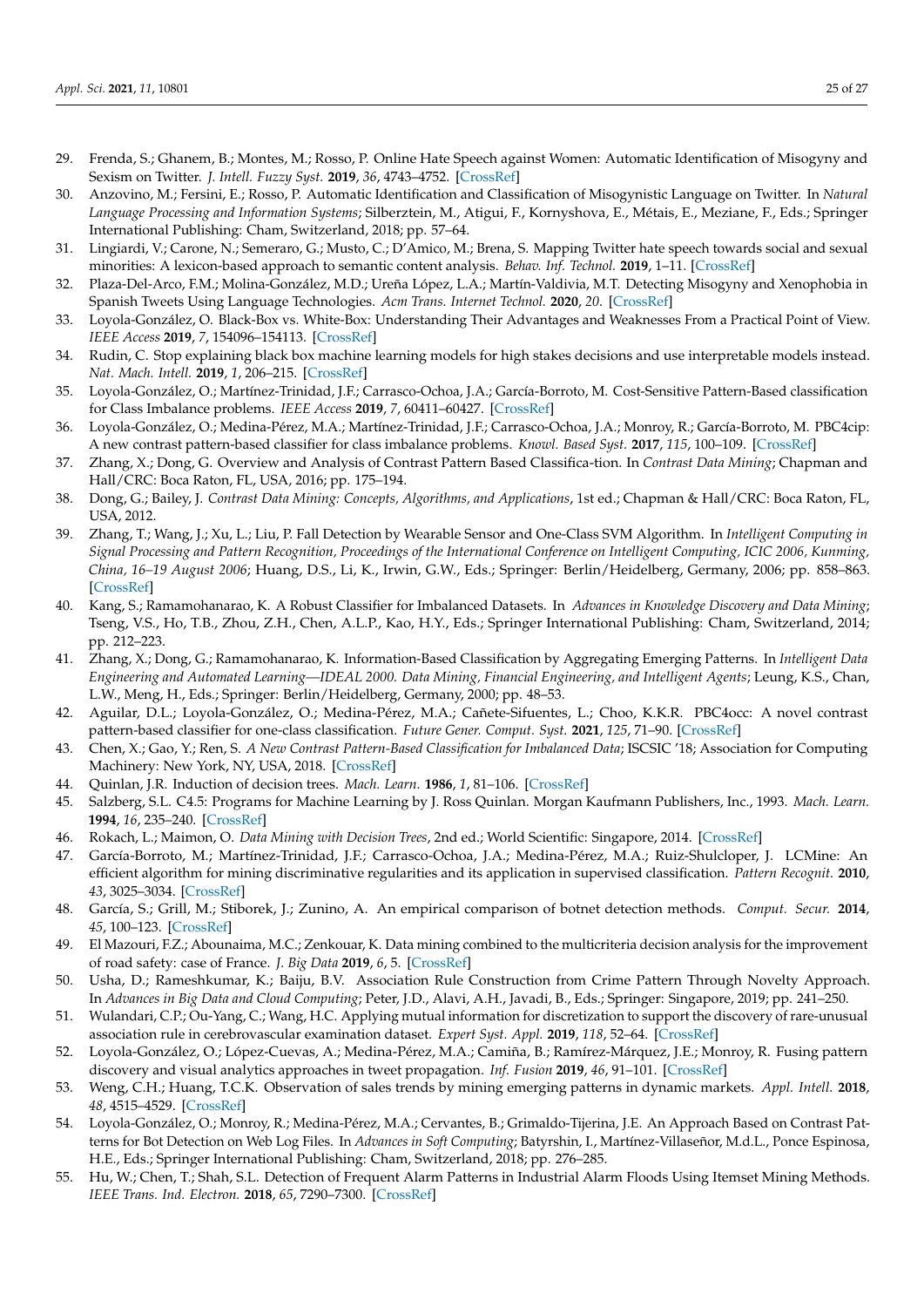- <span id="page-25-0"></span>56. Tabatabaee Malazi, H.; Davari, M. Combining emerging patterns with random forest for complex activity recognition in smart homes. *Appl. Intell.* **2018**, *48*, 315–330. [\[CrossRef\]](http://dx.doi.org/10.1007/s10489-017-0976-2)
- <span id="page-25-1"></span>57. Cavadenti, O.; Codocedo, V.; Boulicaut, J.F.; Kaytoue, M. What Did I Do Wrong in My MOBA Game? Mining Patterns Discriminating Deviant Behaviours. In Proceedings of the 2016 IEEE International Conference on Data Science and Advanced Analytics (DSAA), Montreal, QC, Canada, 17–19 October 2016; pp. 662–671. [\[CrossRef\]](http://dx.doi.org/10.1109/DSAA.2016.75)
- <span id="page-25-2"></span>58. Chavary, E.A.; Erfani, S.M.; Leckie, C. *Summarizing Significant Changes in Network Traffic Using Contrast Pattern Mining*; Association for Computing Machinery: New York, NY, USA, 2017; pp. 2015–2018.
- <span id="page-25-3"></span>59. Pitropakis, N.; Kokot, K.; Gkatzia, D.; Ludwiniak, R.; Mylonas, A.; Kandias, M. Monitoring Users' Behavior: Anti-Immigration Speech Detection on Twitter. *Mach. Learn. Knowl. Extr.* **2020**, *2*, 11. [\[CrossRef\]](http://dx.doi.org/10.3390/make2030011)
- <span id="page-25-4"></span>60. Sparck Jones, K. A Statistical Interpretation of Term Specificity and Its Application in Retrieval. *J. Doc.* **1972**, *28*, 11–21. [\[CrossRef\]](http://dx.doi.org/10.1108/eb026526)
- <span id="page-25-5"></span>61. Suthaharan, S. Support Vector Machine. In *Machine Learning Models and Algorithms for Big Data Classification: Thinking with Examples for Effective Learning*; Springer: Boston, MA, USA, 2016; pp. 207–235. [\[CrossRef\]](http://dx.doi.org/10.1007/978-1-4899-7641-3_9)
- <span id="page-25-6"></span>62. Kononenko, I. Semi-naive bayesian classifier. In *Machine Learning—EWSL-91*; Kodratoff, Y., Ed.; Springer: Berlin/Heidelberg, Germany, 1991; pp. 206–219.
- <span id="page-25-7"></span>63. Greiner, R.; Su, X.; Shen, B.; Zhou, W. Structural Extension to Logistic Regression: Discriminative Parameter Learning of Belief Net Classifiers. *Mach. Learn.* **2005**, *59*, 297–322. [\[CrossRef\]](http://dx.doi.org/10.1007/s10994-005-0469-0)
- <span id="page-25-8"></span>64. Mikolov, T.; Kombrink, S.; Burget, L.; Černocký, J.; Khudanpur, S. Extensions of recurrent neural network language model. In Proceedings of the 2011 IEEE International Conference on Acoustics, Speech and Signal Processing (ICASSP), Czechia, Prague, 22–27 May 2011; pp. 5528–5531. [\[CrossRef\]](http://dx.doi.org/10.1109/ICASSP.2011.5947611)
- <span id="page-25-9"></span>65. Hochreiter, S.; Schmidhuber, J. Long Short-Term Memory. *Neural Comput.* **1997**, *9*, 1735–1780. [\[CrossRef\]](http://dx.doi.org/10.1162/neco.1997.9.8.1735)
- <span id="page-25-10"></span>66. Charitidis, P.; Doropoulos, S.; Vologiannidis, S.; Papastergiou, I.; Karakeva, S. Towards countering hate speech against journalists on social media. *Online Soc. Netw. Media* **2020**, *17*, 100071. [\[CrossRef\]](http://dx.doi.org/10.1016/j.osnem.2020.100071)
- <span id="page-25-11"></span>67. Albawi, S.; Mohammed, T.A.; Al-Zawi, S. Understanding of a convolutional neural network. In Proceedings of the 2017 International Conference on Engineering and Technology (ICET), Antalya, Turkey, 21–23 August 2017; pp. 1–6. [\[CrossRef\]](http://dx.doi.org/10.1109/ICEngTechnol.2017.8308186)
- <span id="page-25-12"></span>68. Kim, Y.H.; An, G.J.; Sunwoo, M.H. CASA: A Convolution Accelerator using Skip Algorithm for Deep Neural Network. In Proceedings of the 2019 IEEE International Symposium on Circuits and Systems (ISCAS), Hokkaido, Japan, 26–29 May 2019; pp. 1–5. [\[CrossRef\]](http://dx.doi.org/10.1109/ISCAS.2019.8702307)
- <span id="page-25-13"></span>69. Dey, R.; Salem, F.M. Gate-variants of Gated Recurrent Unit (GRU) neural networks. In Proceedings of the 2017 IEEE 60th International Midwest Symposium on Circuits and Systems (MWSCAS), Boston, MA, USA, 6–9 August 2017; pp. 1597–1600. [\[CrossRef\]](http://dx.doi.org/10.1109/MWSCAS.2017.8053243)
- <span id="page-25-14"></span>70. Fernández-Díaz, M.; Gallardo-Antolín, A. An attention Long Short-Term Memory based system for automatic classification of speech intelligibility. *Eng. Appl. Artif. Intell.* **2020**, *96*, 103976. [\[CrossRef\]](http://dx.doi.org/10.1016/j.engappai.2020.103976)
- <span id="page-25-15"></span>71. Sahay, K.; Khaira, H.S.; Kukreja, P.; Shukla, N. Detecting cyberbullying and aggression in social commentary using nlp and machine learning. *Int. J. Eng. Technol. Sci. Res.* **2018**, *5*.
- <span id="page-25-16"></span>72. Ayyadevara, V. *Gradient Boosting Machine*; Apress: Berkeley, CA, USA, 2018; pp. 117–134. [\[CrossRef\]](http://dx.doi.org/10.1007/978-1-4842-3564-5_6)
- <span id="page-25-17"></span>73. Langford, J.; Li, L.; Strehl, A. Vowpal Wabbit. 2011. Available online: [https://github.com/JohnLangford/vowpalwabbit/wiki]( https://github. com/JohnLangford/vowpal wabbit/wiki) (accessed on 10 October 2020).
- <span id="page-25-18"></span>74. Barredo Arrieta, A.; Díaz-Rodríguez, N.; Del Ser, J.; Bennetot, A.; Tabik, S.; Barbado, A.; Garcia, S.; Gil-Lopez, S.; Molina, D.; Benjamins, R.; et al. Explainable Artificial Intelligence (XAI): Concepts, taxonomies, opportunities and challenges toward responsible AI. *Inf. Fusion* **2020**, *58*, 82–115. [\[CrossRef\]](http://dx.doi.org/10.1016/j.inffus.2019.12.012)
- <span id="page-25-19"></span>75. Roesslein, J. Tweepy: Twitter for Python! Available online: <https://github.com/tweepy/tweepy> (accessed on 12 May 2020).
- <span id="page-25-20"></span>76. Shin, D. Analysis of online social networks: A cross-national study. *Online Inf. Rev.* **2010**, *34*, 473–495. [\[CrossRef\]](http://dx.doi.org/10.1108/14684521011054080)
- <span id="page-25-21"></span>77. Al-Smadi, M.; Al-Ayyoub, M.; Jararweh, Y.; Qawasmeh, O. Enhancing Aspect-Based Sentiment Analysis of Arabic Hotels' reviews using morphological, syntactic and semantic features. *Inf. Process. Manag.* **2019**, *56*, 308–319.
- <span id="page-25-22"></span>78. Yuxin, D.; Xuebing, Y.; Di, Z.; Li, D.; Zhanchao, A. Feature representation and selection in malicious code detection methods based on static system calls. *Comput. Secur.* **2011**, *30*, 514–524. [\[CrossRef\]](http://dx.doi.org/10.1016/j.cose.2011.05.007)
- <span id="page-25-23"></span>79. Luo, H.; Liu, Z.; Luan, H.; Sun, M. Online Learning of Interpretable Word Embeddings. In Proceedings of the 2015 Conference on Empirical Methods in Natural Language Processing, Lisbon, Portugal, 17–21 September 2015; Association for Computational Linguistics: Stroudsburg, PA, USA, 2015; pp. 1687–1692. [\[CrossRef\]](http://dx.doi.org/10.18653/v1/D15-1196)
- <span id="page-25-24"></span>80. Parallel Dots. Text Analysis APIs. Available online: <https://komprehend.io/> (accessed on 15 April 2021).
- <span id="page-25-25"></span>81. Meaning Cloud. Sentiment Analysis API. Available online: <https://www.meaningcloud.com/developer/sentiment-analysis> (accessed on 15 April 2021).
- <span id="page-25-26"></span>82. IBM. Watson Natural Language Understanding. Available online: [https://www.ibm.com/cloud/watson-natural-language](https://www.ibm.com/cloud/watson-natural-language-understanding)[understanding](https://www.ibm.com/cloud/watson-natural-language-understanding) (accessed on 15 April 2021).
- <span id="page-25-27"></span>83. Honnibal, M.; Montani, I.; Van Landeghem, S.; Boyd, A. spaCy: Industrial-strength Natural Language Processing in Python. *Zenodo*. **2020**. [\[CrossRef\]](http://dx.doi.org/10.5281/zenodo.1212303)
- <span id="page-25-28"></span>84. Vo, A.D.; Nguyen, Q.P.; Ock, C.Y. Semantic and syntactic analysis in learning representation based on a sentiment analysis model. *Appl. Intell.* **2020**, *50*, 663–680. [\[CrossRef\]](http://dx.doi.org/10.1007/s10489-019-01540-2)